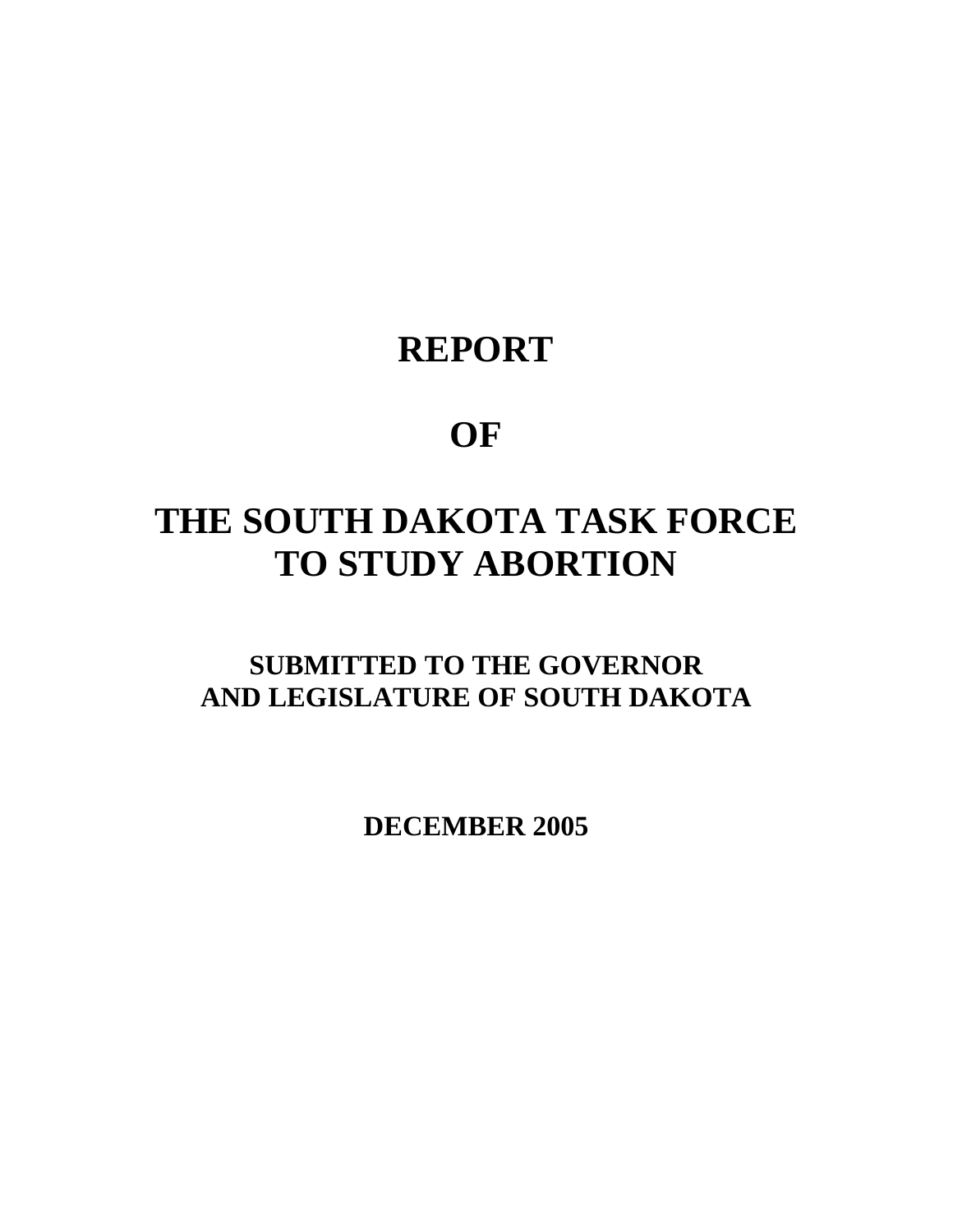# **TABLE OF CONTENTS**

|                                                                                                                                                   | A. The Legislative History And The Reasons For The Creation Of The Task Force 4                                                                                                                                                                                                                      |     |
|---------------------------------------------------------------------------------------------------------------------------------------------------|------------------------------------------------------------------------------------------------------------------------------------------------------------------------------------------------------------------------------------------------------------------------------------------------------|-----|
|                                                                                                                                                   |                                                                                                                                                                                                                                                                                                      |     |
|                                                                                                                                                   |                                                                                                                                                                                                                                                                                                      |     |
|                                                                                                                                                   |                                                                                                                                                                                                                                                                                                      |     |
|                                                                                                                                                   |                                                                                                                                                                                                                                                                                                      |     |
| 3.<br>4.                                                                                                                                          | 2. What Has Been Learned From the Practice of Abortion Since the Roe v. Wade                                                                                                                                                                                                                         |     |
| B. The Body Of Knowledge Concerning The Development And Behavior Of The<br>Unborn Child Which Has Developed Because Of Technological Advances And |                                                                                                                                                                                                                                                                                                      |     |
|                                                                                                                                                   | 1. The Development of the Field of Molecular Biology and Other Sciences22<br>2. Science Now Explains The Uniqueness of Every Human Being From<br>3. Developments in Modern Medicine Allow for the Diagnosis and Treatment of the<br>4. Children are Surviving Premature Deliveries at Younger Ages28 |     |
| 1.<br>2.<br>3.                                                                                                                                    | C. The Societal, Economic, And Ethical Impact And Effects Of Legalized Abortion 31                                                                                                                                                                                                                   |     |
|                                                                                                                                                   | D. The Degree To Which Decisions To Undergo Abortions Are Voluntary And                                                                                                                                                                                                                              | .34 |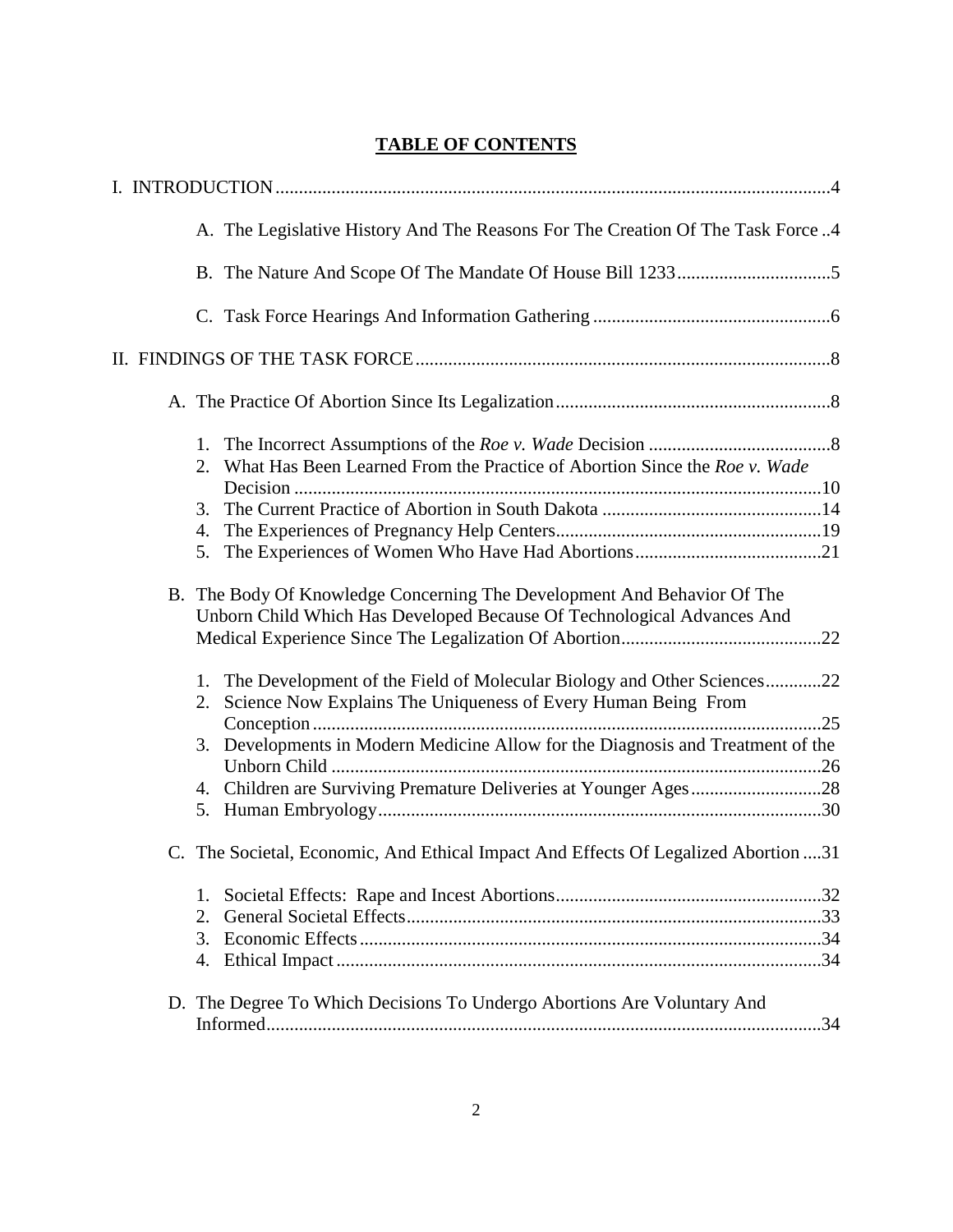|    | 1. The Mother's Decisions to Give Up Her Right to Her Relationship with Her Child<br>and Her Right to Protect Her Child's Life are Often Not Informed and/or                                                                       |
|----|------------------------------------------------------------------------------------------------------------------------------------------------------------------------------------------------------------------------------------|
|    | 2. The Mother's Decision To Submit To A Medical Procedure That Puts Her Health                                                                                                                                                     |
|    | E. The Effect And Health Risks That Undergoing Abortions Has On The Women,<br>Including The Effects On The Women's Physical And Mental Health, Including The<br>Delayed Onset Of Cancer, And Her Subsequent Life And Socioeconomic |
|    |                                                                                                                                                                                                                                    |
| F. | The Nature Of The Relationship Between A Pregnant Woman And Her Unborn                                                                                                                                                             |
|    | G. Whether Abortion Is A Workable Method For The Pregnant Woman To Waive Her                                                                                                                                                       |
|    | H. Whether The Unborn Child Is Capable Of Experiencing Physical Pain 56                                                                                                                                                            |
|    | 2. Whether a Functional Cortex is Necessary for the Unborn Child to Experience                                                                                                                                                     |
| I. | Whether The Need Exists For Additional Protections Of The Rights Of Pregnant                                                                                                                                                       |
| J. | Whether There Is Any Interest Of The State Or The Mother Or The Child Which                                                                                                                                                        |
|    |                                                                                                                                                                                                                                    |
|    |                                                                                                                                                                                                                                    |
|    |                                                                                                                                                                                                                                    |
|    |                                                                                                                                                                                                                                    |
|    |                                                                                                                                                                                                                                    |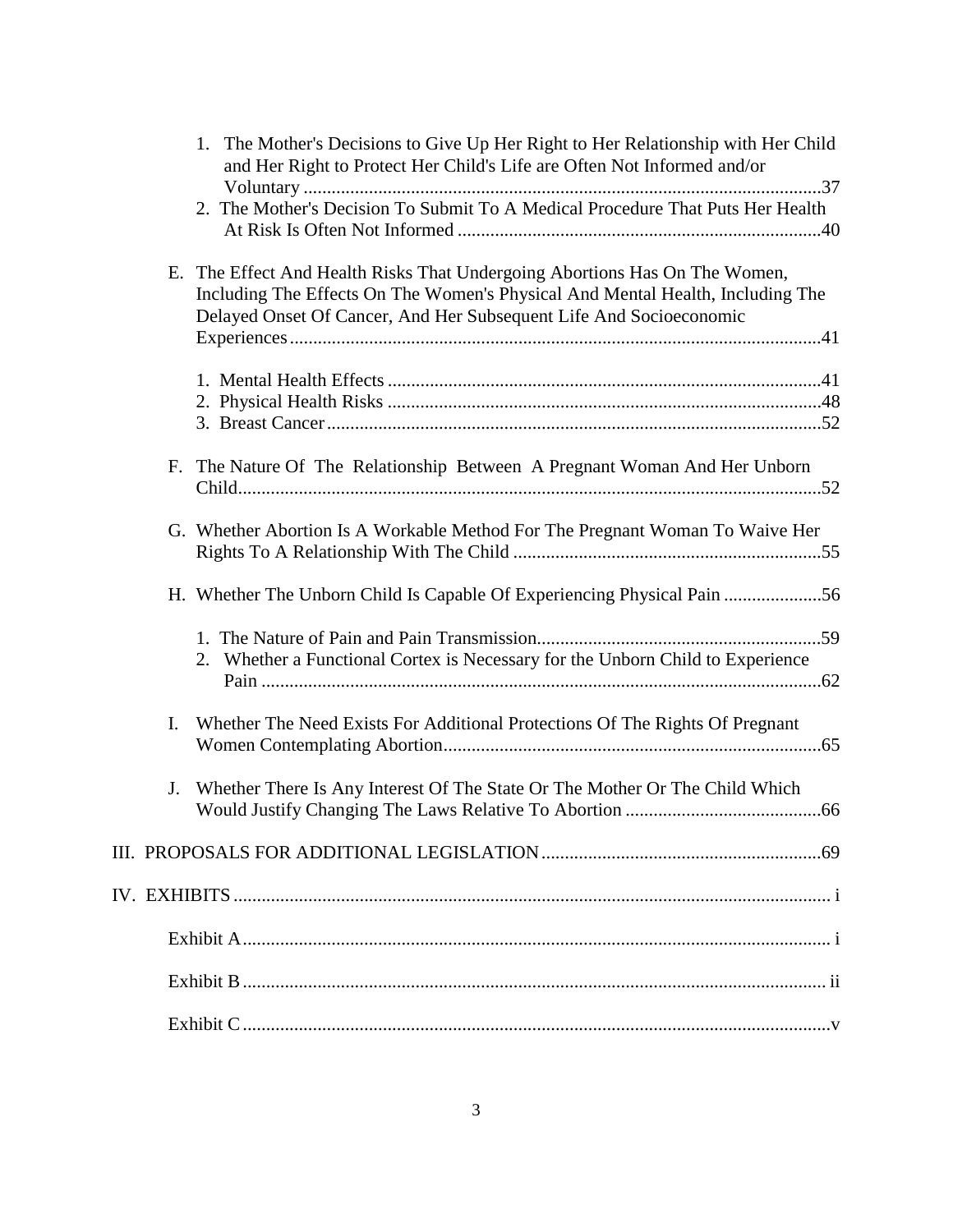#### **I. INTRODUCTION**

 During the 2005 legislative session an overwhelming majority of the Legislature voted to create the South Dakota Task Force to Study Abortion. The Act, House Bill 1233, passed by a vote of 63 to 4 in the House and 28 to 6 in the Senate, and was signed into law by Governor Michael Rounds on March 22, 2005.

#### **A. The Legislative History And The Reasons For The Creation Of The Task Force**

 The State Affairs Committee of the South Dakota House of Representatives held a public hearing in February, 2005, concerning House Bill 1233. The Committee heard testimony and took evidence relating to the bill and its companion bill, House Bill 1166. HB 1166, which was also passed by large majorities in both chambers, and also signed into law on March 22, 2005, provided for significant amendments to South Dakota's Abortion Informed Consent Statute. The State Affairs Committee of the South Dakota Senate held a single hearing on both bills.

 The committees in both the House and Senate heard evidence concerning the magnitude of the interests and rights of pregnant mothers who were adversely affected by abortion. They heard testimony from a number of women who had undergone abortions and who testified how they became depressed and were haunted by suicidal ideation. In every instance they testified about the magnitude of their loss and how that loss adversely affected their lives once they understood that the procedure terminated the life of their existing offspring.

 Those who had counseled a large number of women before and after abortions corroborated the testimony of these women. The picture that emerged from the record before both the House and Senate committees was that it was common for women to sign consents for abortion without being truly informed. Many women reported that they were pressured into having an abortion, often by the father of their child, but by others as well. They typically did not understand that the procedure would terminate the life of a human being, and this lack of understanding was further complicated by the fact that abortion providers had misled them at the time of the abortion. The providers told them that there was "nothing but tissue" inside of them. Many of the women testified or reported to post-abortion counselors that if they had been given accurate information, they would not have submitted to the abortion. Their feeling that abortion providers had misled them compounded their sense of loss, adding to their depression, which often followed the mothers' realization that they were implicated in the death of their own child.

 One woman testified before the Legislature that by withholding the truth that her abortion terminated the life of a human being:

"the policy underlying abortion is a lie. First and foremost, because it denies the essential benefit of motherhood. It tells us that we are not forfeiting anything of value for ourselves. We are told we lost nothing, nothing of value. The truth is that the loss is massive. Massive and life altering. Your House Bill 1166 provides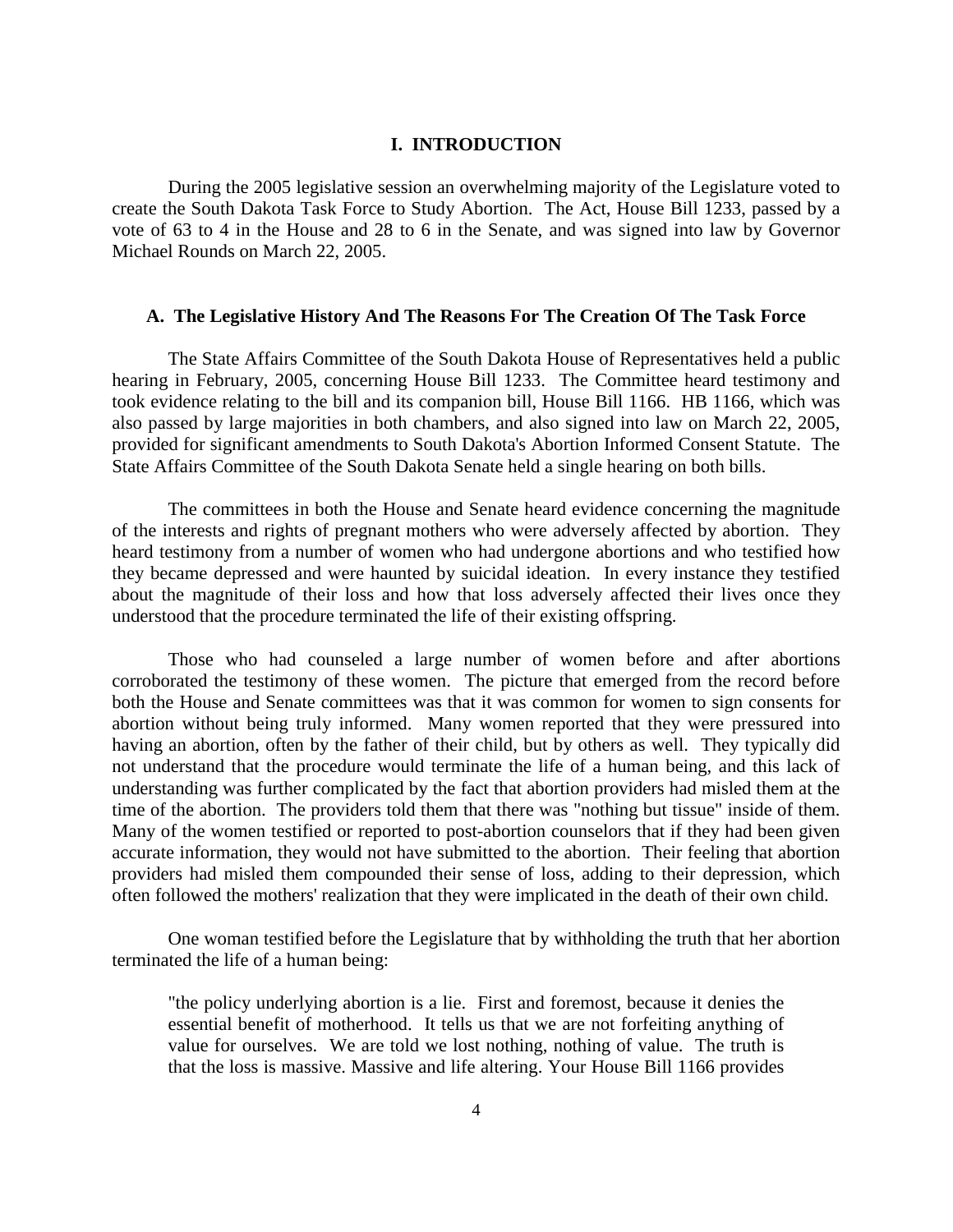an important and essential message that the pregnant mother does have a great benefit, that her child already exists and that she has this existing relationship with her child, and that she has a great fundamental and constitutional right to that relationship, all of which she is giving up, all of which is lost as a result of the abortion...If I had been given this information, I would never had had an abortion."

 In passing HB 1166 and the companion bill, HB 1233, which created the South Dakota Task Force to Study Abortion, the Legislature made certain findings that are contained in HB 1166. The Legislature found that as a matter of scientific fact an abortion terminates the life of a whole separate unique living human being.

 In addition, the Legislature, in explaining the reasons for adopting HB 1166 (reasons which also formed the basis and inspiration for the creation of the Task Force), found:

Section 3. The Legislature finds that pregnant women contemplating the termination of their right to their relationship with their unborn children, including women contemplating such termination by an abortion procedure, are faced with making a profound decision most often under stress and pressures from circumstances and from other persons, and that there exists a need for special protection of the rights of such pregnant women, and that the State of South Dakota has a compelling interest in providing such protection.

 Moved by the testimony that evidenced a need for the Legislature to act to protect the rights, interests, and health of pregnant mothers in South Dakota, the Legislature enacted HB 1233 and created the South Dakota Task Force to Study Abortion.

#### **B. The Nature And Scope Of The Mandate Of House Bill 1233**

 The Act creating the Task Force specifically set out the scope of the inquiry to be conducted by the Task Force. It directed the Task Force to study:

- A. the practice of abortion since its legalization,
- B. the body of knowledge concerning the development and behavior of the unborn child which has developed because of technological advances and medical experience since the legalization of abortion,
- C. the societal, economic, and ethical impact and effects of legalized abortion,
- D. the degree to which decisions to undergo abortions are voluntary and informed,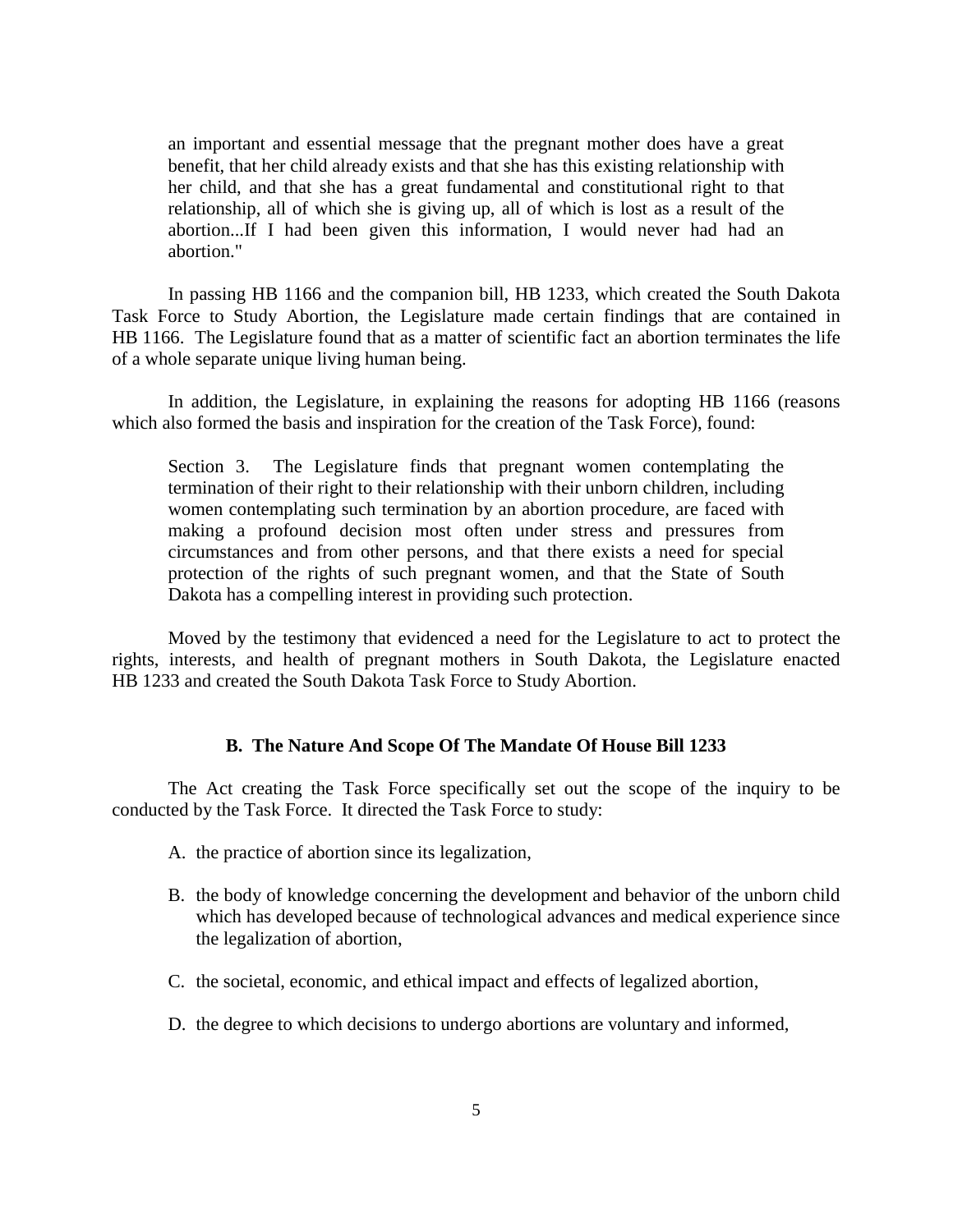- E. the effect and health risks that undergoing abortions has on the women, including the effects on the women's physical and mental health, including the delayed onset of cancer, and her subsequent life and socioeconomic experiences,
- F. the nature of the relationship between a pregnant woman and her unborn child,
- G. whether abortion is a workable method for the pregnant woman to waive her rights to a relationship with the child,
- H. whether the unborn child is capable of experiencing physical pain,
- I. whether the need exists for additional protections of the rights of pregnant women contemplating abortion, and
- J. whether there is any interest of the state or the mother or the child which would justify changing the laws relative to abortion.

 The Act stated that the Task Force shall prepare a report detailing its findings, which shall include any proposals for additional legislation that the Task Force deemed advisable.<sup>1</sup>

 Pursuant to the Act, Governor Michael Rounds appointed Dr. Marty Allison, Dr. Maria Bell, Mr. Travis Benson, J.D., Dr. Allen Unruh, and Dr. David Wachs to the Task Force; Representative Matt Michels, Speaker of the House, appointed Mr. David Day, J.D., Ms. Linda Holcomb, Representative Roger Hunt, Representative Elizabeth Kraus, Ms. Kate Looby, and Representative Kathy Miles; and Senator Lee Schoenbeck, President Pro Tempore of the Senate, appointed Senator Stanford Adelstein, Senator Julie Bartling, Senator Jay Duenwald, Senator Brock Greenfield, Dr. John Stransky, and Senator Theresa Two Bulls.

# **C. Task Force Hearings And Information Gathering**

 The South Dakota Task Force to Study Abortion (the "Task Force") initially met on August 1, 2005. On that date the Task Force heard a number of presentations and set protocol for scheduling witnesses, receiving written testimony and documents, and scheduling subsequent hearing dates.

 Thereafter, the Task Force held four full days of hearings on September 21 and 22, 2005 and October 20 and 21, 2005. The Task Force heard live testimony of approximately fifty-five witnesses, including thirty-two experts, and considered the written reports and testimony from another fifteen experts. In order to achieve a balanced viewpoint and obtain as much information from diverse points of view as possible, live testimony was divided almost equally between

 $<sup>1</sup>A$  copy of HB 1233 is attached to this report as Exhibit A.</sup>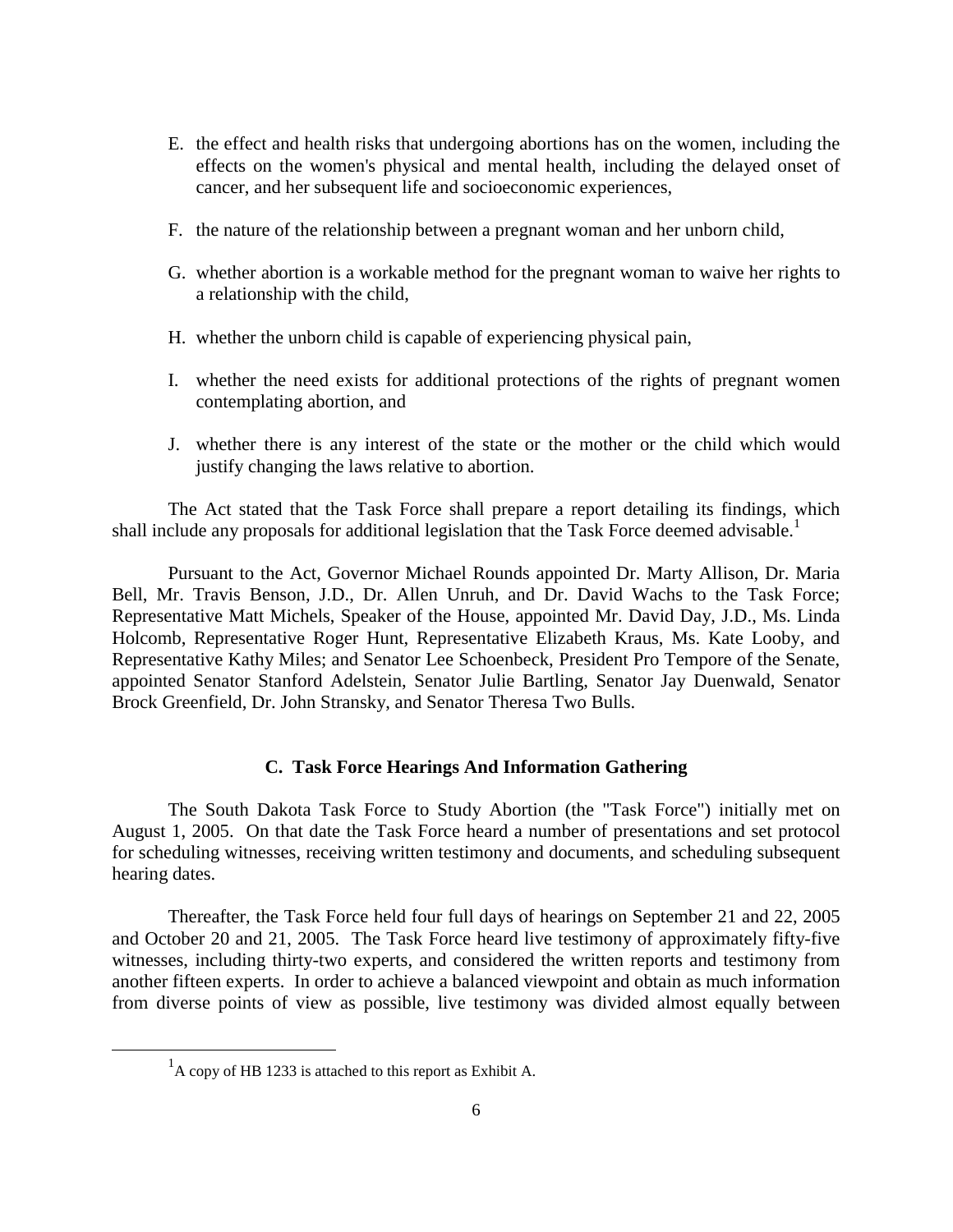witnesses who support the position that abortion is harmful to women and should be illegal and those who think it should be legal.

 The Task Force also received approximately 3,500 pages of written materials, studies, reports, and testimony, all of which were made part of the record and have been reviewed and considered by the Task Force in reaching its findings, conclusions, and recommendations. Although the Task Force aggressively sought such contributions from all perspectives, this evidence was overwhelmingly in support of protecting life and preventing harm to women caused by abortion.

 Of significance, close to 2,000 women who have had abortions provided statements detailing their experiences, trauma, and the impact abortion has had on their lives. Of these post abortive women, over 99% of them testified that abortion is destructive of the rights, interests, and health of women and that abortion should not be legal.

 In reviewing this testimony from women who had abortions in South Dakota, as well as in many other parts of the country, a pattern of shared experiences and trauma and a common sense of loss emerge.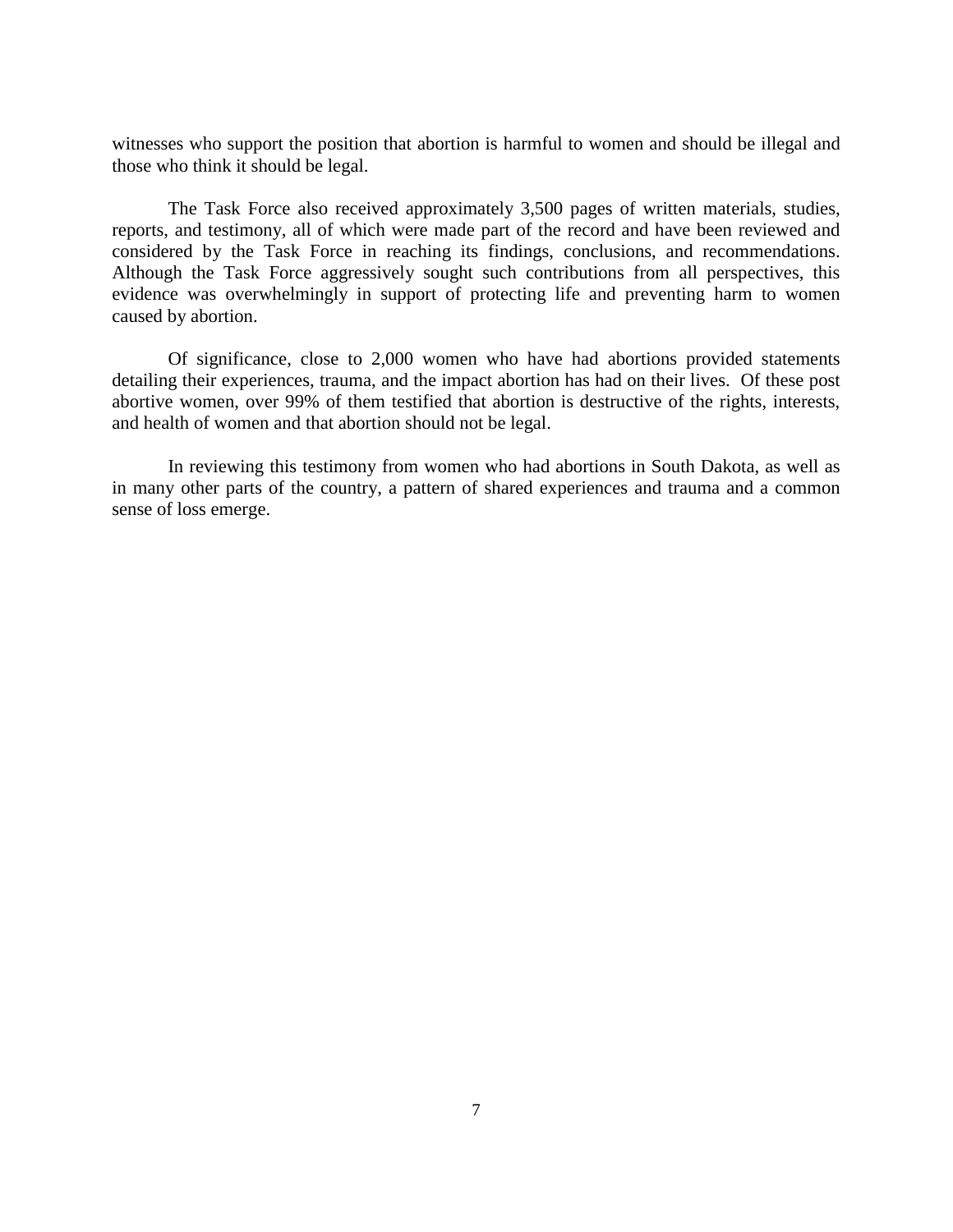#### **II. FINDINGS OF THE TASK FORCE**

#### **A. The Practice Of Abortion Since Its Legalization**

 In 1973, the United States Supreme Court issued its opinion in *Roe v. Wade*, 410 U.S. 113, the decision that legalized abortion in our country. At that time, our nation had no experience of any significant duration or extent with legal abortion from which reliable judgments or conclusions could be reached about how legalized abortion would affect the lives, interests, rights, and health of women.

 Dr. John Wilke, MD, the former president of National Right to Life, testified before the Task Force and explained how virtually all of the careful analysis and policy-making of the Legislatures in various states was abruptly swept away by the *Roe* decision. In doing so, the *Roe* decision, and many of the subsequent cases following *Roe*, were based on a number of assumptions about the nature of the abortion procedure, the physician-patient relationship, the decisions women seeking abortions made, the safety of the abortion procedure, and other important matters relating to the interests of the women.

 At the time the *Roe* Court made these various assumptions, the Court did not have the benefit of the current knowledge of science and medicine or the information obtained from the experience of women who have undergone abortions over the past thirty years. Since *Roe,* approximately 43 to 45 million abortions have taken place throughout the United States, including, in recent years, approximately 820 abortions per year in South Dakota.

 Through the knowledge gained from the advances in science and medicine over the past thirty years, and as evidenced in the testimony of women who have experienced legalized abortion, it is clear that the most essential assumptions made by the *Roe* Court are incorrect, to the detriment of the women subjected to the procedure.

#### **1. The Incorrect Assumptions of the** *Roe v. Wade* **Decision**

 Specifically, six different assumptions of fact were made that were critical to the *Roe* decision that the states lacked an interest sufficient to prohibit or meaningfully regulate the abortion procedure. We address them one at a time:

 First, the Supreme Court assumed that it could not determine the answer to the question of when the life of a human being begins:

 "When those trained in the respective disciplines of medicine, philosophy, and theology are unable to arrive at any consensus, the judiciary, *at this point in the development of man's knowledge*, is not in a position to speculate as to the answer." (*Roe v. Wade*, 410 U.S. at 159) (emphasis added).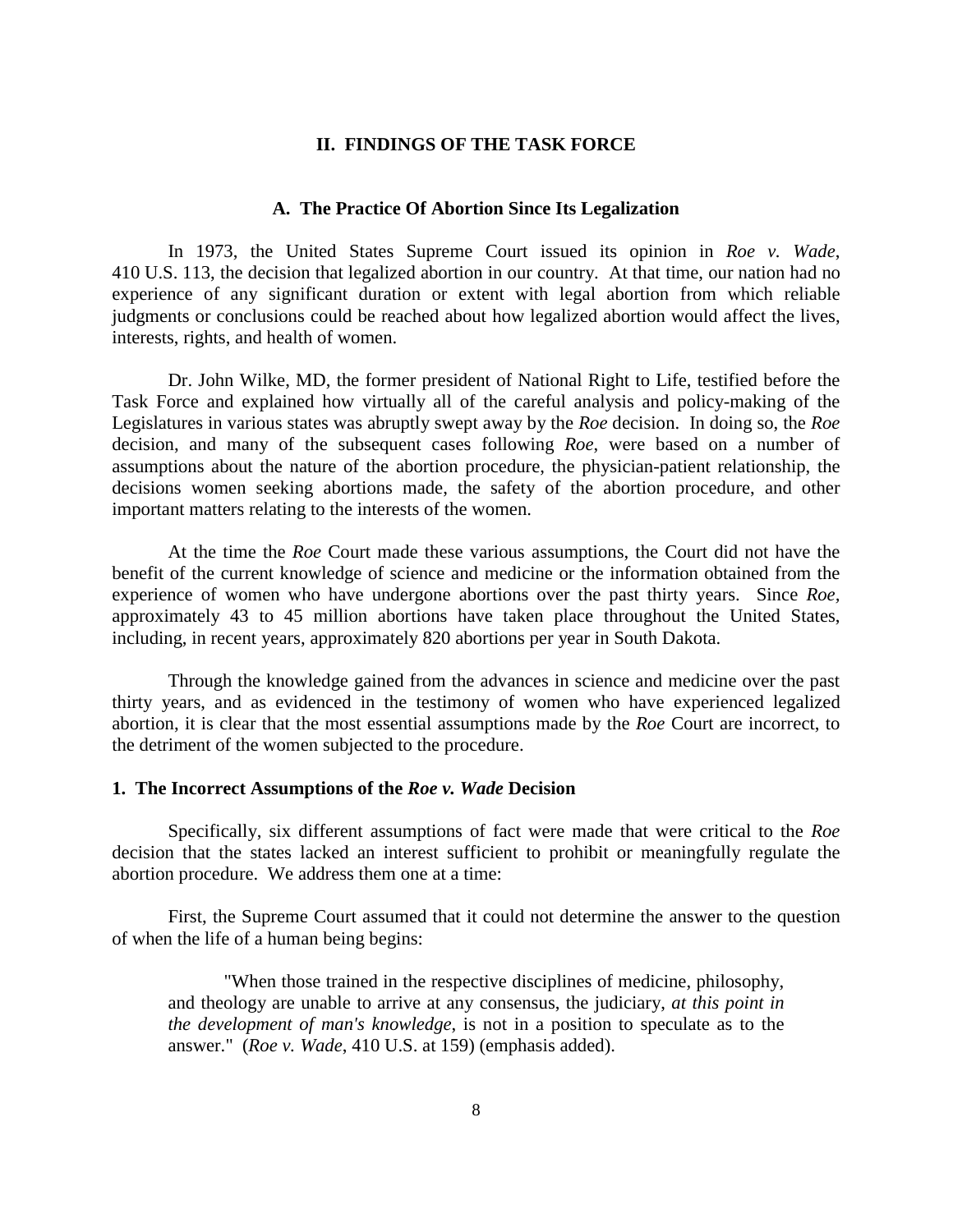Thus, the Supreme Court did not affirm, but neither did it deny, that the "unborn child" (what embryologists call the "embryo" or "fetus") is a living human being. To understand this point, and to understand the testimony of the witnesses from Planned Parenthood who testified before the Task Force, it is important to distinguish three separate questions.

 The first question is a scientific one: is the human being, from the moment of conception, a whole separate living member of the species *Homo sapiens* in the biological sense? The second question is a moral question: assuming that the answer to the first question is yes, should the life of that human being be accorded the same value, worth, and dignity at all stages of development, i.e., as a blastocyst, embryo, fetus, child, adolescent, and adult. And the third question is a legal one: does the Constitution of the United States protect the rights of human beings at all stages of development before birth?

 In *Roe v. Wade*, the Supreme Court expressly declined to answer the scientific or moral questions. With regard to the scientific question, the Supreme Court said that at this "point in the development of man's knowledge" it could not say whether a human embryo or fetus is or is not a human being. The Court ruled that the state could not legally prohibit abortion. Whether or not this decision was based upon sound legal analysis has never stopped being the subject of great debate.

 Second, the *Roe* Court assumed that there would be a normal healthy physician-patient relationship in which the doctor would impart pertinent information, and that decisions would be made through consultation between the physician and patient. "All these are factors the *woman and her responsible physician necessarily will consider in consultation*." (*Roe v. Wade*, 410 U.S. at 153) (emphasis added).

 Third, the Court assumed that motherhood and child-rearing forced "upon the woman a distressful life and future" and that child-rearing could cause "mental and physical" health problems and "distress" of such a nature that abortion had to be available, and that the absence of legalized abortion was a detriment imposed upon the women by the state. (*Roe v. Wade*, 410 U.S. at 153.)

 Nowhere in the *Roe* decision did the Court mention the distress due to the pregnant mother losing her child to abortion. In fact, there is no mention of the great benefit and joys that the mother-child relationship brings to the mother, or the devastating loss and distress incurred by the mother who loses her child to abortion. The absence of mention of the nature of this loss and this profound distress is, in all likelihood, attributable to the fact that in 1973 there had not yet been adequate experience with the after-effects of abortion.

 Likewise, the Court never mentioned the fact that the pregnant mother possesses a constitutionally protected relationship with her unborn child or the fact that this relationship, protected as a fundamental right, is terminated by the abortion procedure. House Bill 1166 expressly states that this is not only the case, but it required the abortion providers to disclose this information in writing to a woman considering an abortion.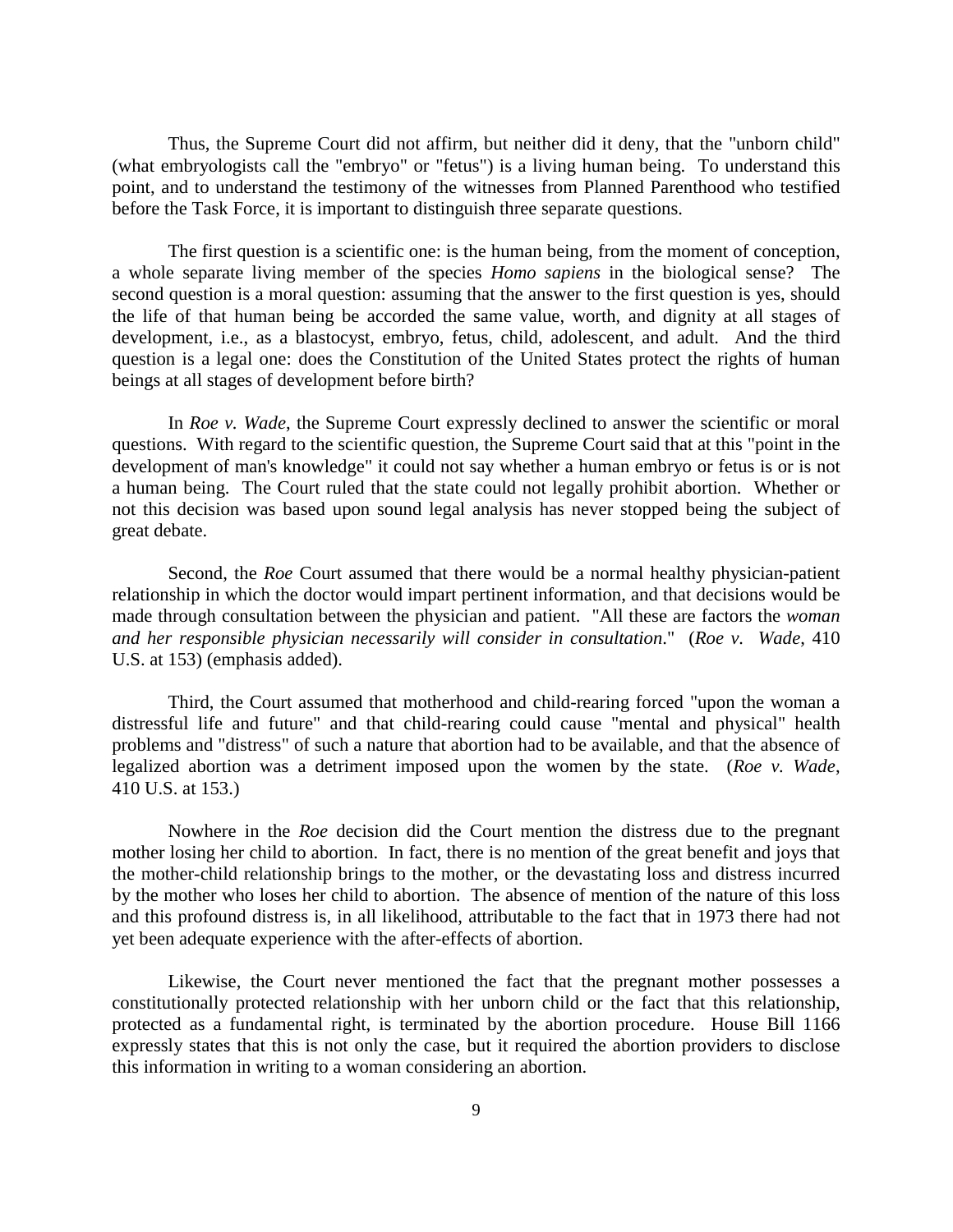Fourth, the Court's opinion assumed that a decision to have an abortion would be truly voluntary and informed.

 Fifth, the Court assumed that the abortion procedure was safe and that the risk to the women's health and life was far greater in carrying the child to full term than in having an abortion. See, e.g. *Roe v. Wade*, at 149 ("consequently, any interest of the state in protecting the woman from an inherently hazardous procedure... has largely disappeared").

 Sixth, the Supreme Court assumed that the woman faced significant difficulties as a result of a cultural stigma of unwed motherhood.

 As a result of the advances in modern science and medicine, and particularly because of information derived from the practice of abortion since its legalization, the Task Force finds that each of these assumptions has been entirely or largely disproved. The new understanding about these facts, and the new information not previously known concerning them, are important in understanding how abortion affects the lives, rights, interests, and health of women.

#### **2. What Has Been Learned From the Practice of Abortion Since the** *Roe v. Wade* **Decision**

 It can no longer be doubted that the unborn child from the moment of conception is a whole separate human being. During the 2005 legislative session, the South Dakota Legislature passed HB 1166 that expressly found that "all abortions, whether surgically or chemically induced, terminate the life of a whole, separate, unique, living human being." The Act amends SDCL 34-23A-10.1 to require a physician to disclose in writing to a pregnant mother "that the abortion will terminate the life of a whole, separate, unique, living human being." "Human being" is used in the biological sense as a whole member of the species *Homo sapiens*  $(SDCL 34-23A-1(4))$ <sup>2</sup>

 The Task Force received testimony from numerous experts who reiterated this fact. Of significance were detailed affidavits received from nationally and internationally renowned

 $2$ South Dakota Deputy Attorney General John Guhin addressed the Task Force on August 1, 2005 and reported that a preliminary injunction was entered enjoining the enforcement of HB 1166 in order to preserve the status quo while the case filed by Planned Parenthood challenging the Act is pending in the Federal District Court. Mr. Guhin reported that the state filed an appeal from the entry of the preliminary injunction. Members of the Task Force have subsequently learned that the trial in that case is not yet scheduled and it is anticipated that it will likely be held in the mid to later half of 2006.

It was of some interest to members of the Task Force to learn that while the Federal District Court entered the Order imposing the preliminary injunction, the Court did so on the basis that the Court sought to protect Planned Parenthood's First Amendment right of free speech which they asserted in that case. The Court recognized there was a conflict between these asserted rights of the abortion providers and the interests of the pregnant mothers which were sought to be protected by the Act. We note that the Court attempted to weigh the harm to the personal rights of the abortion providers against the harms to the interests of the pregnant mothers, and the Court chose to protect the interests of the abortion providers as a way to preserve the status quo while the case is litigated in the District Court.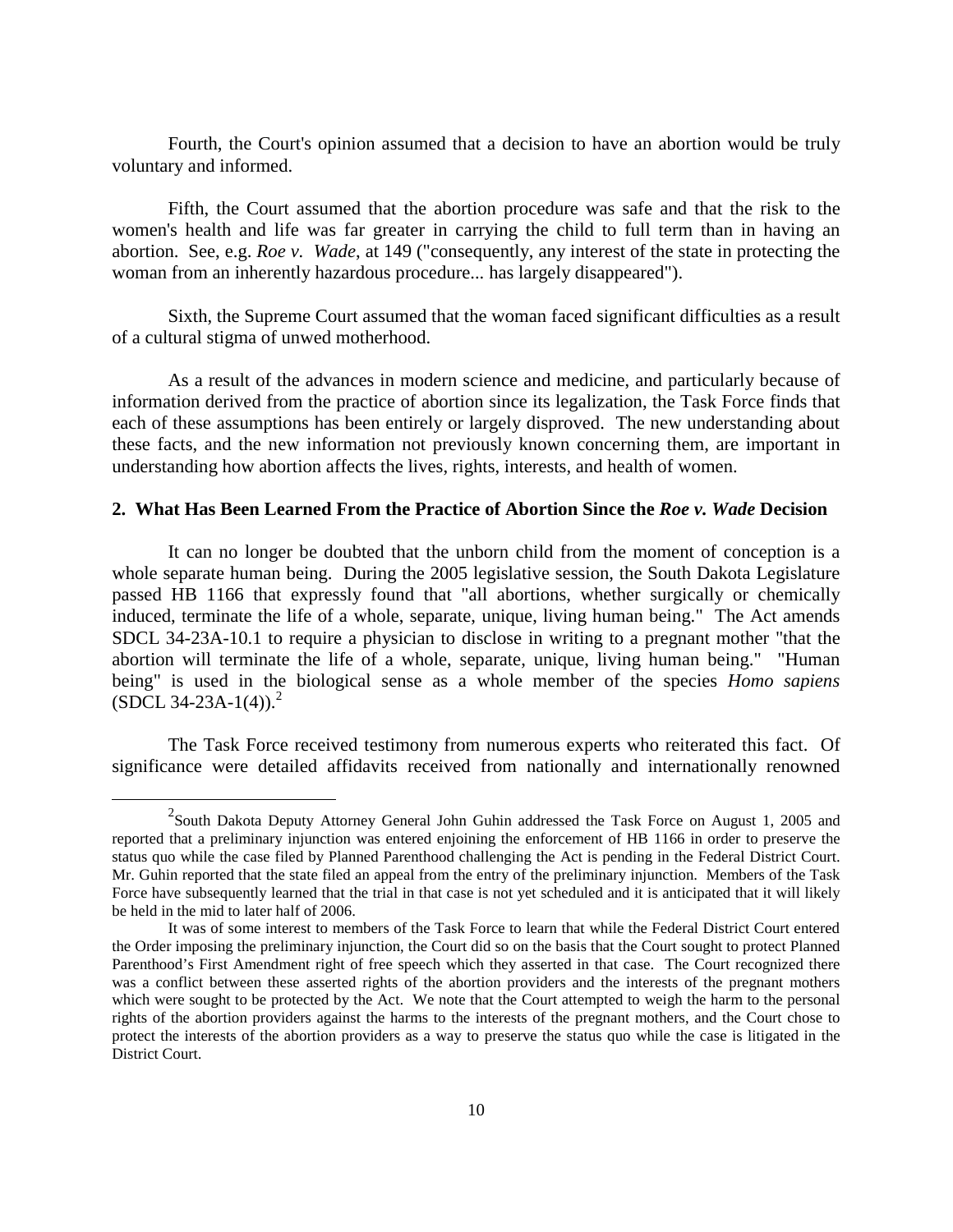experts from a number of scientific and medical disciplines, who explained the scientific facts and information that establish the fact that abortion terminates the life of a human being. The Task Force concludes that the scientific evidence not only supports the Legislature's finding on this matter, but that it is indisputable.

 Dr. David Fu-Chi Mark, a distinguished molecular biologist who has patented certain polymerase chain reaction technologies, provided a declaration (or affidavit) and explained that the new recombinant DNA technologies that have developed over the past twenty years provide scientific evidence about the unborn child's existence and early development and its ability to react to the environment and feel pain prior to birth.

Dr. Mark stated that:

"[U]ntil the development of molecular biology and modern molecular biological techniques first began in the 1970's and exploding throughout the 1980's and 1990's, most scientific knowledge concerning human identity and human development prior to birth was based solely upon gross morphological observations and biochemical studies....The new techniques developed through the exploding revolution over the past ten to eighteen years permits scientists to observe human existence and development at a molecular level, which is applicable in determining genetic uniqueness, genetic diseases and related information through the analysis of human genes well in advance of the old gross, anatomical observation." (Mark Declaration, P. 5, Par.6.)

Dr. Mark explained nine different DNA technologies that, in essence, have "turned on the lights" for scientists over the past twenty years. (See Section II-B of this Report.)

 A number of other nationally and internationally recognized experts also corroborated the findings of the Legislature found in HB 1166. Dr. Bruce Carlson, a renowned human embryologist and professor at University of Michigan Medical School, has published a text on Human Embryology used in medical schools in many nations. Dr. Carlson, Dr. Mark, and the human geneticist, Dr. Marie Peeters-Ney, all emphasized the significance of the way that genetic information is expressed and the manner in which it is "pre-programmed" for life. Dr. Carlson stated, "The wholeness (or completeness) of the human being during the embryonic ages cannot be fully appreciated without an understanding of how the genetic information is packaged, and how the information becomes unfolded and cascades into visible structures." (Carlson Declaration, P. 4, Par. 12.)

 The Task Force also reviewed a declaration from Dr. Bernard Nathanson, a board certified obstetrician and gynecologist, a Diplomat of the American Board of Obstetrics and Gynecology, and a Fellow of the American College of Obstetrics and Gynecology. Dr. Nathanson practiced medicine in New York for many decades and was personally responsible for approximately 75,000 abortions. Dr. Nathanson was also one of the founders of the National Association for the Repeal of the Abortion Laws (NARAL) in the United States in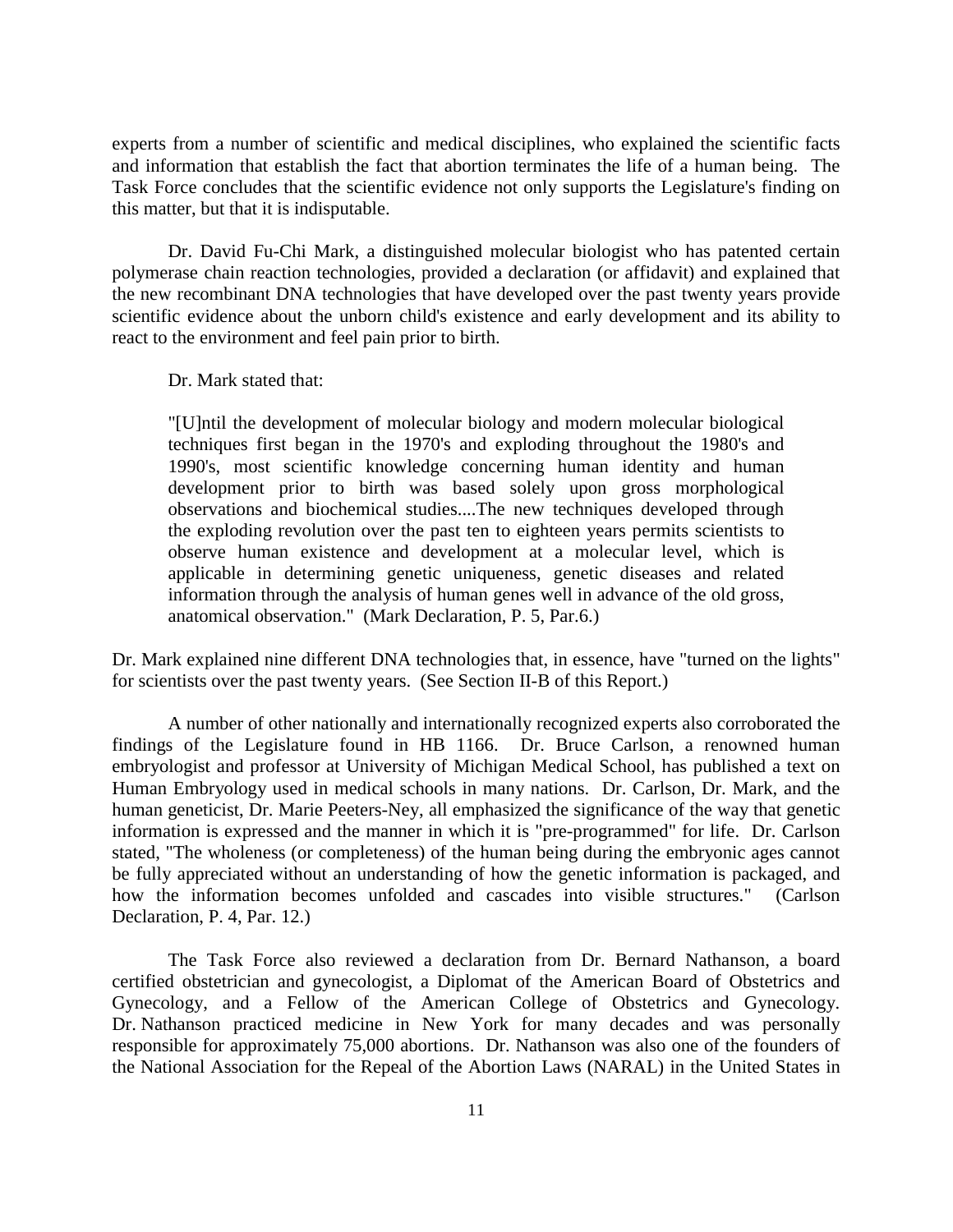1969. He stated that: "I was active among the pro-abortion community for a number of years, and I was actively involved in attempting, along with other abortion providers, to win public support for all forms of abortion." (Nathanson Declaration, Par. 1 to Par. 5.)

 Dr. Nathanson testified that the fact an abortion terminates the life of a living human being is generally known among obstetricians and scientists. However, Dr. Nathanson stated that abortion doctors and operators of abortion clinics often deny this fact for strategic reasons. He testified that he and other strategists for NARAL, for instance, adopted certain tactics to win the public perception that all forms of abortion should be and remain legal. Dr. Nathanson stated that one tactic was to suppress and denigrate all scientific evidence that supported the conclusions that a human embryo or fetus was a separate human being. He stated that he and others denied what they knew was true: "The abortion industry would routinely deny the undeniable, that is, that the human embryo and fetus is, as a matter of biological fact, a human being." (Nathanson Declaration, Par. 14.) Dr. Byron Calhoun, a specialist in internal fetal medicine, also testified that it cannot be denied that the unborn child is a separate human being.

Specifically, Dr. Nathanson stated that:

"The abortion procedure is an extraordinary one because in it the physician is proposing to terminate the life of one of his patients to whom the physician owes a legal and professional duty. The doctor has no legal authority to do so. Under normal circumstances, if he terminated the life of the unborn child, he would be guilty of a battery upon the mother, and, in fetal homicide states, such as South Dakota, he would be guilty of a homicide. The physician is given his authority to terminate the life of one of his patients only if he receives authority in the form of consent from the pregnant mother.

In order for such a consent to be informed, at a minimum, the physician must be satisfied that the patient understood that the second patient was in existence, and that the procedure would terminate the life of her unborn child. These facts go directly to the risks, and effect the procedure would have on the second patient, but they also explain the nature of the procedure. The nature of the procedure is to terminate the life of the unborn child. Withholding these facts from the pregnant mother deprives her of the ability to make an informed decision for herself. Such informed written consent fails to meet the reasonable patient standard of disclosure and deprives the mother of her rights of self determination." (Nathanson Declaration Par. 10 and 11.)

 No credible evidence was presented that challenged these scientific facts. In fact, when witnesses supporting abortion were asked when life begins, not one would answer the question, stating that it would only be their personal opinion.

 A number of physicians also testified that it has been recognized for some time that the doctor who has a pregnant mother as a patient has two separate patients – the mother and the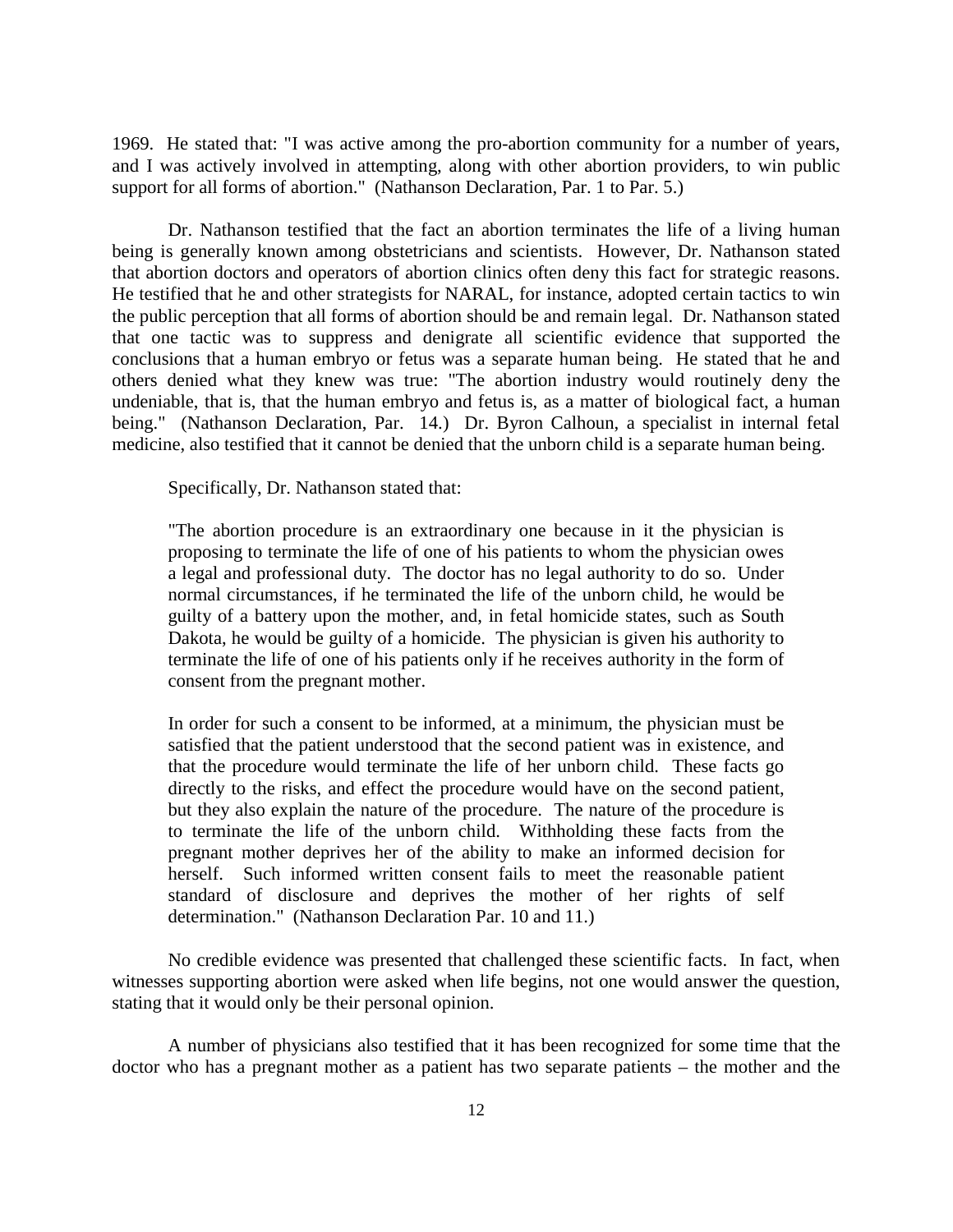child - to whom he owes a professional and legal duty. Dr. Glenn Ridder, a physician who practices in Sioux Falls, South Dakota, testified that the physician has a duty to both patients, that disclosures about the risks or harms to the child must be made to the pregnant mother and that only she can make the decision for the child. (Ridder Declaration, Par. 9.)

 Dr. Yvonne B. Seger, and Dr. Cynthia Davis, both of whom practice obstetrics and gynecology in Sioux Falls, South Dakota, also submitted statements that explained that the physician who has a pregnant woman as a patient has two separate patients - the mother and the child - and that the physician must make disclosures about the risks and effect any procedure would have on each. (Davis Declaration, Par. 5; Seger Declaration, Par. 5.)

 Dr. Byron Calhoun, Maternal-Fetal Medical Specialist from Rockford, Illinois, explained that the unborn child is considered a separate patient in his or her own right. Dr. Calhoun also stated that there is no outcome data to support the idea that the mother's life is put at risk by allowing her to carry to term a critically ill baby. See, also Harrison, M.R., Golbus, M.S., Filly, R.A. (Eds), *The Unborn Patient*, 2nd Ed. W.B. Saunders, Phil. 1991; American College of Obstetricians & Gynecologists, *Ethics in Obstetrics and Gynecology*, 34 (2nd Ed. 2004) (The maternal-fetal relationship is unique in medicine...because both the fetus and the woman are regarded as patients of the obstetrician).

 Dr. Mark Rosen, a Fetal Anesthesiologist practicing in San Francisco, California, explained that with the advances of modern medical techniques, fetal surgery is now performed on the unborn child *in utero*. The procedures include, among others, inserting fetal shunts, blood transfusions, muscle biopsies, and procedures to repair congenital diaphragmatic hernias.

The Task Force concludes the following:

- 1. That abortion terminates the life of a unique, whole, living human being;
- 2. That the physician performing an abortion terminates the life of one of the physician's patients to whom the physician owes a professional and legal duty;
- 3. That the authority for the physician to terminate the life of his or her patient rests exclusively upon the written consent of the pregnant mother, which, at the time it is signed, terminates the doctor's duty to the child; and
- 4. That the mother has an existing and important and beneficial relationship with her child that is irrevocably terminated by the abortion procedure.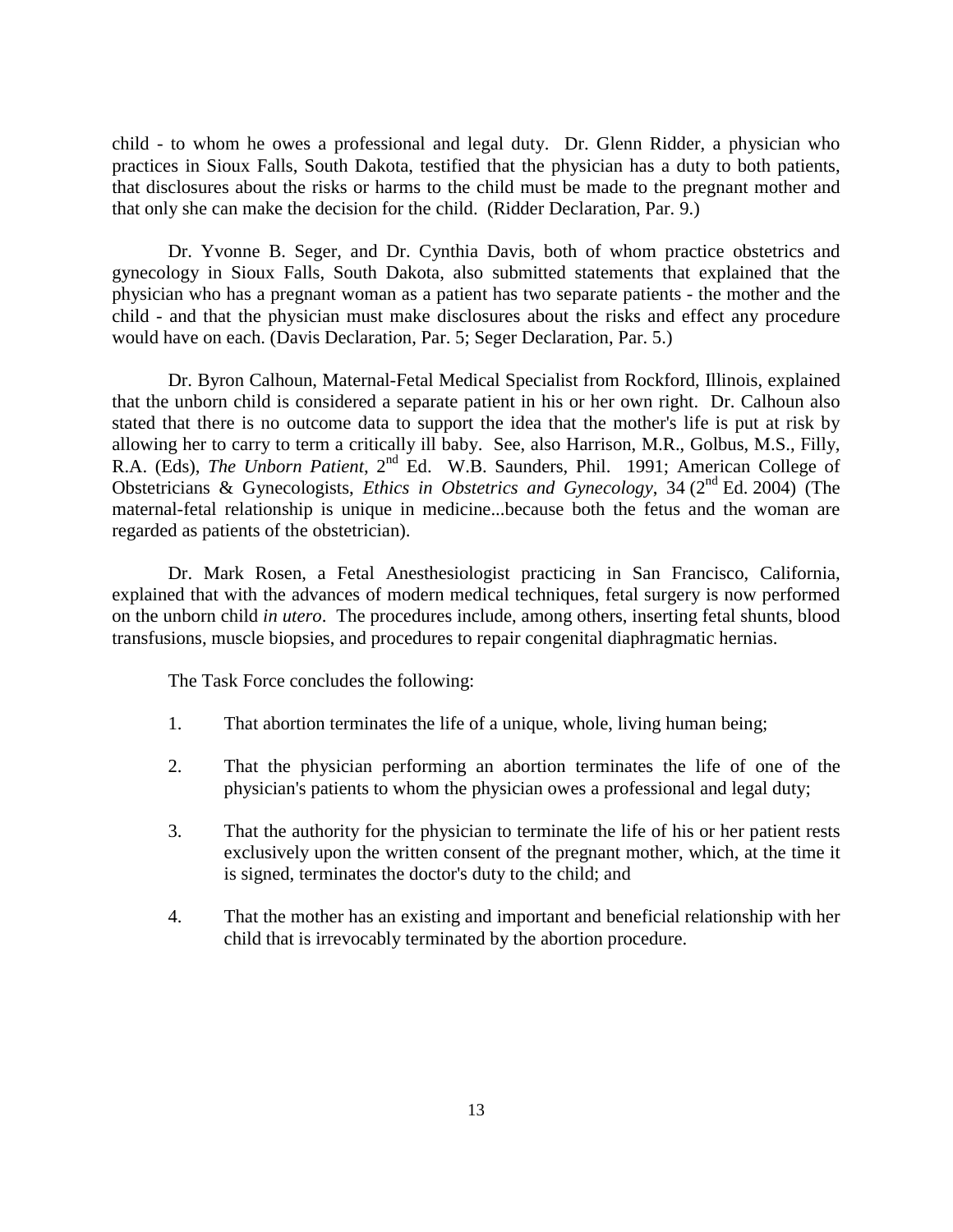# **3. The Current Practice of Abortion in South Dakota3**

 Kate Looby, the Director of Planned Parenthood of South Dakota which operates an abortion facility in Sioux Falls, South Dakota, testified before the Task Force.<sup>4</sup> Dr. Carol E. Ball, who performs abortions there, also testified before the Task Force. Both described how Planned Parenthood counsels women about abortions, what kind of information is disclosed, and the interaction between the abortion physician and the pregnant mother.

 Based on their testimony, it is admitted that the Planned Parenthood facility in Sioux Falls does not disclose any information about the unborn child and that it does not disclose to the pregnant mother in any way that the child, the second patient, is already in existence. Planned Parenthood only discloses what the state requires them to disclose by statute. This does not adhere to the common law disclosure requirements discussed by Dr. Seger, Dr. Nathanson, Dr. Davis, and Dr. Ridder.

 South Dakota Codified Law 34-23A-10.1(2), which appears as Exhibit B, requires that the abortion facility simply inform the women by telephone that they have the right to review printed material prepared by the state that provides information about fetal development.

 Ms. Looby testified that their procedure includes having an assistant speak directly to the women over the phone. She states that in this part of the conversation, the woman has an opportunity to ask questions. However, Planned Parenthood still does not volunteer information about the unborn child.

The state's preprinted information does not make it clear that the procedure will terminate the life of a living human being. It only lists aspects of fetal development.

 The South Dakota Department of Health publishes statistics about abortions performed at Planned Parenthood, and elsewhere in the State. The latest statistics, as contained in the 2003 report, were made part of the record.

 In 2003, there were 819 abortions performed in South Dakota. The law requires the abortion facility to provide a form for the women to fill out concerning the information given to the women. In 819 forms filled out by these women, only five women requested that the written information be mailed to them. (See, 2003 South Dakota Vital Statistics Report, S.D. Department of Health, P. 71.) That means that 814 of the 819 women (99.4%) received no information about the development of the unborn child except the information required by SDCL 34-23A-10.1(1)(c): "The probable gestational age of the unborn child at the time the

<sup>&</sup>lt;sup>3</sup>One of the primary goals of the Task Force was to gain an understanding of the practice of abortion, and specifically the practice of abortion in our State. Because no other facilities, other than Planned Parenthood of South Dakota, are disclosed as abortion providers in this state, we had no other choice but to gather our information from this organization. 4

<sup>&</sup>lt;sup>4</sup>Ms. Looby is a member of the South Dakota Task Force to Study Abortion.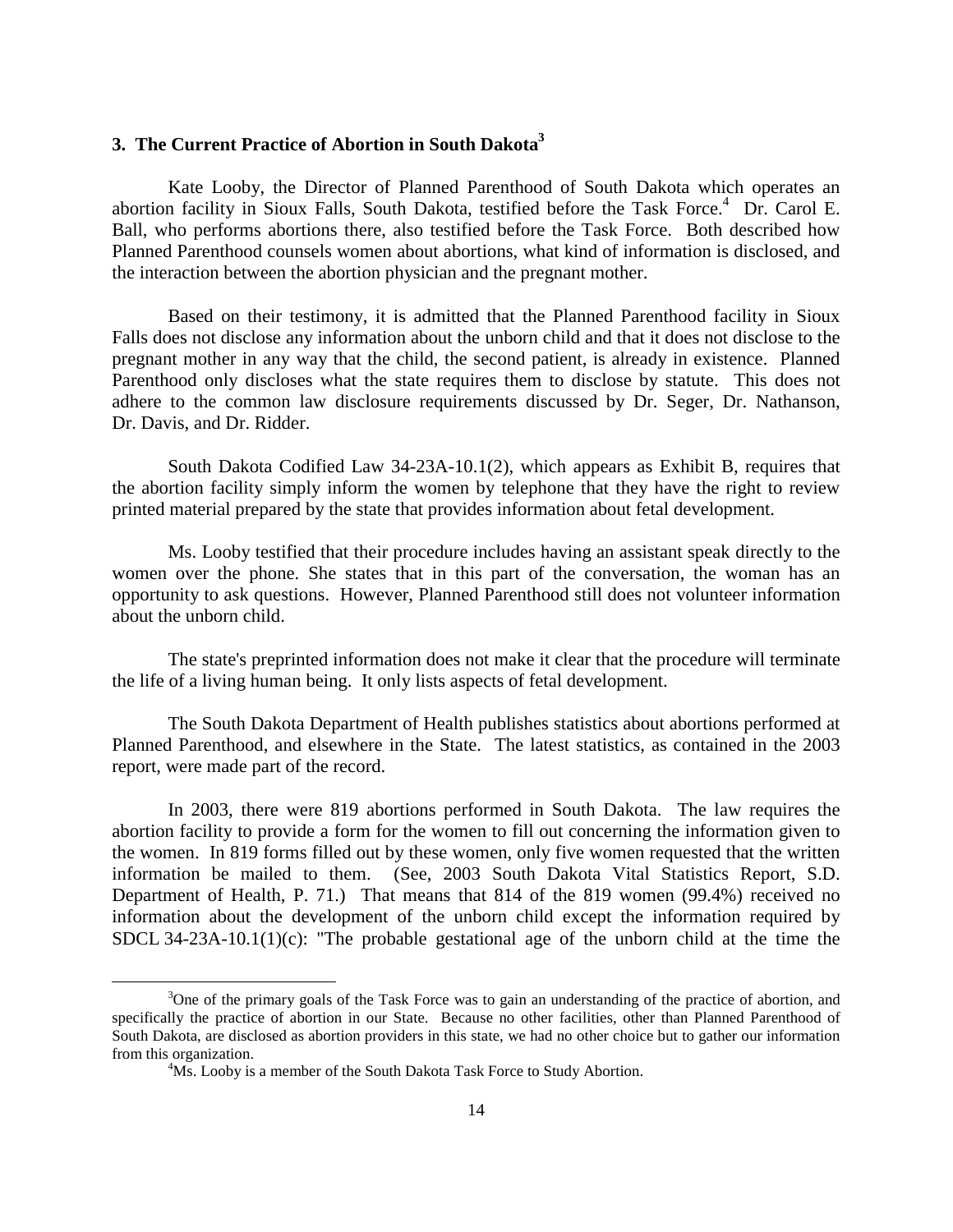abortion is to be performed." In other words, the woman is only told how far along she is in the pregnancy, a fact she most often already knows from the date she missed her last menstrual period.

 Further, the 2003 Vital Statistics Report of the South Dakota Department of Health states that:

"The data showed that of the 819 forms received, 813 of the patients reported receiving the medial information described in SDCL section 34-23A-10.1 during a telephone conversation and 6 in person." (Report, P. 71.)

The report indicates that in every instance the physician gave the disclosure concerning gestational age. (Report, P. 71.)

 Additionally, according to Ms. Looby's testimony, a message given by the physician is pre-recorded. It is a four-minute recording designed to satisfy the statutory requirement of SDCL 34-23A-10.1 that the information contained in that section be imparted by the physician who will perform the abortion.

 To summarize, in 814 out of 819 procedures, the only information given to the pregnant mother about the second patient was simply a gestational age. In 813 cases out of the 819, the physician in a taped statement gave resource information. The women had no way of asking the physician any questions since it is a recording.

 Based upon the reporting of the women on the forms reviewed by the Department of Health, and the testimony of Ms. Looby and Dr. Ball, it appears that Planned Parenthood does not voluntarily convey other information about the fetus after women listen to the doctor's taped recording.

 In fact, what is communicated to the women is misleading. Ms. Looby and Dr. Ball played a video for the Task Force illustrating what may be communicated to women about the abortion procedure. In this video, reference is made to the contents of the woman's uterus in dehumanizing and misleading language. For instance, the video never mentions that an unborn child, embryo, or fetus is even present. It never refers to the unborn child in any way that would imply the existence of a second patient. The language used in the video simply implies that something is removed but does not identify what it is except to claim it is only "tissue:"

- 1. "The uterus is then *emptied* by a gentle suction."
- 2. "As the uterus is *emptied*..."
- 3. "A spoon shaped curette may be used to feel the walls of the uterus to help ensure complete evacuation."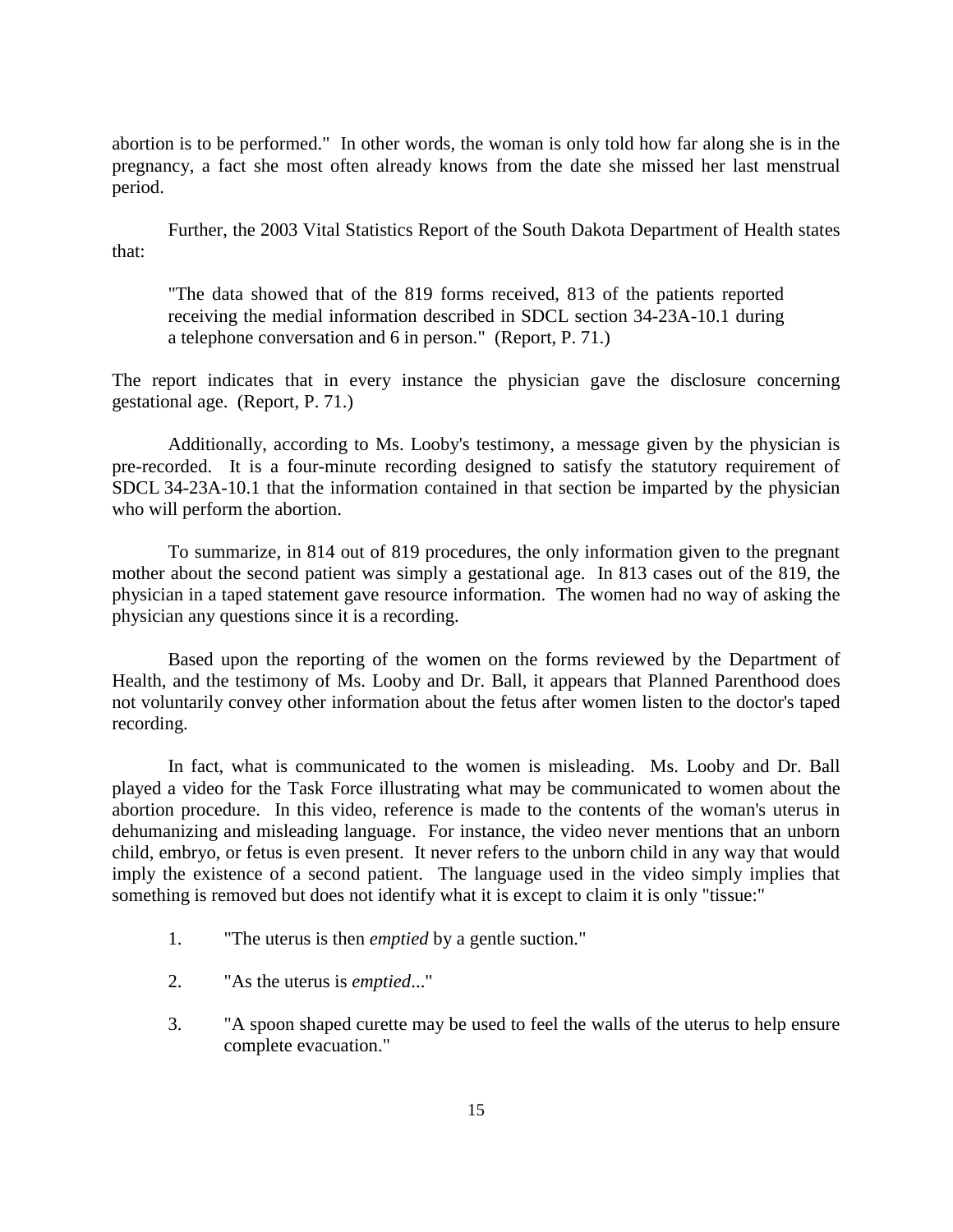- 4. "Occasionally the *contents of the uterus* may not be *completely emptied*."
- 5. "To remove *the tissue* it may be necessary to repeat the vacuum aspiration."
- 6. "Very infrequently, the early abortion procedure will not end the pregnancy."
- 7. "If the pregnancy has not been ended, another abortion procedure is recommended."

 We find first that Planned Parenthood fails to inform the pregnant mother in any language that her unborn child is in existence. It is impossible for a woman to give informed consent to an abortion if she does not fully understand that her child is in existence and that she is consenting to the termination of the life of her child.

 Second, the doctor who in seeking consent to terminate the life of his or her second patient (the child) cannot, in a professional or moral sense, contend that proper authority has been obtained from the mother if she is not fully aware that she is giving such authority.

 Dr. Ball and Ms. Looby testified that the women who come to Planned Parenthood sign a "consent" to have an abortion without first speaking to the doctor. These consent forms are filled out before the doctor sees the patient. A person designated as a "counselor" provides whatever information is told to the pregnant mother. However, Ms. Looby admitted that these "counselors" are not licensed and the only training they receive is from Planned Parenthood.

The video played recites:

"If you have not done so already, you will meet privately with a counselor. The counselor reviews your medical history, answers any questions you have about the abortion procedure, provides after-care instructions and talks with you about your birth control needs. The counselor also talks with you about your decision to have an abortion. It is important that this decision is yours and made of your own free will. *At the end of the counseling session, you are asked to sign an informed consent indicating that you understand the medical risks of the abortion procedure*." (Emphasis added).

 Thus, the abortion doctor sees the pregnant mother for the first time in the procedure room, only after the consent form has been signed and the woman has made her commitment to undergo the abortion.

 The video, Dr. Ball, and Ms. Looby all verify that the women are told that they may ask questions of the doctor who is to perform the abortion. However, we find that the process which results in the pregnant mother signing the consent form and making her decision *before* ever seeing or speaking to a abortion doctor is incompatible with the principles of a doctor's duty to see that the patient's decision is informed *before* she consents to an operative procedure. We find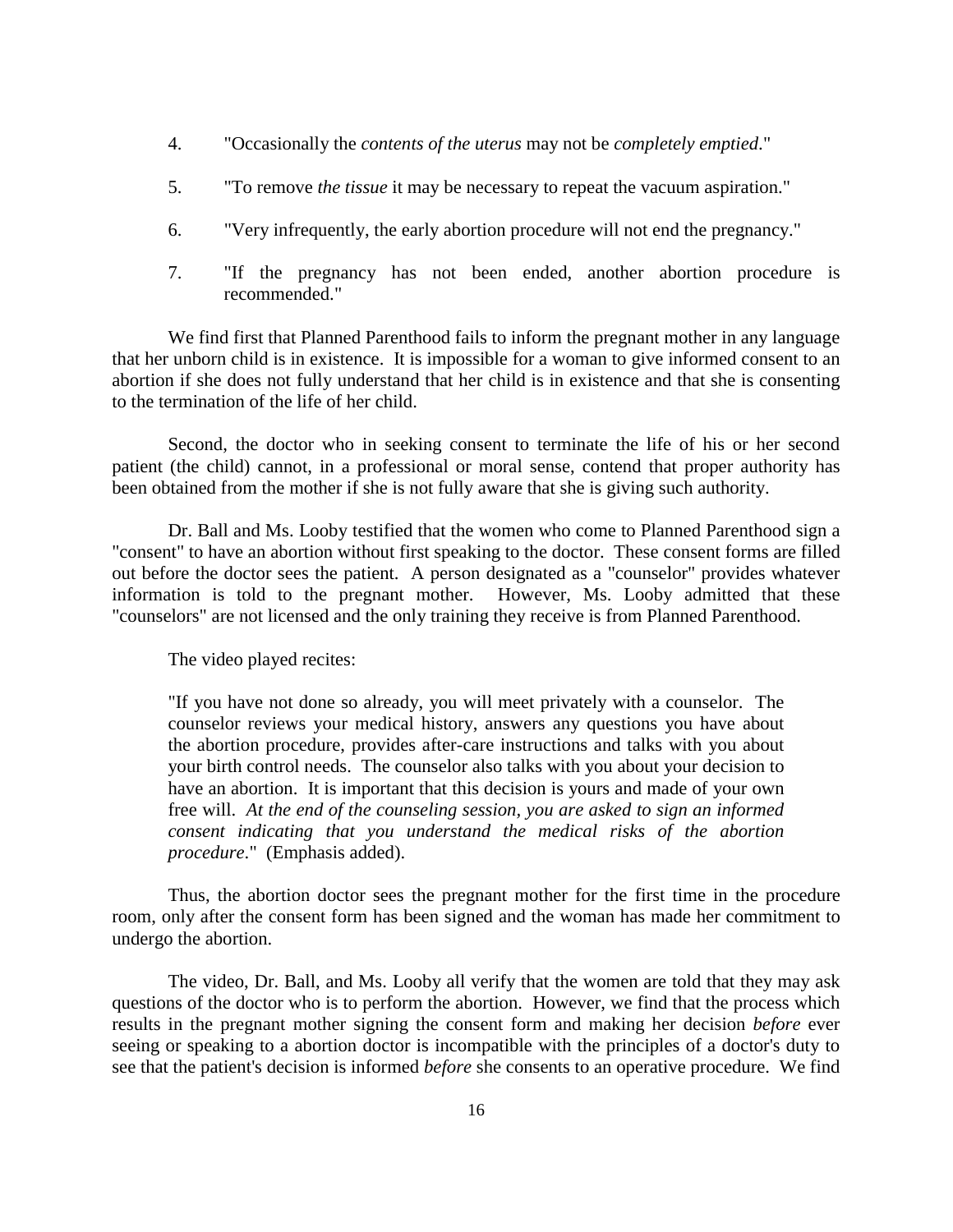that there is no true physician-patient relationship in this process, and once the decision has been made, the woman is seeing the doctor, not for counseling, consultation, or help in reaching a decision, but rather, to submit to the medical procedure that she has already committed to, whether or not it was informed.

 The abortion doctor, therefore, provides no counseling unless the pregnant mother initiates a discussion and asks questions in the procedure room. However, we find that even if a woman has the will to press the doctor for answers to questions, the answers that are given at Planned Parenthood concerning the most critical matters will not be helpful to her.

 Following her testimony, Dr. Ball was asked what she would tell a woman who asked her "Is this a human life?" or "At what point in the process does human life begin?" or similar questions. Dr. Ball testified that she would refuse to answer these questions. When pressed on this point, Dr. Ball stated that it is a subjective matter for the woman to decide, and an answer from her is nothing but her subjective personal opinion.

 Thus, a woman who goes to Planned Parenthood in Sioux Falls is not given scientific and factual information necessary for her to understand that the procedure will terminate the life of a human being, even when the woman asks precisely if the abortion is killing their baby.

 We find that Planned Parenthood has confused the objective biological fact that the procedure terminates the life of a live human being with the moral, or value judgment of what respect or value should be placed upon the life of that human being. Under existing law, only the pregnant mother has the right to decide whether she should or should not submit to the abortion. But the pregnant mother can apply her own discrete personal, moral or religious values to her circumstance only after accurate biological facts concerning the existence and nature of her unborn child are disclosed.

 By its own admissions, Planned Parenthood makes no such disclosures as required by common medical practice, it uses misleading language such as "contents of the uterus," and it refuses to make accurate disclosure of biological facts even when asked directly about the unborn child.

 A policy that requires a patient to research the scientific facts on her own conflicts with all accepted notions of informed consent, and virtually ensures that South Dakota women will submit to a procedure without giving informed consent.

 We find that the withholding of the biological information from women has the effect of imposing the personal philosophy of Planned Parenthood and its agents upon these women. To say that a human being, no matter how young or physically immature, is nothing but "tissue" or "contents of the uterus" is to already make and convey the judgment that this human being has less value than others. This precludes the mother from making the decision for herself about whether the life of the human being in question has value.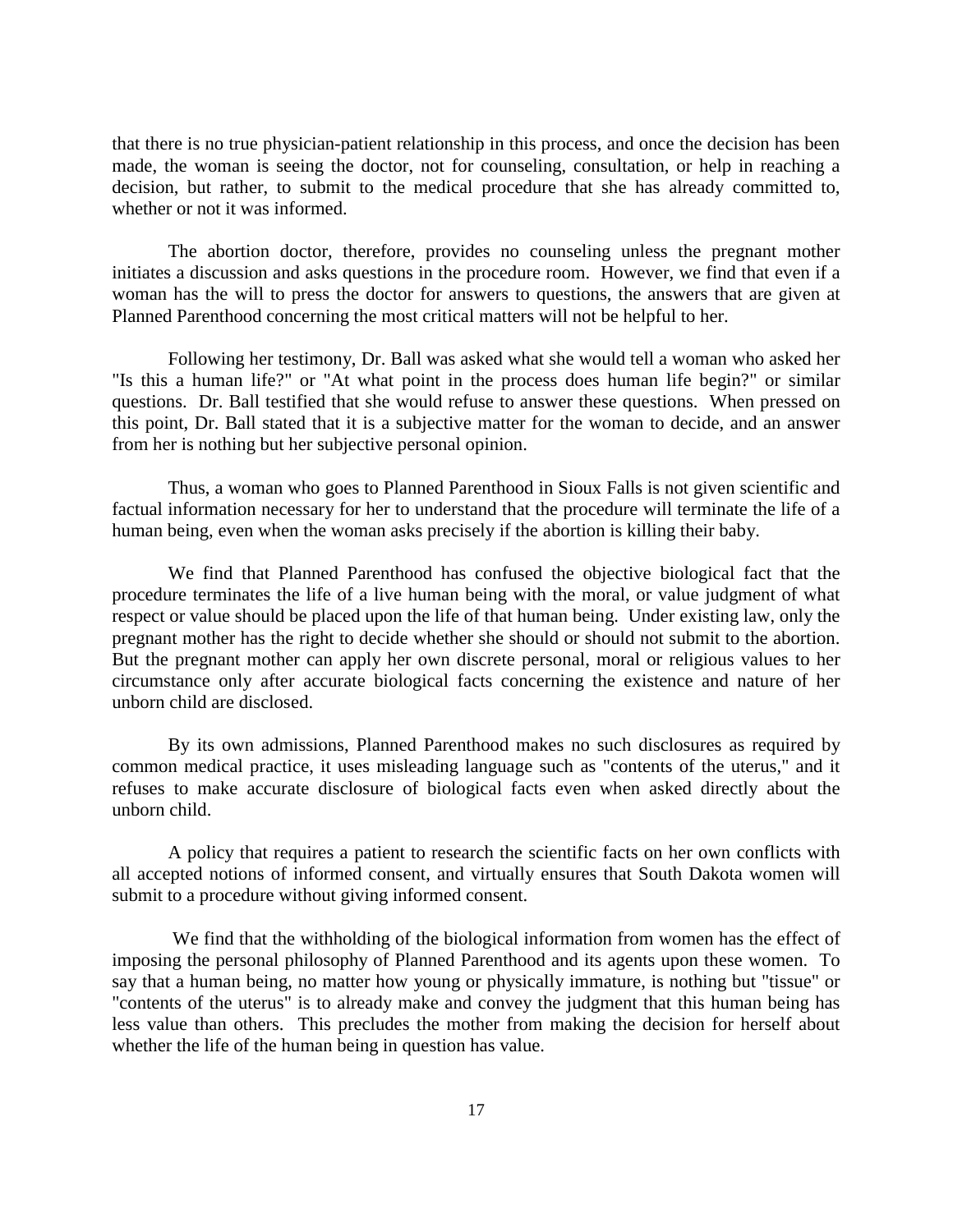The testimony of Ms. Looby and Dr. Ball also made it clear that Planned Parenthood does not make accurate disclosures about the risks of abortion. These are discussed more fully in Section II-E. In the Planned Parenthood video referenced in this Report, the following statements were made which we find to be completely inaccurate based on the record and evidence discussed in Section II-E:

- 1. "Early abortion by vacuum aspiration is one of the safest procedures in all of medicine."
- 2. "A legal abortion, as it is performed in the United States today, is a very safe procedure and complications are rare."
- 3. "The emotion most women experience after having had an abortion is relief."
- 4. "Women may have some mixed feelings at this time but emotional problems after abortion are uncommon, and when they happen, they usually go away quickly."
- 5. "Serious long-term disturbances after abortion appear to be less frequent than after childbirth."
- 6. "The risk of dying from a full-term pregnancy and childbirth is at least seven times greater than that from early abortion."

 Dr. Ball testified that Minnesota is her state of residence and medical practice. Planned Parenthood of South Dakota schedules abortions about six days a month. On each of these six days, Dr. Ball, or one of three other out-of-state physicians, travels to Sioux Falls to perform, on average, twenty abortions per day, and then leaves the state the same day. One of these four outof-state abortion doctors has hospital privileges in the Sioux Falls area. Dr. Ball testified: "we have a verbal agreement with an Ob/Gyn group in Sioux Falls who will help us with any complications that occur." Therefore, if any woman has complications, local doctors who are strangers to the patient and were in no way involved in the abortion procedure must see her.

 The Task Force concludes that there is no traditional or healthy physician-patient relationship between an abortion doctor at Planned Parenthood in South Dakota and the pregnant mother. The only time the abortion doctor sees the patient is in the room where the procedure is to be performed, after the woman has already committed to submitting to the abortion by signing the consent form.

 Further, we seriously question whether the practices of the doctors who provide abortion services at the Sioux Falls facility meet the standards set by the American College of Surgeons, particularly with respect to its principles concerning the relationship of the surgeon to the patient and its proscription against itinerant surgery.<sup>5</sup>

<sup>&</sup>lt;sup>5</sup>Itinerant surgery involves the practice of a physician outside the physician's normal geographical area of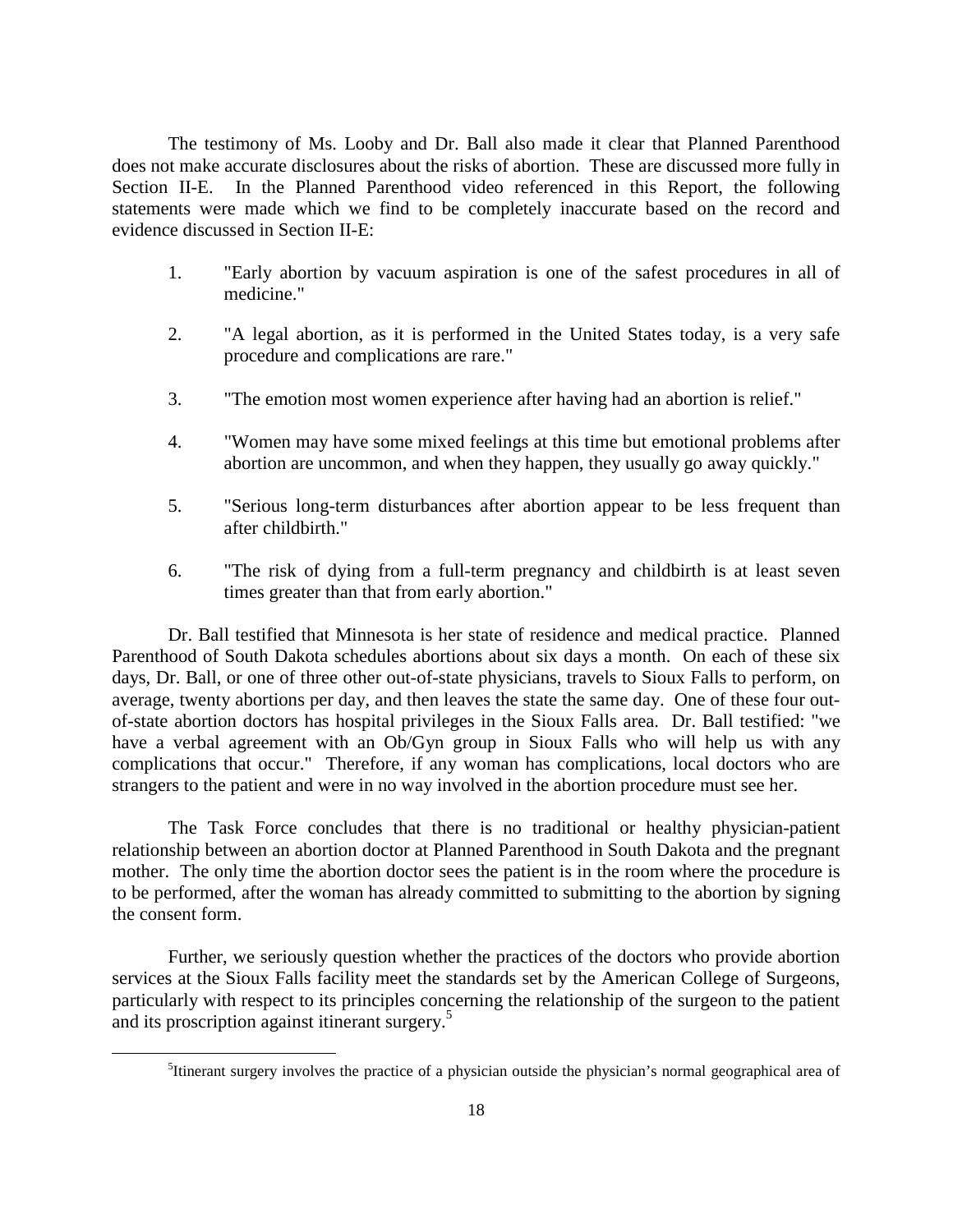It must be noted that the information regarding the practice of abortion in South Dakota is based entirely on the practices at Planned Parenthood of South Dakota where almost all abortions are performed. Doneen Hollingsworth, Secretary of the Department of Health, testified that there are four abortion providers in the state, but South Dakota Codified Law prohibits the disclosure and identification of these providers.

 There have been two other significant developments in the past twenty years that have resulted in further understanding about the practice of abortion. First, pregnancy help centers have opened all over the country to offer counseling and support to women in crisis pregnancy situations. Second, women have begun to speak out about their abortion experiences.

#### **4. The Experiences of Pregnancy Help Centers**

 Cynthia Collins has been the Executive Director of the Crisis Pregnancy Help Center of Slidell, Louisiana, for the past eighteen years. She explains in her declaration that many of the 3,000 to 4,000 pregnancy help centers around the country are independent of each other, but that there are two national organizations, CARENET and Heartbeat International, that provide training to and certify counselors for women with crisis pregnancies. She affirmed that these centers also provide post-abortion counseling for women traumatized by abortion.

 Based upon the information provided by Cynthia Collins; Linda Schlueter of the Justice Foundation in San Antonio, Texas; Stacey A. Wollman, the Director and a licensed counselor at Black Hills Crisis Pregnancy Center in Rapid City; Leslee J. Unruh, Founder and President of the Alpha Center in Sioux Falls; Millie Lace, a licensed professional counselor in Arkansas; and many others, it appears these centers provide help and counseling to about one million or more pregnant mothers each year. In addition, it appears that these centers provide post-abortion counseling to 100,000 to 200,000 women each year.

 As a consequence of the rise of these centers, there is now information available that affirms that in a significant portion of abortions, the pregnant mothers' consents are not truly informed or voluntary. This fact is borne out by information received from the counseling of women contemplating abortion and women seeking post-abortion healing.

 We find the testimony of these pregnancy help center personnel particularly credible because they are free of any conflict of interest. The pregnancy help centers do not provide abortions and they do not take payment from the women they serve.

 With respect to the pre-abortion counseling, Cynthia Collins states that of the 4,400 women who sought help from the center in Slidell in the past four years, 1,860 tested positive for pregnancy. Of these 1,860 women, 560 of them (30.1%) stated that they thought they would have an abortion or that they were seriously considering an abortion. These women were

practice to perform surgery where the physician is not personally involved in the original diagnosis or preparation of the patient and is not involved in follow-up care.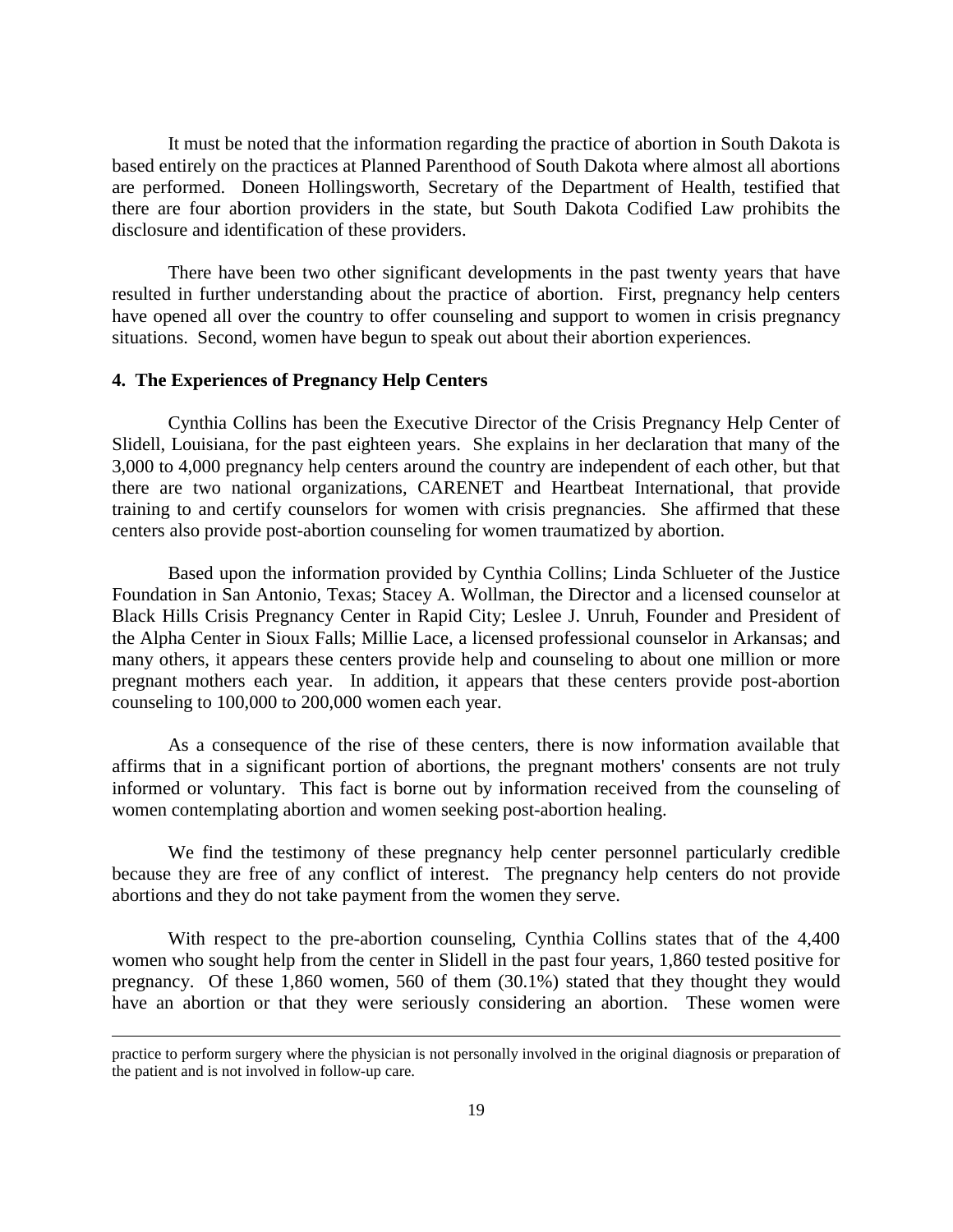counseled about the nature of abortion, the risks, and alternatives. In that process, the center provided information about the development of the unborn child.

 Ms. Collins explained that when counselors are truthful about this kind of information, the pregnant mothers most often "want to know if the procedure will terminate the life of an existing human being, regardless of his or her age or maturity, and they want candor." She stated that in her experience, this is decisive information for the women and they commonly conclude that a mother should protect, not terminate, the life of her own child.

 She stated further that once the women understand that the abortion procedure does not prevent a human being from coming into existence, but instead terminates a life that already exists, they begin to appreciate the benefit and joy the existing child could bring to their lives, and decide not to have an abortion. As a result of the counseling at the Slidell center, Ms. Collins testified that only 45 of the 1,860 pregnant mothers (2%) ultimately had an abortion.

 Perhaps most significant, 1,775 of the 1,815 women (about 97%) who carried their children to term raised their children themselves. Of the other 50 women, only twelve are known to have terminated their parental rights through adoption. Thus, 97% or more of the women who carried their children to term raised their children themselves, and at least 95% of all of the women who found out they were pregnant decided to raise their children.

 From the information available, it appears that similar statistics and results are found uniformly among the pregnancy care centers. Leslee Unruh, Stacey Wollman, and Eleanor Larsen, a licensed counselor in charge of supervising the counseling at Alpha Center, all provided affidavits in which they relate similar results. In Sioux Falls, of 400 pregnant women seriously considering abortion, about 85% decided to carry their children to full term.

 These statistics are startling when compared to those of clinics that provide abortions. It appears that at Planned Parenthood, where women are not informed of information about the child, virtually every woman submits to an abortion.

 In the 20 years that the Slidell Center, the Alpha Center, and the CareNet Pregnancy Resource Center have operated, not a single woman ever reported that they regretted their decision to have their child.

 At the Slidell Center, Ms. Collins stated that in any given year, 70% to 85% of women seeking post-abortion counseling relate that they made their decision under some form of coercion. More than 80% of these women state that the abortion clinics did not counsel them properly, and that if they had been given accurate information, they would not have submitted to an abortion.

 Ms. Unruh stated that among the post-abortive women seeking counseling at the Sioux Falls Alpha Center, 75% to 85% in any given year report that they felt they were misled by the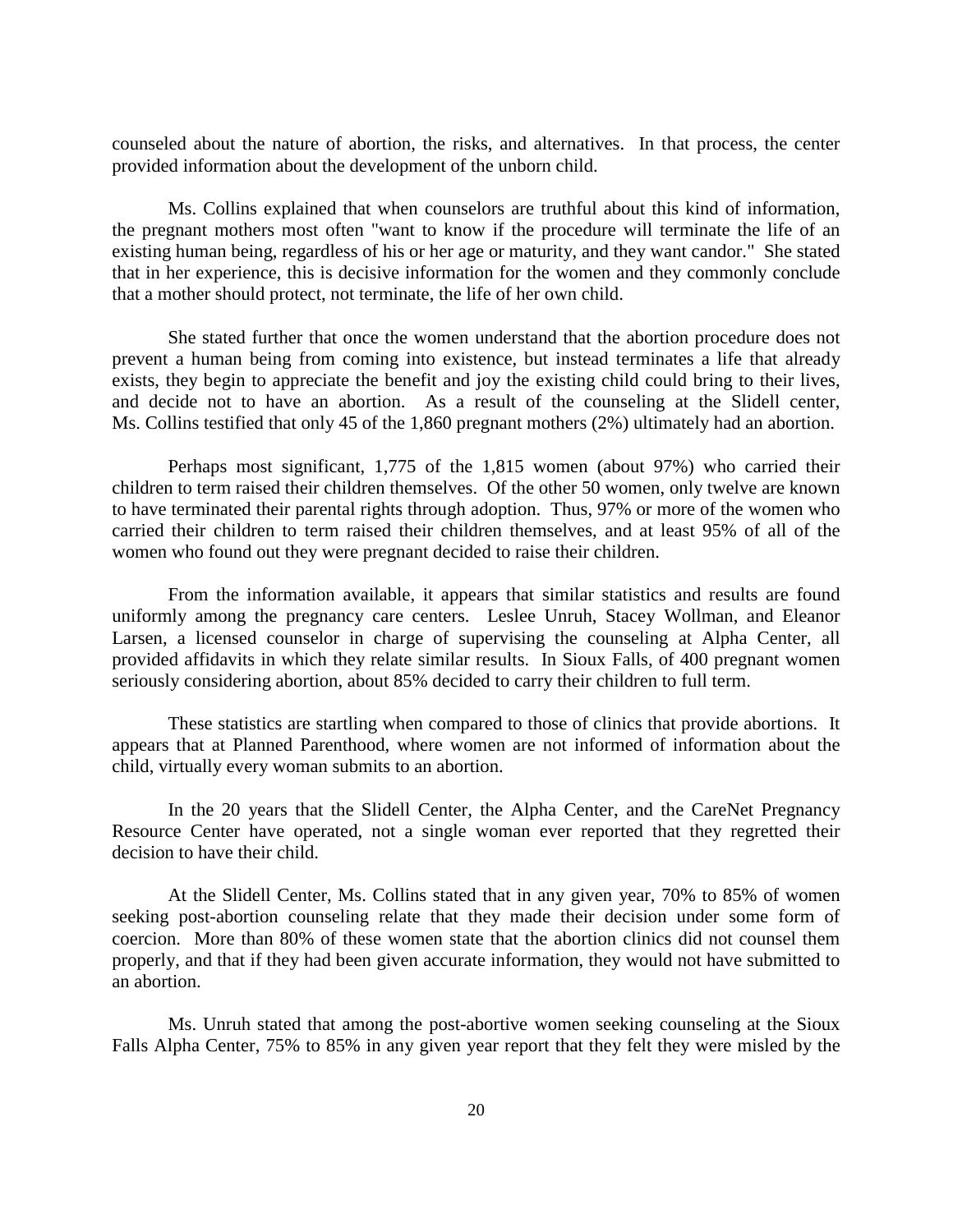abortion clinics and that their decisions were uninformed and, in many ways, coerced. Among these women were women who had abortions at Planned Parenthood in Sioux Falls.

 Stacey Wollman testified that at the CareNet Pregnancy Center of Rapid City, almost 60% of the post-abortive women receiving counseling stated that their abortions were the result of some form of coercion. The women commonly complain that the pre-abortion counseling they received was either non-existent or inadequate.

 Millie Lace, from Arkansas, further testified that as a professional counselor and coordinator for a national helpline, she receives calls from women in South Dakota, and verified much of the above information.

#### **5. The Experiences of Women Who Have Had Abortions**

 We received and reviewed the testimony of more than 1,940 women who have had abortions. This stunning and heart-wrenching testimony reveals that there are common experiences with abortions. Women were not told the truth about abortion, were misled into thinking that nothing but "tissue" was being removed, and relate that they would not have had an abortion if they were told the truth.

 They relate that they were coerced into having the abortion by the father of the child or a parent, and that the abortion clinics also apply pressure to have the abortion. They almost uniformly express anger toward the abortion providers, their baby's father, or society in general, which promote abortion as a great right, the exercise of which is good for women. They almost invariably state that they were encouraged to have an abortion by the mere fact that it was legal.

 They are stunned by their grief and the negative impact it has had on their lives. Many of these women are angered by grief at the loss of a child they were told never existed. One woman testified before the Task Force about three abortions she was misled into having, only to find that she was rendered infertile by the vacuum aspiration that damaged her fallopian tubes. She was distraught at having to explain to her new husband why they could never have children. Each of these women's stories is powerful.

 The overwhelming majority of women testified that they would never have considered an abortion if it were not legal. Their testimony revealed that they feel that the legalization of abortion simply gave a license to others to pressure them into a decision they otherwise would not have made. Most of the women stated that abortion should not be legal.

 Ms. Linda Schlueter, Vice President and Senior Staff Attorney of The Justice Foundation, testified that it is particularly significant that both of the plaintiffs in the landmark abortion cases, *Roe v. Wade* and *Doe v. Bolton,* have sought to have the courts overturn the decisions because it is now so clear how abortion violates the rights, interests, and health of women. Norma McCorvey, Jane Roe in *Roe v. Wade*, believed that an abortion would help her, but she was never told about any physical, emotional, or psychological consequences. She actually never had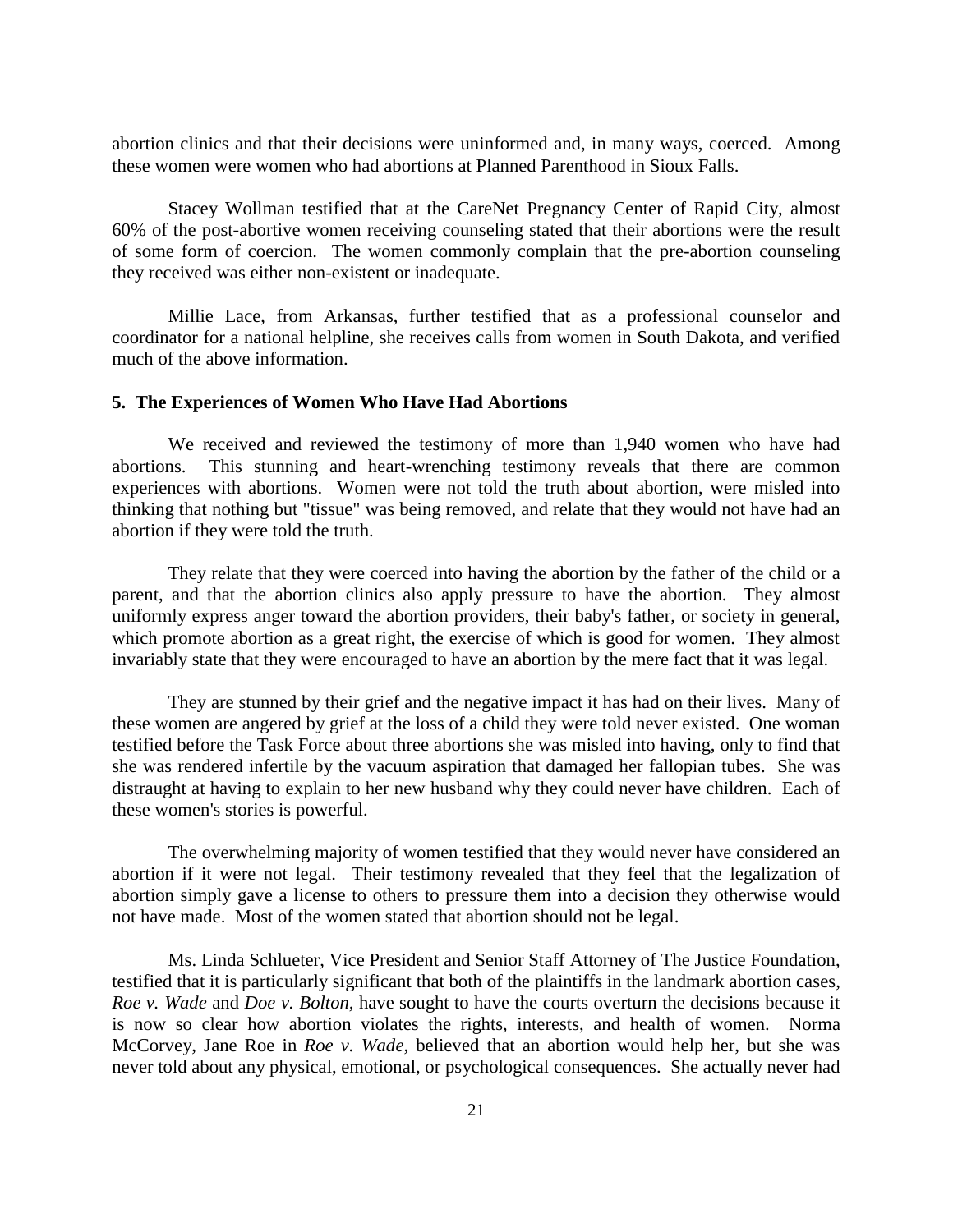an abortion herself, but her work in several abortion clinics caused her to see the truth. Sandra Cano, Doe in *Doe v. Bolton*, subsequently told the court that she never even wanted an abortion and her case was a fraud.

 A year ago, Judge Edith Jones of the U.S. Court of Appeals for the Fifth Circuit, often mentioned as a candidate for the U.S. Supreme Court, wrote a published opinion in which she referred to the evidence provided by Ms. McCorvey in the *Roe* case, including the sworn affidavits submitted to this Task Force. Judge Jones stated that this evidence provided new and fresh information never before considered by the U.S. Supreme Court.

 We find the testimonies of these women an important source of information about the way consents for abortions are taken, as well as many other matters relevant to the mandate given to this Task Force by HB 1233.

# **B. The Body Of Knowledge Concerning The Development And Behavior Of The Unborn Child Which Has Developed Because Of Technological Advances And Medical Experience Since The Legalization Of Abortion**

 The Task Force received scientific information from highly credentialed scientists and medical practitioners. Information about the nature and development of the unborn child is now available that was not in existence at the time of *Roe v. Wade*.

#### **1. The Development of the Field of Molecular Biology and Other Sciences**

 It has been known for the past five decades that human beings are biologically made up of molecular building blocks. The development of these building blocks is controlled by genetic material known as deoxyribonucleic acids (DNA) and ribonucleic acids (RNA). DNA contains genetic information, and RNA contains instructions for the synthesis of proteins.

 The Task Force received a declaration prepared by Dr. David Fu-Chi Mark, who explained the modern developments in molecular biology, the information it has recently revealed, and the significance of that information. Dr. Mark is a nationally celebrated molecular biologist who has patented various polymerase chain reaction (PCR) techniques. In 1986, Dr. Mark was given the award of *Inventor of the Year*, which is a single award given across all disciplines of science and technology. That particular award was given to Dr. Mark for his work in obtaining a patent for Human Recombinant Interleukin-2 Muteins, which is used to treat cancer of the kidney and skin, and is still marketed internationally. He also obtained a patent for Human Recombinant Cysteine Depleted Interferon - B Muteins, which is a drug that is used to treat Multiple Sclerosis, and is also marketed internationally. These two drugs were developed by employment of new molecular biological techniques: DNA cloning, in vitro modification of DNA, and DNA sequencing.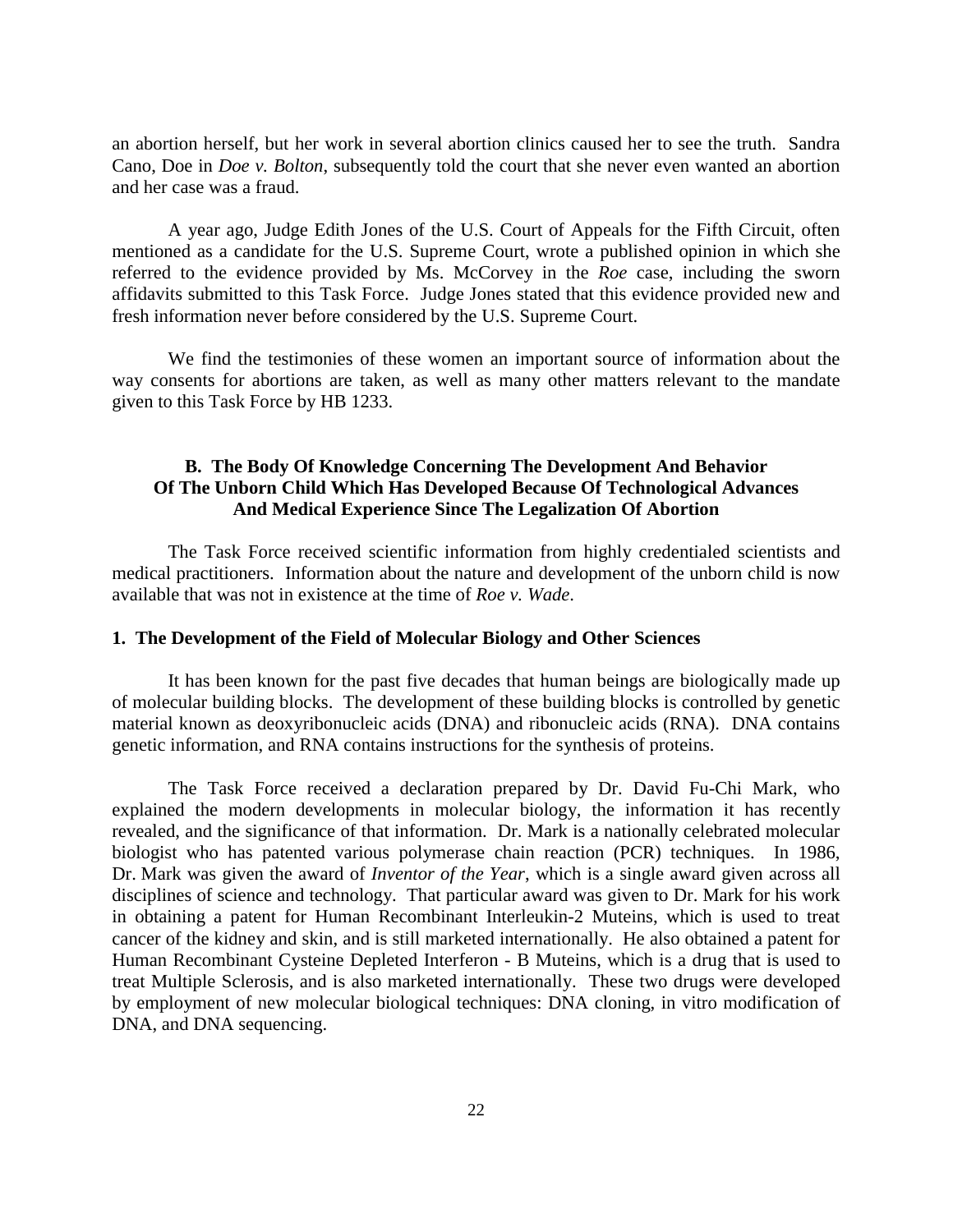Dr. Mark observed that until the development of molecular biology and modern molecular biological techniques,

"most scientific knowledge concerning human identity and human development prior to birth was based solely upon gross morphological observations and biochemical studies. Over the past [twenty] years there have been extraordinary scientific, medical and technological advances and discoveries which expose the rather rudimentary level of knowledge and ignorance of science, errors of fact and judgment concerning past scientific understanding of the child's existence as a human being, the child's early development and ability to react to the child's environment and feel pain prior to birth. The new techniques developed through the exploding revolution over the past [twenty years] permits scientists to observe human existence and development at a molecular level, which is applicable in determining genetic uniqueness, genetic diseases and related information through the analysis of human genes well in advance of the old gross, anatomical observation." (Mark Declaration, P. 5, Par. 6.)

 Dr. Mark described and explained in technical detail, with full citations to the relevant literature, nine of the many new major molecular biological technologies, and how they have been used to discover information about the unborn child:

- 1. Use of Restriction Endonuclease Enzymes: a technique discovered early in molecular biology that allowed scientists to use enzymes to cut pieces of DNA so that DNA can be manipulated in a test tube. This technique has had great practical application. (Mark P. 5-7, Par. 7A.)
- 2. DNA Cloning: a technique first achieved in 1974 which allows a scientist to take a portion of DNA from a single cell, reproduce it, and make copies of it, allowing for the modern study of DNA and its reproduction. It was with the advent of development of DNA cloning in 1974 that molecular biology began in 1974. (Mark, P. 7-8, Par. 7B.)
- 3. DNA Probe: a technology, first developed in 1979, that allows scientists to determine whether information contained in a certain gene is being expressed; study genome structure and identify sites of cytosine methylation (discussed below); and facilitate the development of DNA fingerprinting technology. (Mark, P. 8-9 Par. 7C.)
- 4. Southern Blot: a technique that permits the study of a single gene fragment. The importance of Southern Blot is the new ability to visualize the DNA of specific interest to the scientist, and it has led to the discovery and use of DNA fragmentation patterns visualized by Southern Blot as DNA fingerprints. DNA fingerprints, as discussed below, allows for the identification of DNA fragments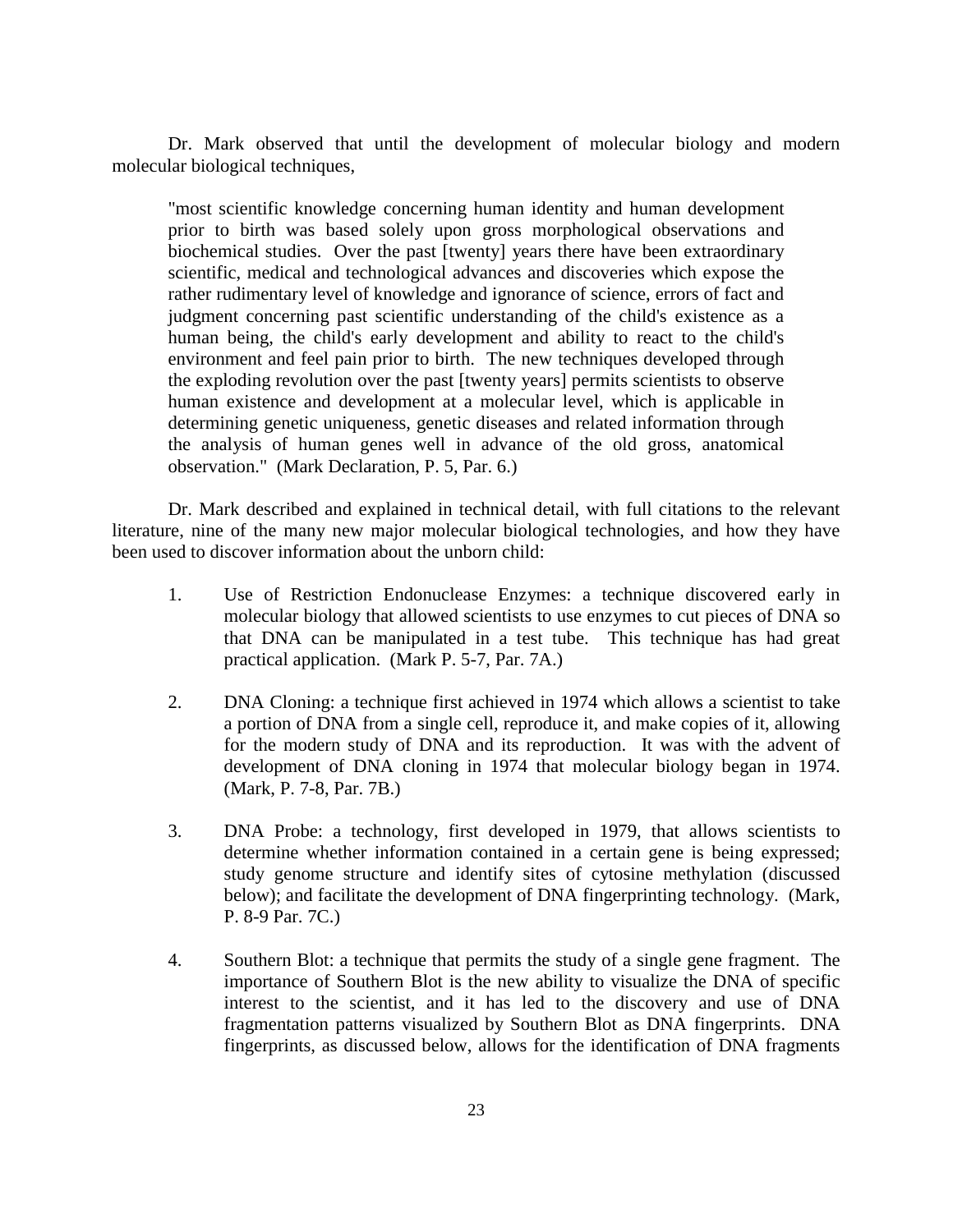both specific to the species *Homo sapiens*, and the specific individual member of the species. (Mark, P. 10, Par. 7D.)

- 5. Northern Blot: a technique that permits detection of messenger RNA (mRNA) in extremely small quantities of material. The importance of Northern Blot is the new ability of science to determine whether a specific gene is expressed in a particular tissue, which led to an understanding of the role of DNA methylation in regulating gene expression. (Mark, P. 11, Par. 7E.)
- 6. DNA Mapping: an important technique that allows scientists to determine if there are differences in DNA sequences, which provide science with the ability to detect abnormalities due to mutations in DNA, and to identify sites of DNA methylation. (Mark, P. 11-12, Par. 7F.)
- 7. DNA Fingerprinting: a technique first discovered in the mid-1980s by Alec Jeffries in Great Britain which gained wide application in the early to mid-1990s being introduced as evidence in American courts. It was learned by DNA mapping and Southern Blot analysis that the human genome contains many repetitive DNA sequences. Jeffries and his colleagues discussed in 1985 that, with the combined use of DNA mapping and Southern Blot, that a highly polymorphic DNA fragmentation pattern can be visualized. It was discovered that the highly variable DNA fragmentation patterns are characteristic of each individual human being, and the same pattern is found in all the cells of an individual. The significance of DNA fingerprinting is that it demonstrates the uniqueness of each human being, even at the first cell stage. (Mark, P.12, Par. 7G.)
- 8. DNA Sequencing: the currently used rapid sequencing techniques were first developed in 1997. The importance of DNA sequencing is that from the gene code, science can better understand the functioning and development of the human being, including the ability to identify potential sites for DNA methylation. It also helps science determine the difference in genes in order to identify the nature of mutations. (Mark, P. 12-14, Par. 7H.)
- 9. Polymerase Chain Reaction (PCR): without PCR, DNA could not be analyzed from a single cell. The PCR technique was first invented in 1985 to rapidly amplify a segment of DNA up to a million fold from a very small amount of material. PCR greatly enhanced the ability of science to understand the uniqueness of each human being. (Mark, P. 14, Par. 7I.)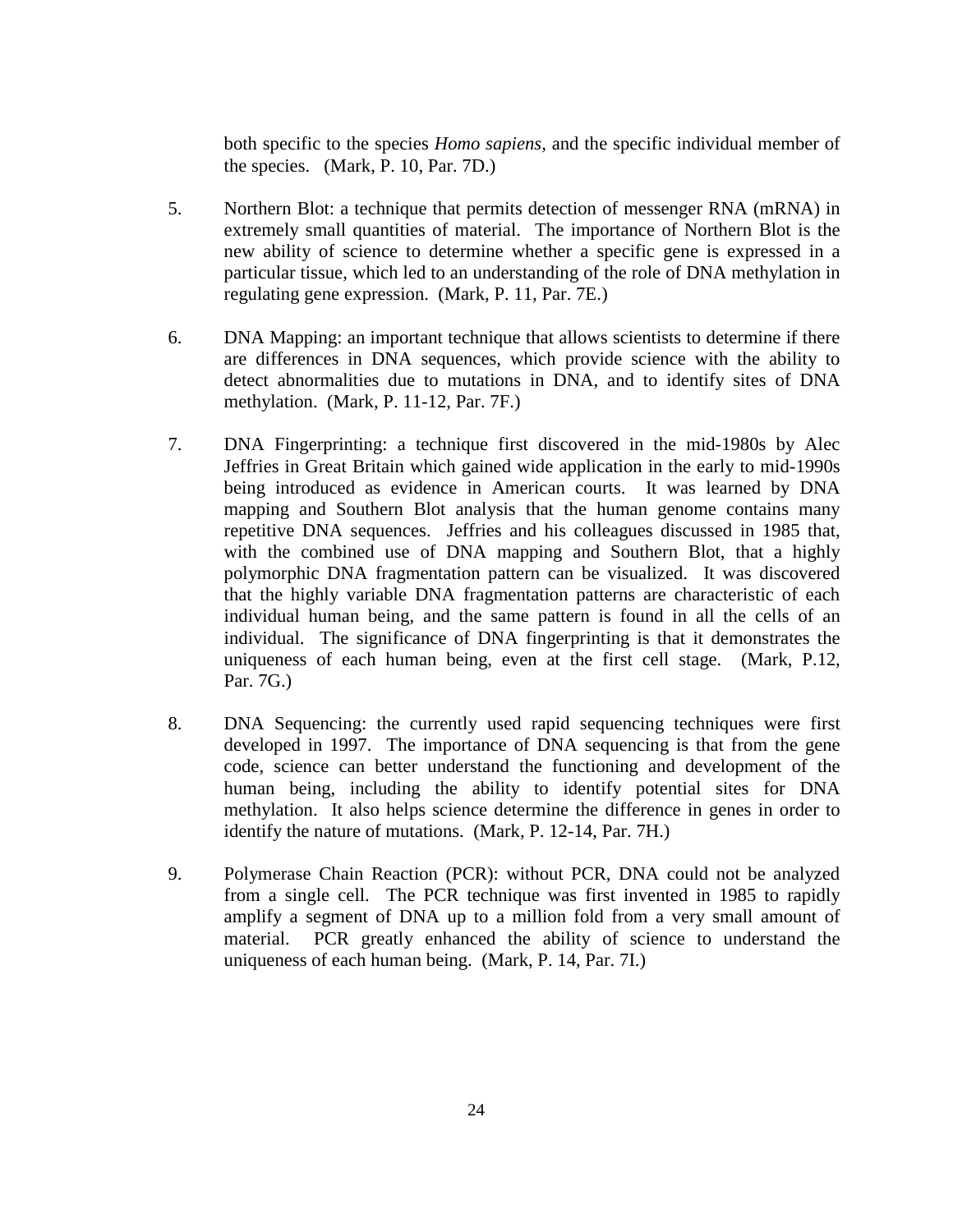# **2. Science Now Explains The Wholeness and Uniqueness of Every Human Being From Conception**

 DNA fingerprinting and the refinement of it by polymerase chain reaction (PCR) techniques developed in the mid-1990s have proven that each human being is totally unique immediately at fertilization. Dr. Mark explained that the invention and widespread use of the DNA techniques such as restriction enzymes, DNA cloning, DNA sequencing, and Southern Blotting provided scientists with the ability to clone human DNA and study the organization of the genes encoded by DNA. This resulted in many discoveries in the mid-1980s leading to the finding that individual species DNA bands can be observed as a fingerprint of an individual human being. A child's DNA fingerprint is completely unique.

 The invention of the PCR techniques has led to further refinements of the DNA fingerprinting techniques, which has given science the ability to obtain a human being's DNA fingerprinting – and therefore his or her identity – from a single cell.

 There can no longer be any doubt that each human being is totally unique from the very beginning of his or her life at fertilization. (Mark, P. 19-21.)

 The significance of methylation of cytosine was unknown until 1985. It has a profound significance in understanding the wholeness or completeness of a human being immediately following conception. Cytosine is one of the four base components of DNA. Methylation of cytosine, just as other methods of gene regulation, is a natural method by which genetic information is periodically silenced or activated for purposes of human development. Understanding how the genetic information contained in each human being's DNA is activated and how that information is programmed for life is essential to understanding that the human being is whole and complete at fertilization.

 A human being at an embryonic age and that human being at an adult age are naturally the same, the biological differences are due only to the differences in maturity. Changes in methylation of cytosine demonstrate that the human being is fully programmed for human growth and development for his or her entire life at the one cell age. (Mark, P. 21-25.)

 Although the material messenger RNA initially present in the fertilized egg can provide the basic functions necessary to transcribe the child's DNA in the initial one or two cell divisions immediately following fertilization, these messenger RNAs are quickly degraded and lost after the first two rounds of cell division, and the housekeeping genes in the child's own DNA are transcribed into messenger RNA at that point. This newly synthesized RNA directs the program of global demethylation of genes so that they can be activated to replenish the functions lost after the degradation of the maternal RNA. Modern molecular biology has discovered that by the third cell division (long before implantation) all control of growth and development are established by the child's DNA. This means that immediately after conception, all programming for growth of the human being is self-contained. (Mark, P. 26.)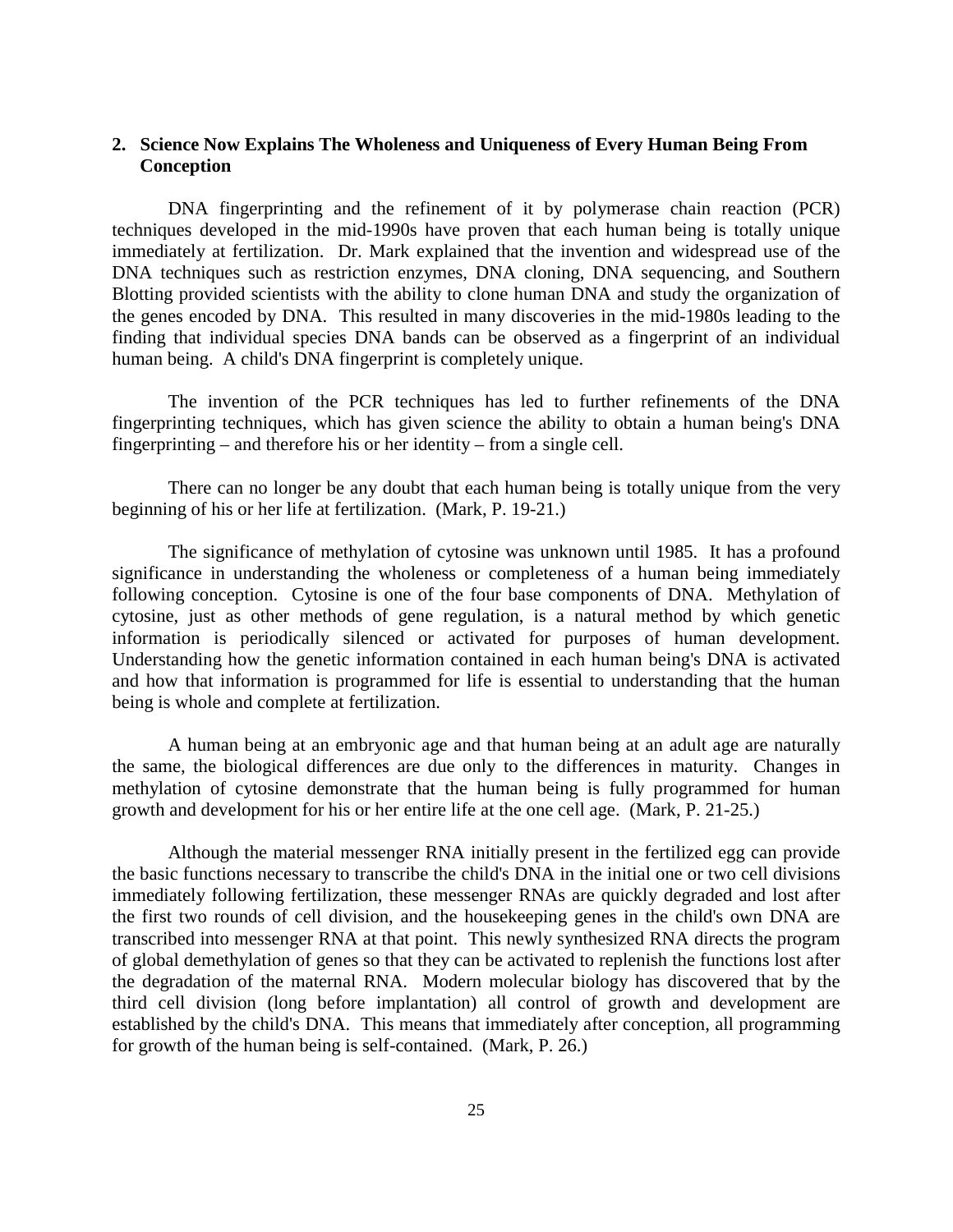At the pre-implantation age, the child synthesizes a platelet activating factor (PAF) (discovered by O'Neil in 1991), beginning at the one cell age, that enhances the child's ability to implant into his or her mother's uterine wall; and at 7.5 days old, before implantation into the uterus, the child begins to produce an enzyme (IDO) that inhibits the mother's immune system from attacking and rejecting the child (discovered by Mann, et al in 1998). (Mark, P. 25-26.)

 Molecular biology has also revealed information about chemical reactions within the unborn child that assist the child to adjust to its environment and defend itself from painful stimuli. The role of substance P in pain transmission through activation of a sub-population of the primary afferent c nerve fibers has been recently understood and documented in the 1990s. The presence of substance P, known to be a pain transmitter, was not observed in the human being during gestation until the late 1980s. The discoveries concerning neuropeptides, enkephalin and beta-endorphin, pain modulators, natural pain inhibitors, as found in the unborn child, is discussed in Section II-H of this Report, along with studies done in the 1990s that measured fetal plasma cortical and beta endorphin responses to painful stimuli given to the fetus in utero. (Mark, P. 27, 28, Par. 9 to 11.)

# **3. Developments in Modern Medicine Allow for the Diagnosis and Treatment of the Unborn Child**

 At the time of *Roe v. Wade*, and for twelve to fifteen years thereafter, it was erroneously believed that neonates, newborn full-term infants, were incapable of feeling pain. (Porter, F. "Pain in a Newborn," *Neonatal Neurology, Clinics in Neonatology*, 16(2) P. 549 et siq (1989). Today modern medicine not only understands that neonates feel pain, but also that the child can feel pain *in utero*.

 Likewise, the unborn child today is treated as a separate patient in his or her own right, not only during child birth and delivery, but from the earliest ages of gestation. Today conditions are diagnosed as early as eight weeks post-conception, and surgery is performed on the child at the fetal age of sixteen weeks post-conception, long before the age of so-called "viability", which is generally regarded as 21 to 23 weeks post-conception.

 Dr. Mark Rosen, a fetal anesthesiologist, was invited to testify by phone before the Task Force on September 21, 2005. Dr. Rosen is a member of a surgical team headed by Dr. Michael Harrison, who is recognized as the pioneer of modern fetal surgery.

 Dr. Rosen explained some of the procedures that are currently performed on the child in utero. He identified procedures installing shunts, blood transfusions, muscle biopsies, and congenital diaphragmatic hernias. We find this new branch of medicine of significance to the undertaking of this Task Force.

 Dr. Rosen is also a contributor to Dr. Harrison's pioneering textbook on fetal surgery. ("*The Unborn Patient"*, Harrison, M.R., Golbus, M.S., Filly, R.A. (Eds), 2nd Ed. W.B. Saunders,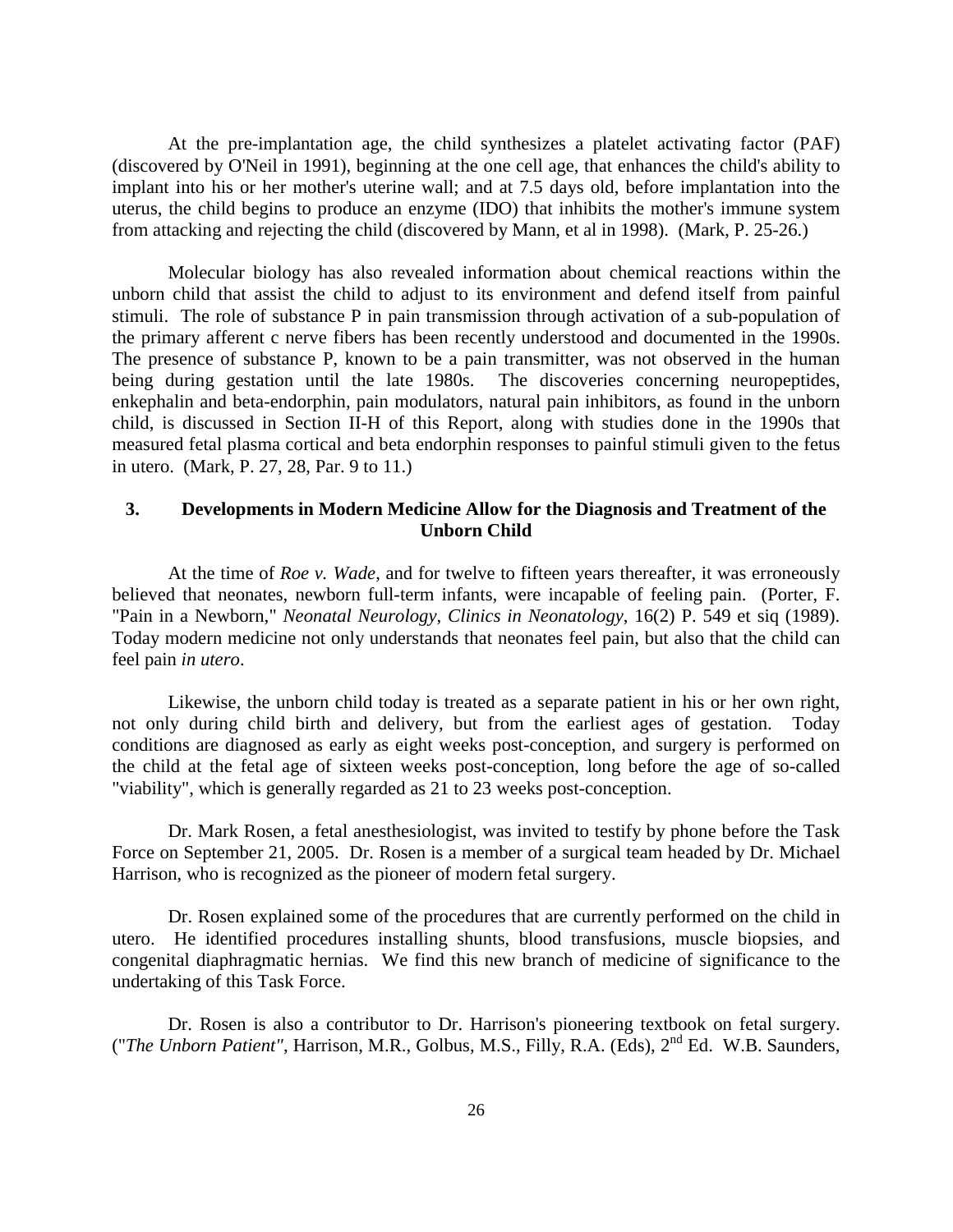Phil. 1991.) He wrote a chapter in "*The Unborn Patient"* concerning anesthesiology during fetal surgery. In pertinent part, Dr. Rosen wrote:

 "For fetal surgery, unlike maternal surgery, the fetus is not an innocent bystander for whom we attempt the least anesthetic interference. Instead, the fetus is the primary patient, requiring safe administration of anesthesia and close monitoring of anesthetic effects to ensure well-being."

 "A variety of benefits and risks characterize the techniques involved in fetal surgery. For example, the necessity or benefit of fetal anesthesia for surgical intervention is not documented. However, it has been shown that surgical manipulation of an unanesthetized fetus results in various degrees of autonomic nervous system stimulation, variations in heart rate, increased hormonal activity, and increased motor activity. It is also known that later in gestation a fetus will respond to environmental stimuli, such as noises, light, music, pressure, touch, and cold. The presence of fetal anesthesia therefore suggests some benefits and, in conjunction with fetal immobility during a surgical procedure, may be an important goal of fetal anesthesia."<sup>6</sup> ("*The Unborn Patient"*, supra, P. 175-176.)

 Harrison's text "*The Unborn Patient"*, is a monument to the reality that the unborn human being is indeed a separate patient in his or her own right. The text devotes eleven chapters to diagnosis of fetal defects before birth. Of interest is the fact that DNA-based tests taken at early ages in utero have been discovered to disclose numerous abnormalities. The DNA analysis has been well-received, for multiple reasons. The DNA analysis can be done from fetal or embryonic samples by amniocentesis or by *first-trimester* chorionic villus sampling, and this testing can be done with any nucleated cell type in any stage of differentiation. ("*The Unborn Patient"*, supra, Chapter 12, P. 82 (citations omitted).)

 "*The Unborn Patient"* details numerous conditions of the unborn child that can benefit from surgical intervention. During the procedure, both the mother and fetus are anesthetized, the mother's abdomen is surgically opened, and the uterus incised. While still attached to the umbilical cord, amniotic fluid is drained off the child, and "the surgeon removes the fetus' left arm from the uterus and attaches specially designed fetal monitors.<sup>"7</sup> These fetal monitors are for ECG, transcutaneous oxygenation, and temperature readings. The baby is incised surgically, repaired, and placed back into the mother's uterus. The uterus is then filled with warm lactated Ringer's solution and prophylactic antibiotics to replace any lost amniotic fluid.<sup>8</sup>

Fetal heart rate and oxygen saturation monitoring is a norm in these procedures.<sup>9</sup> Some defects that might require this type of surgery include urethral obstruction, congenital

<sup>6</sup> Section II-H exclusively addresses the ability of the fetus to experience pain.

<sup>&</sup>lt;sup>7</sup>Levine, A.H. "Fetal Surgery" Aorn, 54 (1991): 17-19, 22-27, 30-32, at P. 30.

<sup>8</sup> Levine, A.H. "Fetal Surgery" Aorn, 54 (1991): 17-19, 22-27, 30-32, at P. 30.

<sup>&</sup>lt;sup>9</sup>Harrison, M.R.; Langer, J.C.; Adzick, N.S.; Golbus, M.S.; Filly, R.A.; Anderson, R.L.: Rosen, M.A.; Callen, P.W.; Goldstein, R.G.; and deLorimier, A.A. "Correction of Congenital Diaphragmatic Hernia In Utero, v.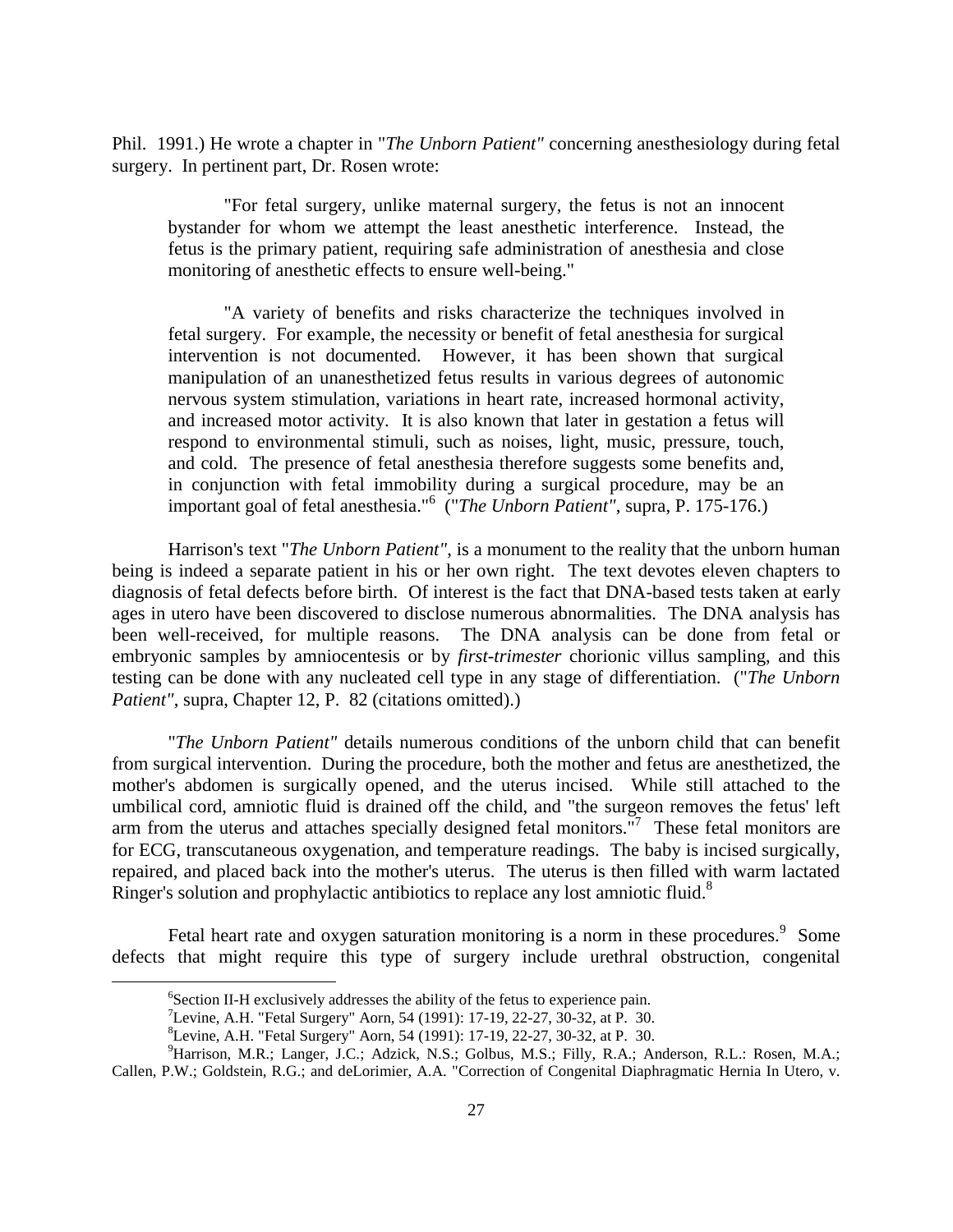diaphragmatic hernia, fetal chylothorax, and sacrococcygeal teratoma (a fetal tumor).<sup>10</sup> After surgery, the child can go on to be delivered at or near full-term.<sup>11</sup>

#### **4. Children are Surviving Premature Deliveries at Younger Ages**

 Dr. Ola Didrik Saugstad, a world renowned neonatologist, submitted a declaration. Dr. Saugstad was honored as the recipient of the Yippo Award, which is given to only one neonatologist in the world, once every five years. He was also selected President of the European Congress of Perinatal Medicine in 2001 and given the prestigious Versinie Apgar prize from the World Perinatal Association. He has treated babies as young as twenty-one weeks postconception and only one pound in weight.

Dr. Saugstad stated that the field of neonatology has had enormous development in the last two decades. One of the most important advances was the introduction of surfactant therapy. The injection of surfactant into the lungs of premature infants has resulted in improved survival rates of the tiniest infants. In the US, approximately 50% to 60% of infants with gestational post-conception ages of 21 and 22 weeks respectively now survive.

 Dr. Saugstad has provided vital testimony in his declaration. We especially find merit in his testimony from pages 7-14. Some of his testimony follows:

 "The anatomical, biochemical, and physiological development of a human being also starts early in fetal life and continues long after birth. Although the fetus is wholly dependent on the mother in order to survive, the extremely premature infant is wholly dependent on its surroundings. Even a term baby is dependent on its surroundings in order to survive. The concept of viability is therefore not as interesting as it seemed only some years ago. It is the same human being whether it is an early embryo, a fetus around midterm (20 weeks) or pre-term born after 23-25 weeks of gestation. The human subject is completely helpless and dependent on its care givers for a long time – from conception until late childhood. The child is a whole separate human being from conception and throughout the full gestational period, whether entirely spent in utero or not."

 "Suggestions or implications that a woman considering an abortion should be told anything about whether or not the fetus is a human being based upon whether the child is or is not of "viable" age would be misleading. The child is a human being before viability just as well as after viability and, as I previously indicated, viability is irrelevant to that question. There is absolutely nothing that can be told to the woman that is different about a child that is a so called "post

Initial Clinical Experience" J Pediatric Surg 25 (1990): 47-57, at P. 49.<br><sup>10</sup>Harris, M.R.; and Adzick, N.S. "The Fetus as a Patient" *Ann Sur* 213 (1991): 279-291, at P. 281.<br><sup>11</sup>Strickland, R.A.; Oliver, W.C.; Chantigian Cardiopulmonary Bypass, and the Pregnant Patient" *Mayo Clin Proc* 66 (1991): 411-429, at P. 413.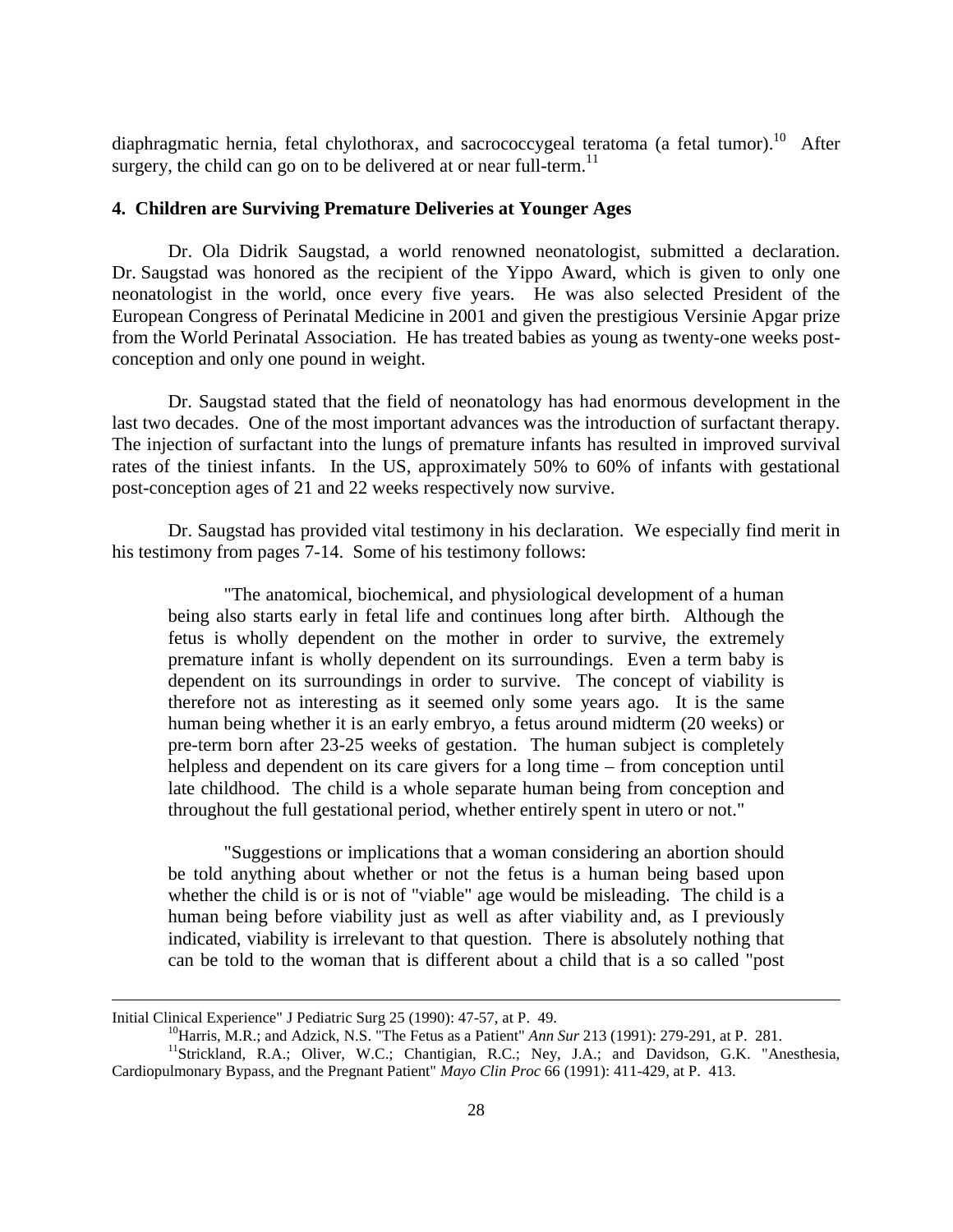viable" age as opposed to one that is "pre viable" age with reference to the pure question of whether as a matter of biological fact, the fetus is a human being."

 "I have traveled all around the world and have lectured in many different countries. The laws of those countries vary widely in how those countries view human beings both born and unborn. Whether a particular adult person holds legal or moral beliefs that individual human beings should be treated with equal respect and dignity, or whether there are justifications for treating them differently or be accorded degrees of respect may reflect the culture, but those individual beliefs are totally irrelevant to whether or not it is a human being. Just because in one culture some adult human beings are not treated equally or not even given legal rights, does not mean they are not human beings. Science is oblivious to such concepts."

 "It defies all reason to suppose that the relative abilities of the adults or medical professionals at any one point in history or at any one place on earth external to the child - determines if the child is a member of the human race. If adult care givers are inadequate, their failings do not render one child not human, but another, at the exact same age of gestation, human beings because he or she received proper care. At any one time, children in one part of the world will survive at younger gestational ages than children in other parts of the world because of the difference in the quality of medical services. Those services, administered differently, don't define the humanity of the children. An unborn child in Africa, twenty-one weeks post-conception is just as much a human being as a twenty-one week post-conception child in the United States despite the fact that the African child may not be able to receive the kind of medical services the child in the United States may receive. The African child is not "viable". The American child is. Both are human beings."

 "The point at which professionals can provide sufficient medical assistance to help a pre-term baby to survive outside the mother's womb is essentially a study in the abilities of those in medicine, not a statement of the essence or nature of the patient."

 "The history of newborn medicine teaches us that the prognosis of sick newborn infants and especially pre-term infants has been dramatically improved over the past century and even in recent decades. It is impossible to know the extent of future developments that might lead to a human being able to live its entire post-conception life apart from the mother."

(Excerpts from Saugstad Declaration, P. 7 to P. 14.)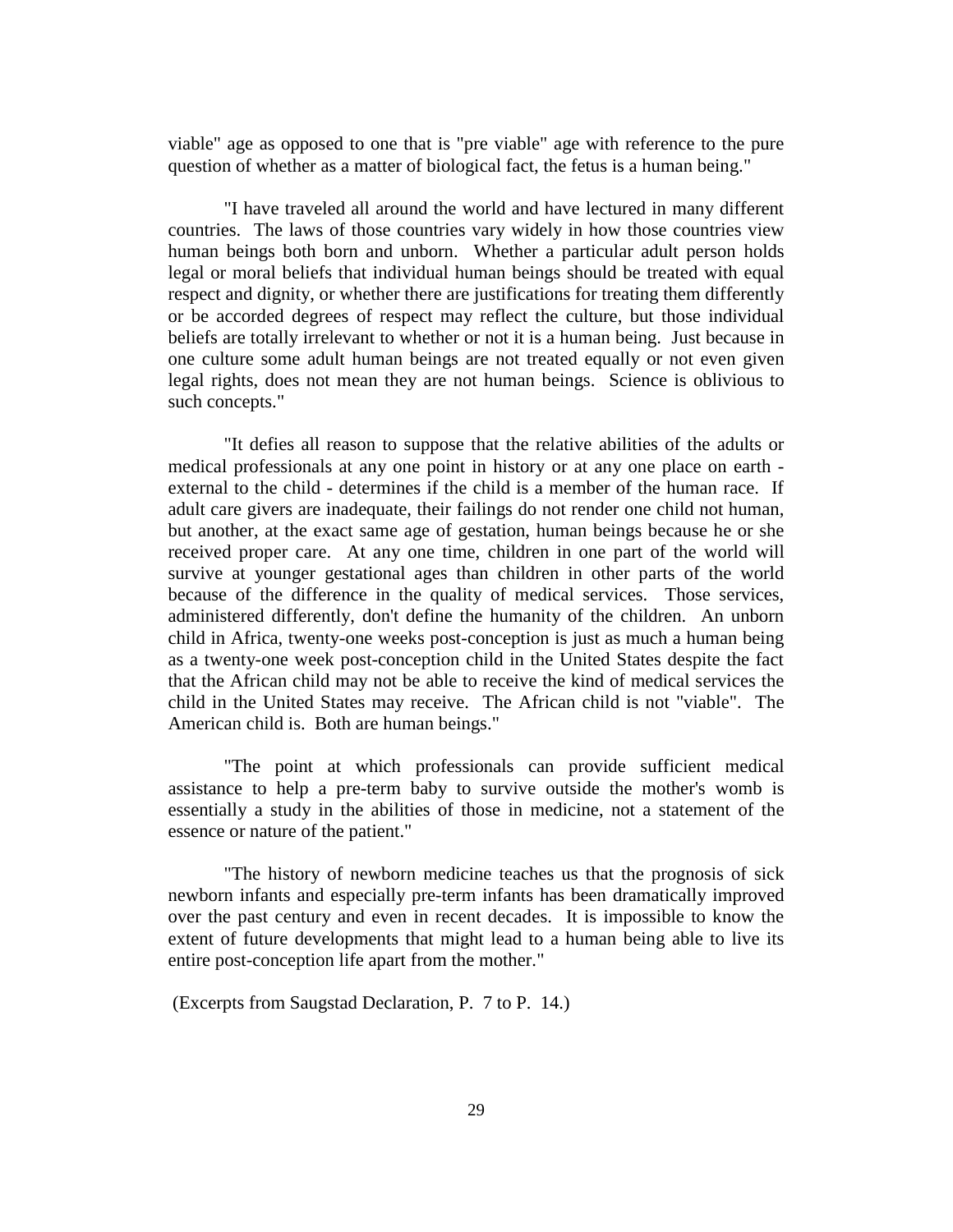#### **5. Human Embryology**

 A declaration from the nationally recognized human embryologist, Dr. Bruce Carlson, MD, Ph.D., was made part of the record. Dr. Byron C. Calhoun, a specialist in internal fetal medicine, and President of the American Association of Pro-Life Obstetricians also testified before the Task Force. Both experts provided evidence concerning the gross morphological appearance and functions of the unborn child during the embryonic and early fetal ages of the child.

 Dr. Carlson is widely recognized as one of the leading experts in the nation in the field of human embryology. He taught human embryology and anatomy continuously from 1966 to 2004 at the University of Michigan Medical School. He is the author of a text on human embryology (*Human Embryology and Developmental Biology*) that is used in medical schools throughout the United States and many other parts of the world. He has conducted embryology research over the years in different parts of the world including periods in Moscow, Russia, Czechoslovakia, The Netherlands, and Helsinki, Finland.

 Dr. Carlson set forth facts about what can be observed about the unborn child from fertilization to 12 weeks post-conception. He testified that it is a scientific fact that an abortion at any age of gestation terminates the life of a living human being.

 He stated: "The post implantation human embryo is a distinct human being, a complete separate member of the species *Homo sapiens*, and is recognizable as such." (Carlson, P. 3, Par. 5.) He stated that this statement of biological fact is indisputable, and cautioned that this biological fact should not be confused with moral or philosophical considerations. Dr. Marie Peeters-Ney, an accomplished human geneticist, Dr. Saugstad, and Dr. Mark, also cautioned against this confusion. The Task Force also received the official report of the U.S. Senate Judiciary Subcommittee on Separation of Power after hearing testimony from 24 prominent scientists. That report stated that: "Those witnesses who testified that science cannot say whether unborn children are human beings were speaking in every instance to the value question rather than the scientific question." (Report to the Committee on the Judiciary, United States Senate, made by its Subcommittee on Separation of Power, U.S. Government Printing Office, Washington, D.C. 1981, P. 11.)

 Dr. Carlson submitted with his declaration a nine page attachment that sets forth a list of structures from three systems found in the adult human being, the nervous, circulatory, and digestive/respiratory systems, as they have been observed and described in 10 millimeter human embryos, the size of the unborn child at five weeks post-conception. Dr. Carlson's attachment lists approximately 106 components of the nervous system, 63 components of the circulatory system, and about 40 components of the digestive and respiratory systems.

 It is noted that the unborn child's heart is beating at three weeks old. The 2003 South Dakota Vital Statistics Report published by the Department of Health reports that in 2003 and 2002, 92% and 95% of all abortions performed in South Dakota were from 5 weeks to fourteen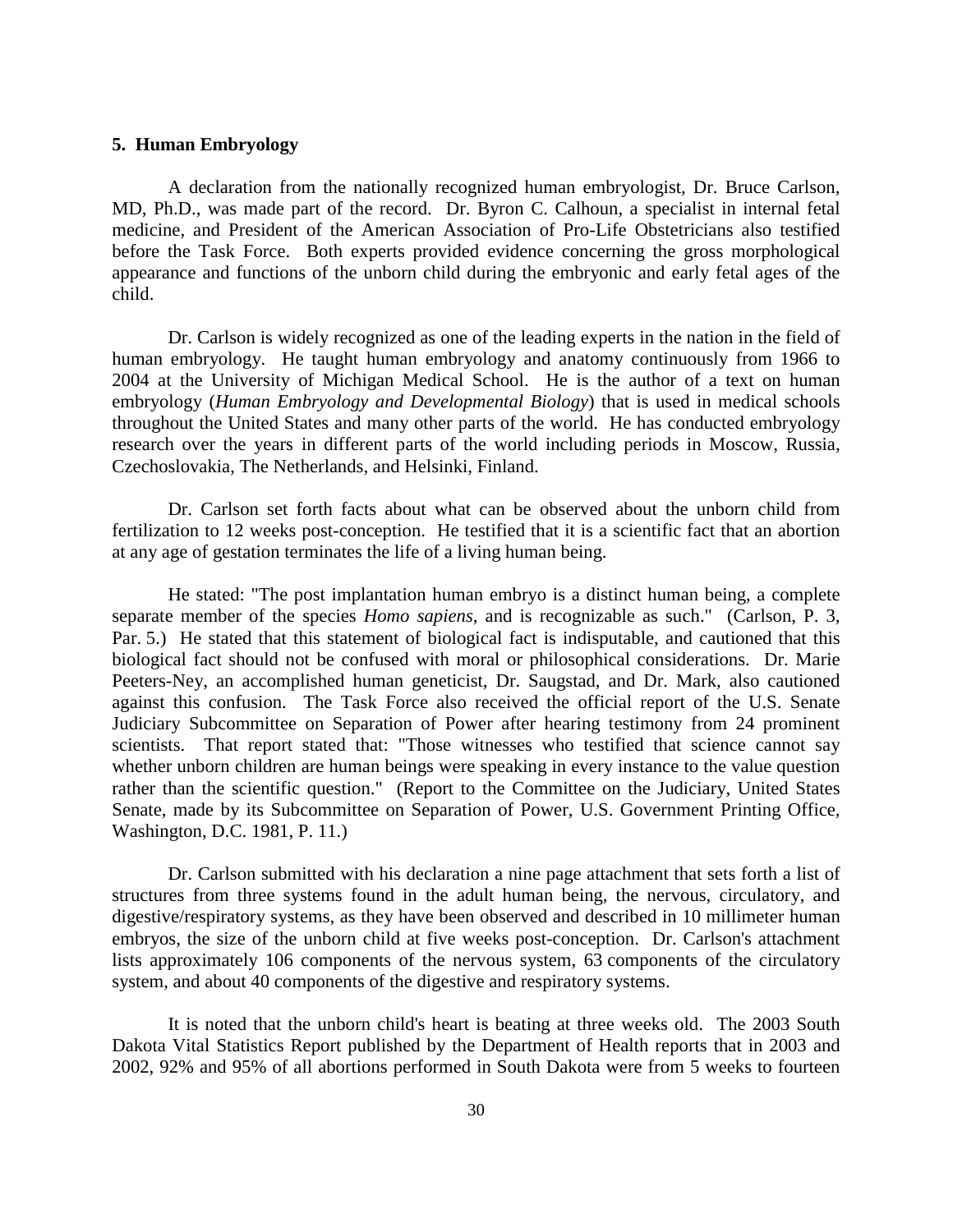weeks post-conception. That means that in each of these abortions, the unborn child had 210 components of these three systems visibly in place.

 Both Dr. Carlson and Dr. Calhoun explained how the child functions and interacts with his or her environment in utero. The child's heart typically starts to beat at 21 to 22 days old. Soon the baby's heart starts to fold into a structure in preparation of its subdivision into the familiar four chambers of the mature heart. At this age of 22 days, the major blood vessels that enter and leave the heart are visualized. The gut tract is visible by the end of the fourth week, and a recognizable mouth is visible. The brain is forming at a rapid rate. In the fourth week cells of the neural crest migrate throughout the body and form an astounding array of structures, including the sensory and autonomic nerves, pigment cells, and most of the bones and connective tissue of the face and neck. In the head, the earliest recognizable traces of the future eyes and inner ear are readily distinguishable. (Carlson, P. 10-11.)

 By the end of the fourth week the unborn child has a highly functional circulation with three sets of blood vessels. The fifth week is characterized by profound changes in almost all organ systems of the human being. The brain becomes subdivided in 5 parts, corresponding to the major divisions of the adult brain, and nerve cells are forming. The eyes have formed a lens, and the nerves in the retina are taking shape. An olfactory placode, the precursor of the organ of smell in the nose is prominent. By the end of the fifth week, the 210 components of the three systems of the human body are observable.

 On the first day following fertilization, the human embryo is identifiable as a specific individual human being on a molecular level. At the end of the sixth week, the unborn child is clearly recognizable as a human being even by gross morphological observation.

 The sex of the child is also determined at fertilization. During the sixth week after fertilization the unborn child can respond to local tactile stimulation by reflex movements. Spontaneous movements are seen shortly after the completion of the seventh week. During the eighth week the heartbeat is approximately 160 beats per minute. (Carlson, P. 13-19.) A detailed discussion of the neurological development of the unborn child is found in Section II-H dealing with fetal pain.

 The Task Force finds that the new recombinant DNA technologies indisputably prove that the unborn child is a whole human being from the moment of fertilization, that all abortions terminate the life of a living human being, and that the unborn child is a separate human patient under the care of modern medicine.

#### **C. The Societal, Economic, And Ethical Impact And Effects Of Legalized Abortion**

 The substantial negative impact legalized abortion has had on our society and culture is almost incalculable. In many ways it has deformed our nation. It has created a unique and especially painful exploitation of women. It has subjected women to the unjust and selfish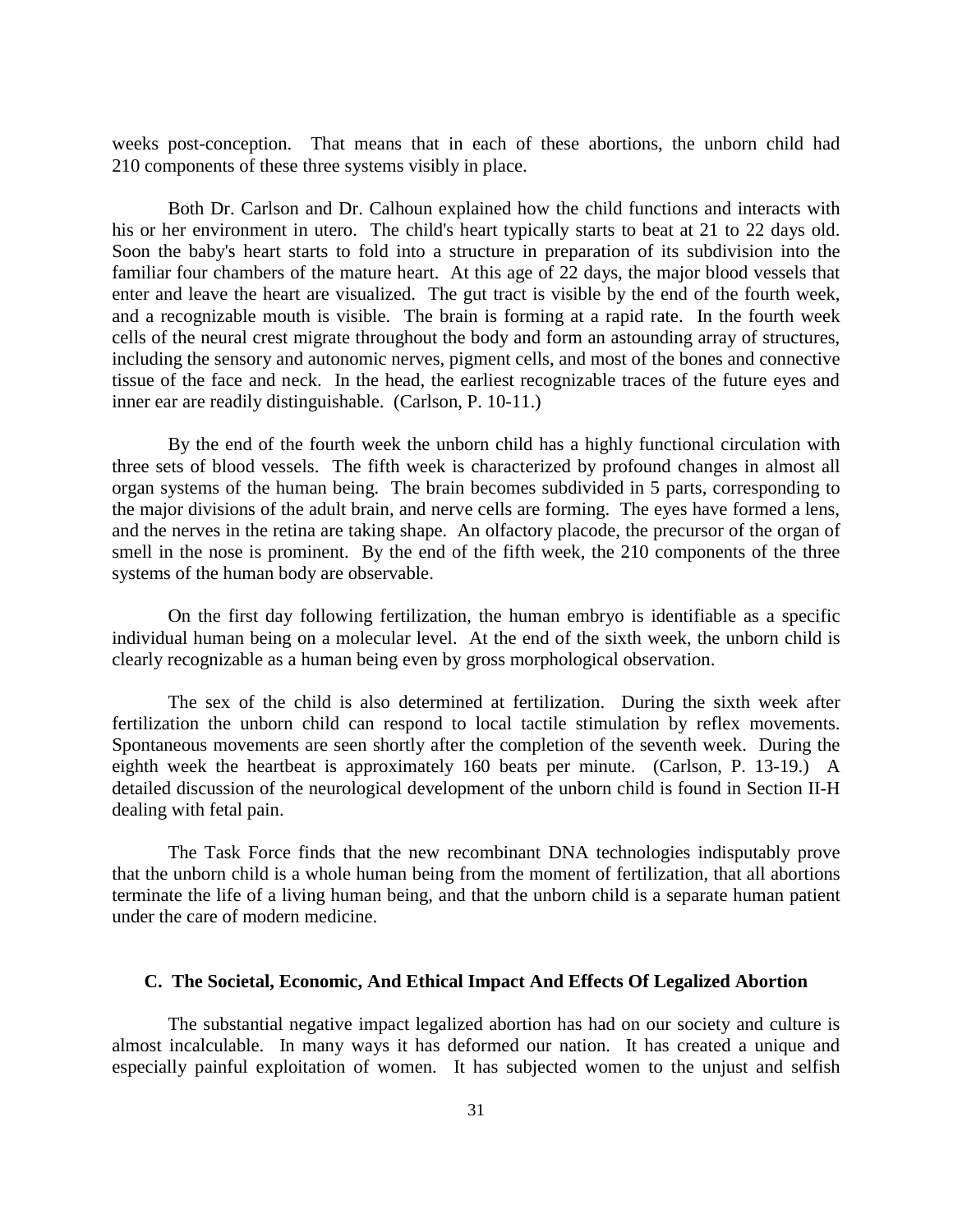demands of male sexual partners. It has subjected women to unnecessary risks of psychological and physical injury. It has denigrated the role of a mother as a unique individual because of the unique person she carries. It isolates a woman in her painful loss of her child. It has deprived our country of millions of children.

#### **1. Societal Effects: Rape Abortions**

Since abortion advocates so often explain the need for legalized abortion by pointing to the pregnancies that result from rape and incest, the Task Force finds that it is appropriate to address this issue.

Dr. J. C. Willke, founder of the Right to Life organization and President of the International Right to Life, testified before the Task Force on September 21, 2005. Dr. Willke noted that only approximately 0.1% of rapes result in a pregnancy. In his book, he writes:

"We must approach this with great compassion. The woman has been subjected to an ugly trauma, and she needs love, support and help. But she has been the victim of one violent act. Should we now ask her to be a party to a second violent act - that of abortion? Reporting the rape to a law enforcement agency is needed." (Willke, *Why Can't We Love Them Both*, p. 263, 2003). (See Section III of this report for suggested legislation regarding reporting illegal sexual activity.)

Dr. Donald Oliver is a pediatrician who has practiced in Rapid City, South Dakota, for 25 years and who is board certified with the National Board of Medical Examiners and American Board of Pediatrics. In testimony to the Task Force, Dr. Oliver said:

"I was asked to share some genetic information with you regarding the issue of incest. As many of you are aware, the union of two closely related people may result in an infant with genetic deformities or retardation. That is why in the United States we have laws against close relatives marrying. What you may not be aware of is that deformities and/or retardation occur in the smallest minorities of these instances. Ninety-seven percent of the time, these children are normal."

"Just two months ago, I personally took care of a baby boy born to a very young teenage mother who was allegedly raped by her brother. So here we have the two scenarios brought forth most often by those on the pro-abortion side, rape and incest. This brave young lady carried her child to term and delivered a healthy normal boy. Here is an interesting fact that you may not be aware of. Just as two bad genes might pair up and lead to an unfortunate outcome, two good genes can pair up, and the infant of this incestuous relationship, may become the brightest person in the family—sometimes in the genius range of intellect. They are normal children at least 97 to 98 percent of the time. This young teenage mother that I just spoke of, when she found out she was pregnant, felt that besides herself, the only other really innocent person in this sad situation was her baby, and he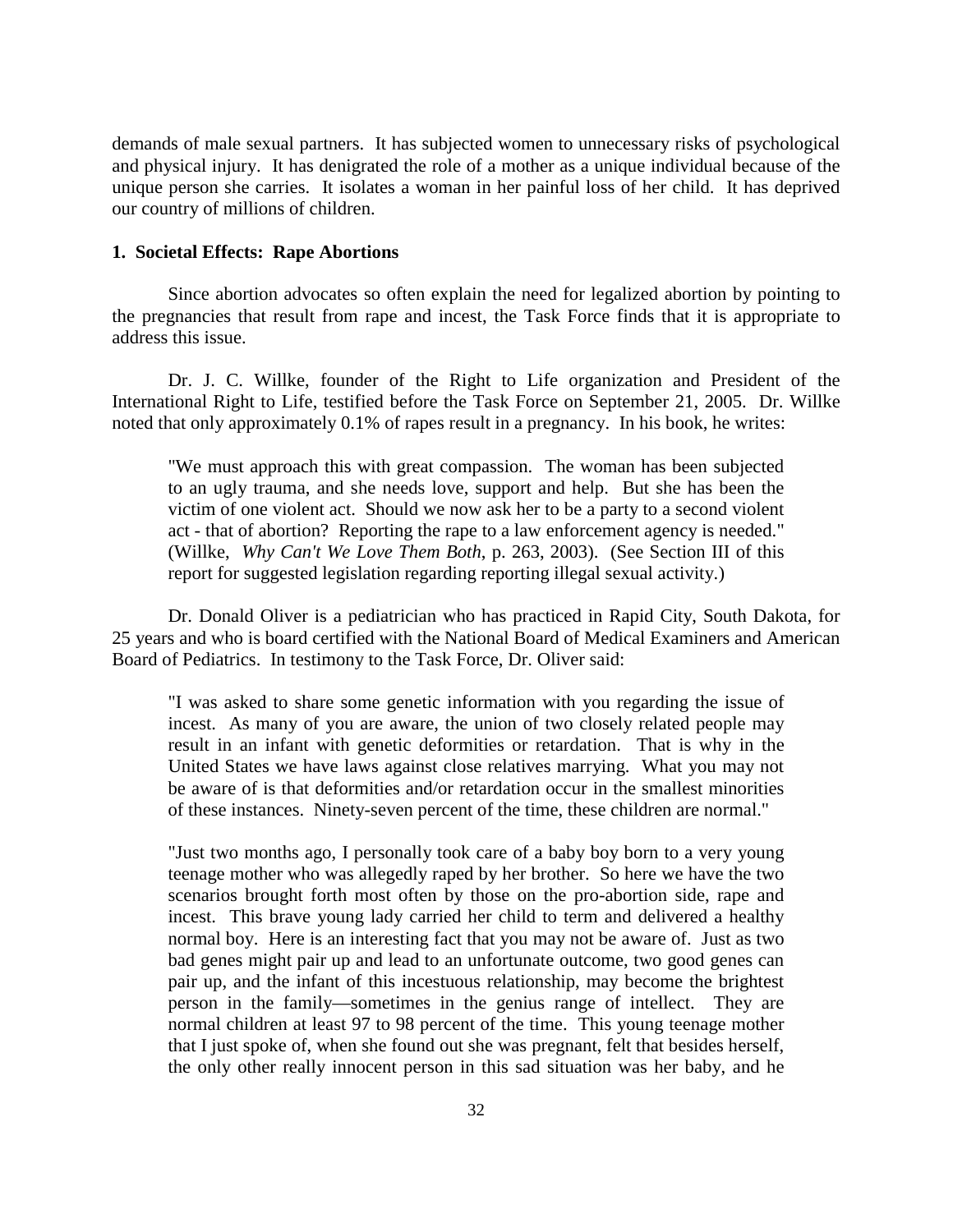certainly didn't deserve capital punishment for her brother's sins. What great insight for someone so young! I wonder how many employees of Planned Parenthood would have encouraged and supported this young lady's courage to choose life for her newborn son."

#### **2. General Societal Effects**

 It is difficult to comprehend the damage done to a society that so wounds its women, but we can refer to some of the testimonies of women who have been subjected to abortion – not to quantify this damage – but to comprehend its qualities. In doing so, we are compelled to witness their guilt, a guilt they are forced to endure because most of them trusted an abortion provider who told them that their only emotion following an abortion would be "relief."

 The nearly 2,000 post-abortive women who provided testimony to the Task Force described this damage to themselves. We find all of these testimonies moving and the following are examples of their expressions of guilt, sadness, and depression:

"It has deeply wounded my spirit; it's murder." (Bate record 1500).

"I grieve the loss of my daughter to the point of almost being suicidal...it has caused emptiness in my life." (Bate record 1502).

"I carry the guilt and shame with me every day." (Bate record 1518).

 The impact this pain, sadness, and anger has on our society is difficult to measure. We know it results in parenting problems, substance abuse, problems with relationships and personal issues, and sexual dysfunction. (See Section II-E.) The focus we place on the experiences of women harmed by abortion is appropriate because in many ways it is only now that we are realizing in an appropriate way, the magnitude of the injustice of abortion. For most of us, the injustice to the child has long been apparent; but we have never before seen the magnitude of the injustice to the mothers as witnessed from their personal testimonies.

We do not know the cost of abortion to our society, in the form of the lack of productivity of the women, but we fear it is far greater than we can imagine.

 We do not know the cost to our society of losing the children who die in abortions, but we fear that the loss of their talent, productivity, and their love for their families and companionship with their mothers is far too great for us to imagine.

 We do not know the cost to our society by the shattered and broken relationships caused by abortion, and the anger and pain resulting from abortion, but we fear it is far worse than what we are able to comprehend.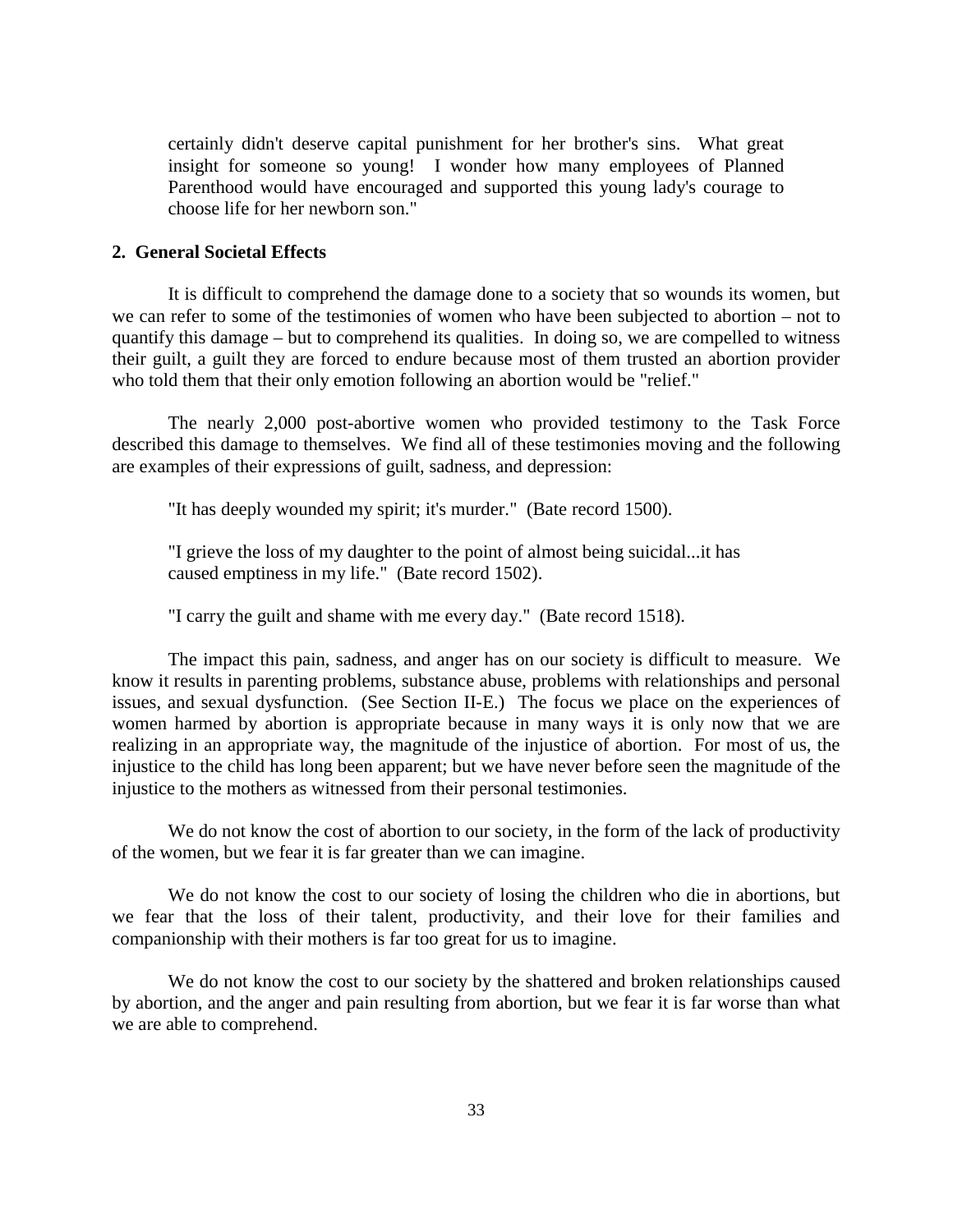What we do know, and what we can say, is that abortion is unethical and immoral and our support of it as a society wounds all of us. It exploits the mother, destroys her rights, destroys her interests, and damages her health, and does so by killing her child. It isolates her in her pain by placing all of the blame for the loss of her child upon her. It kills an innocent human being, and in the process creates the illusion that a mother and her child – who in reality have interests in harmony with each other – are somehow enemies. It portrays life, the greatest of gifts, as an intruder of no worth. It portrays the role of mother as valueless.

#### **3. Economic Effects**

 Former South Dakota State Representative Matt McCaulley, an attorney in Sioux Falls, presented graphs to the Task Force that showed the decrease in the number of school-age children in the state as a result of legalized abortion from 1973. By 1996, the cumulative effect of legalized abortion in the state was the loss of over 13,000 annually in the South Dakota K-12 school systems, and this number has remained at over 13,000 fewer students annually for the period 1996-2003. Declining enrollment is a major problem for our K-12 school system. We cannot begin to estimate the earnings and other contributions that these citizens would have made to our State.

# **4. Ethical Impact**

 Perhaps the greatest cost to society, and our state, is that of our slide into a culture of neglect and abuse of our role as protectors of the natural and intrinsic right of our citizens. We are a nation founded upon principles of equal rights for all and the recognition that the role of government is to protect all human beings in their natural rights.

 Legal abortion – as the embodiment of the assertion that the constitution provides protection for a doctor who performs an abortion – has transformed our nation to one that subjects its mothers and children to the pain and injustice of abortion. This Task Force is unable to quantify the cost of this transformation in terms of measure. We can only try to understand its nature and we find that the tears of the women who have given us their testimonies best help us to understand.

#### **D. The Degree To Which Decisions To Undergo Abortions Are Voluntary And Informed**

 The pregnant mother, in virtually every instance, considers having an abortion because she, or others in her life, believes that her circumstances render the *timing* of motherhood – *not motherhood itself* – inconvenient or undesirable.<sup>12</sup> And while an abortion succeeds in

<sup>&</sup>lt;sup>12</sup>The 2003 South Dakota Vital Statistics Report of the South Dakota Department of Health reports that among the 819 abortions performed in South Dakota in 2003, in only 16 cases (2%) was it reported that a reason for the abortion was because the mother "would suffer substantial and irrevocable impairment of a major bodily function if the pregnancy continued." Since no description of what condition was asserted, it is impossible to know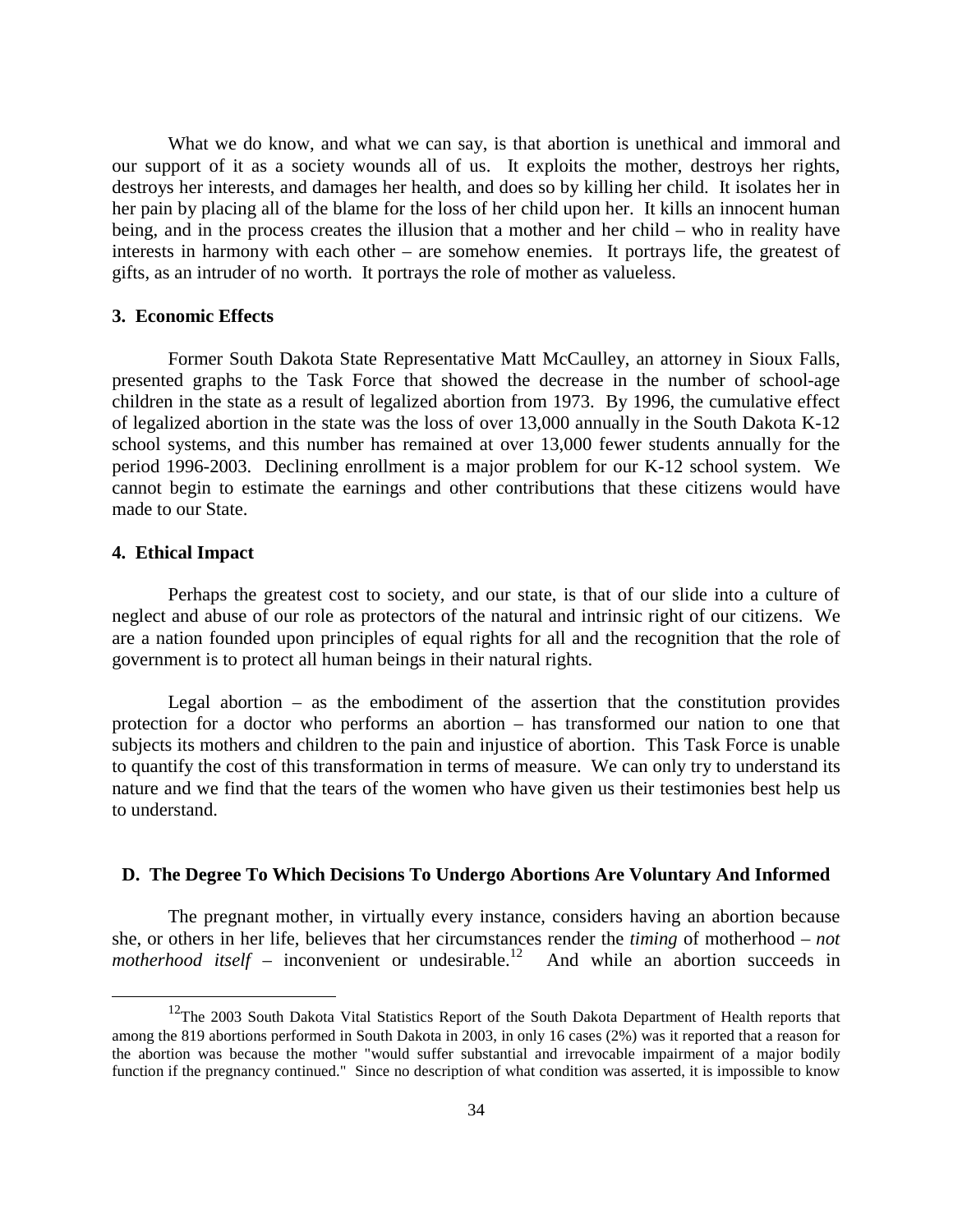postponing motherhood, it also, as discussed above, destroys the already existing relationship the mother has with her child. That interest enjoys substantial legal protections in other contexts and our public policy is based upon the recognition that this interest of a mother is fundamental in nature and involves an intrinsic natural right. Both South Dakota Law<sup>13</sup> and Federal Constitutional Law<sup>14</sup> recognize this right of the mother.

whether such a threat actually existed in any of these 16 cases. (Report P. 70.) In 525 cases the box checked on the state-provided reporting form stated "The mother did not desire to have the child." The underlying reasons are not recorded. In 366 cases the box checked stated "The mother could not afford the child." Combined, these two reasons appear a total of 891 times. The 891 entries are greater than the total number of abortions because the women are permitted to list more than one reason for submitting to an abortion. However, the information on these forms is, in some ways, incomplete. For instance, there is no box that offers the woman the opportunity to explain that the reason she submitted to an abortion was because the baby's father or someone else placed demands upon her. Likewise, there is no box that indicates she has reached her decision because she feels she does not have enough time to explore other options.

<sup>13</sup>South Dakota law has strong policies to protect against uninformed or involuntary waivers or surrenders of a pregnant mother's relationship with her child. For instance, under South Dakota's adoption statutory scheme, the petition which represents the waiver by a mother of her rights cannot be filed, at the earliest, until five days after the birth of her child. S.D.C.L. 25-5A-4. The petition must set forth the reasons why the mother wants to give up her rights, and an express written consent to the termination of her rights. S.D.C.L. 25-5A-6 (5) & (7). To help insure that her decision is informed, the law requires that the mother receive counseling from an adoption agency, South Dakota Department of Social Services, or a private counselor before she consents to terminate the rights. S.D.C.L. 25-5A-22. The counselor must determine that the waiver of rights is voluntary without undue influence of others; that all other alternatives were examined; must explain likely emotional losses involved; must disclose the legal right to counsel; must discuss the permanent consequences of the decision; and must make an assessment of the ability of the parent to understand the consequences. S.D.C.L. 25-5A-23. This counseling must take place at least fifteen days before the mother petitions the court. A report must be submitted to the court certifying that all of these matters were discussed with the mother and the mother must sign a statement verifying that she understood the counseling. S.D.C.L. 25-5A-24. The court must then hold a hearing before it can terminate the mother's rights. S.D.C.L. 25-5A-9. Although the statute does not expressly set out the requirement, the Supreme Court of South Dakota has consistently recognized that the court must determine that the consent is knowing, informed and voluntary. *See*, *e.g.*, *Matter of D.D.D.*, 294 N.W.2d 423, 426 (1980). *In the Matter of J.M.J.* 368 N.W. 2d 602 (S.D. 1985), the S.D. Supreme Court ruled that a judgment terminating a mother's rights should be vacated, even if the court held that her decision was informed and voluntary, if the record does not support the court's finding. The mother's rights are further protected by law which allows the mother under certain circumstances to withdraw her consent. In *Matter of Everett*, 286 N.W.2d 810 (1979). Thus, in the adoption context a mother must be fully counseled about other alternatives, can not terminate her rights until after the birth of her child, and her rights cannot be terminated except by a court order entered by a judge following a hearing in which the court concludes, upon an adequate record, that the mother's waiver of her rights was informed, knowing and voluntary.

<sup>14</sup>The relationship between a mother and her child is a fundamental liberty interest protected by the United States Constitution. *Santoski v. Kramer*, 455 U.S. 745 (1982). It is perhaps the oldest of the fundamental liberty interests. See, *Trowel v. Granville*, 530 U.S. 57 (2000); *Meyer v. Nebraska*, 262 U.S. 390, (1923), and *Pierce v. Society of Sisters*, 268 U.S. 510 (1925). This liberty interest has its source "in intrinsic human rights, as they have been understood in 'this Nation's history and tradition.'" *Smith v. Organization of Foster Families*, 431 U.S. 816 (1977) (quoting *Moore v. City of East Cleveland*, 431 U.S.494 (1977)). The interest protected is the interest in the existing relationship. *Compare Stanley v. Illinois*, 405 U.S. 645 (1972); *Caban v. Mohammed*, 441 U.S. 380 (1979) with *Quilloin v. Alcott*, 434 U.S. 246 (1978); *Lehr v. Robertson*, 463 U.S. 248 (1983). In contrast to the cases involving fathers, the mother's interest in her relationship with her child has always been protected as fundamental. This is because "the mother carries and bears the child, and in this sense her parental relationship is clear." *Lehr*, *supra*, 463 U.S. at 260 & n.16 (quoting *Caban*, *supra*, 441 U.S. at 397 (dissent by Stewart, J.)).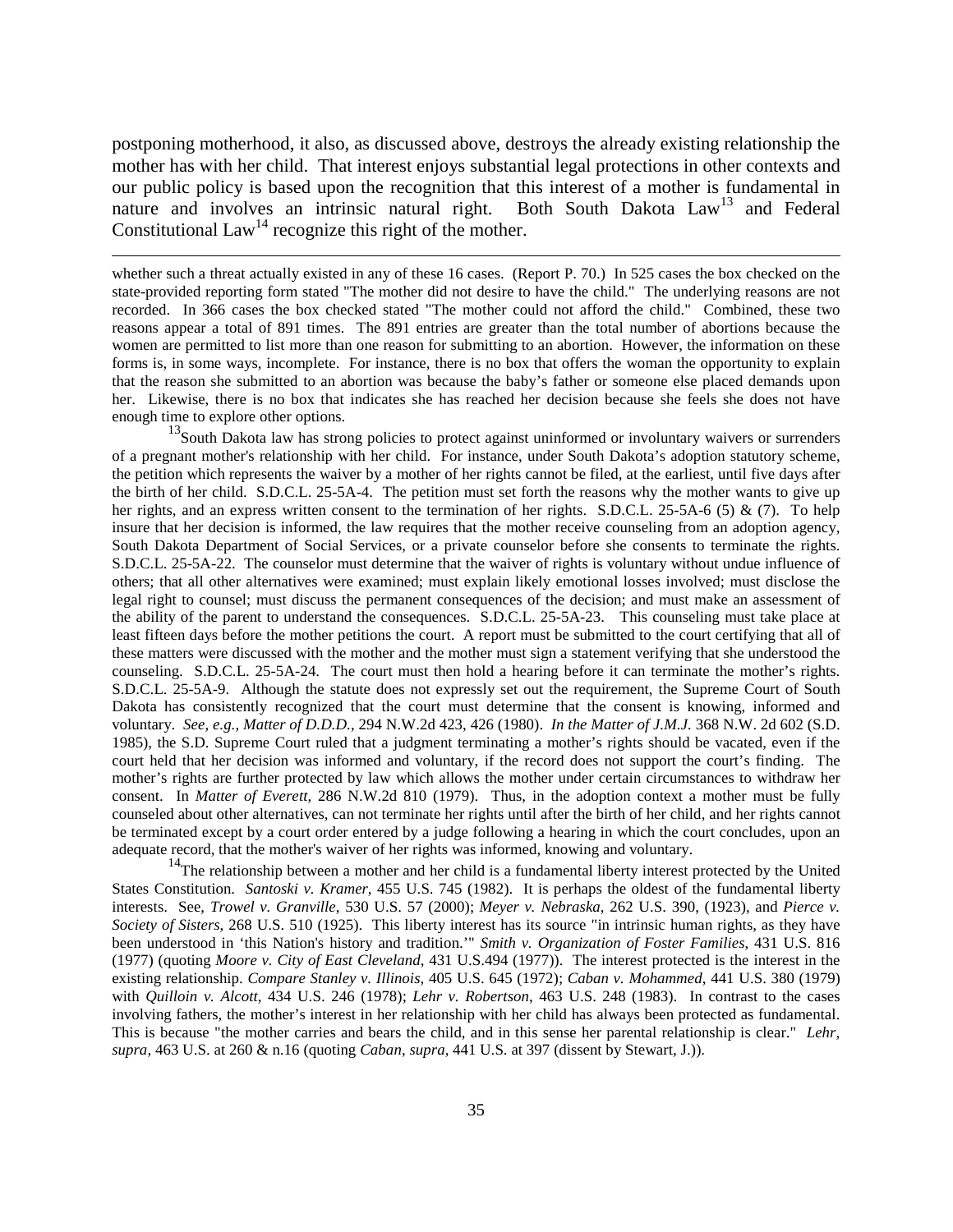In making a decision of whether to undergo or forego an abortion procedure, the mother must also make a decision about the welfare of her child. The right to do so has been recognized as a constitutionally protected fundamental right. (*Meyer v. Nebraska*, 262 U.S. 390 (1923); *Troxel v. Granville*, 530 U.S. 57 (2000); *Pierce v. Society of Sisters*, 268 U.S. 510 (1925).)

 Informed consent disclosures about the existence of the child are key because they not only establish the right of the pregnant mother in her relationship with her child, but also her right to protect the child's welfare.

 And while the primary purpose of abortion is not medical in nature (the mother does not have an adverse medical condition that requires treatment), it requires a medical procedure. Dr. Stanley Henshaw, Ph.D., a science fellow at the Alan Guttmacher Institute (long associated with Planned Parenthood Federation of America), testified that an abortion provides no medical benefits for the woman who submits to one.

 However, because a medical procedure is involved, the policies and laws dealing with informed consent to medical treatment and procedures are directly implicated and applicable. South Dakota employs the common law "Reasonable Patient Standard" of disclosure, under which a physician has a duty to disclose all facts about the nature of the procedure, the risks of the procedure, and the alternatives to the procedure. (See, *Canterbury v. Spence*, 464 F.2d 772 (D.C. Cir. 1972) (explaining the Reasonable Patient Standard of disclosure); *Weeldon v. Madison*, 274 N.W. 2d 367, 374 (S.D. 1985) (South Dakota Common Law adopts the *Canterbury* standard); see also *Savold v. Johnson*, 443 N.W. 2d 656 (S.D. 1989) (applying *Weeldon*, and *Canterbury*).)

 Usually, where a medical procedure is performed, the disclosures about the alternatives relate to alternative medical treatment. However, since in at least 98% of the cases there is no underlying medical condition in need of treatment, the alternatives are non-medical in nature. Essentially, the alternatives for the pregnant mother are to (1) exercise her right to keep her child and raise her child herself or (2) to delay the decision of whether to keep the child by carrying the child to term, gather information about what is best, and decide whether adoption is a better choice for her and her child.

 Gail Dirckson, Social Worker with Bethany Christian Services of Sioux Falls, South Dakota, and Sister Mary Carole Curran, Ph.D., ABPP, Executive Director of Catholic Family Services of Sioux Falls, South Dakota, provided extensive testimony of the opportunity for, and merits of, both open and closed adoptions in South Dakota as a healthy and rewarding alternative.

 Therefore, in determining whether decisions to undergo abortions are voluntary and informed, we must consider whether adequate information is given and procedures carried out to protect the right of the pregnant mother in her relationship with her child, her right to protect the child's welfare, and her right to protect her own health.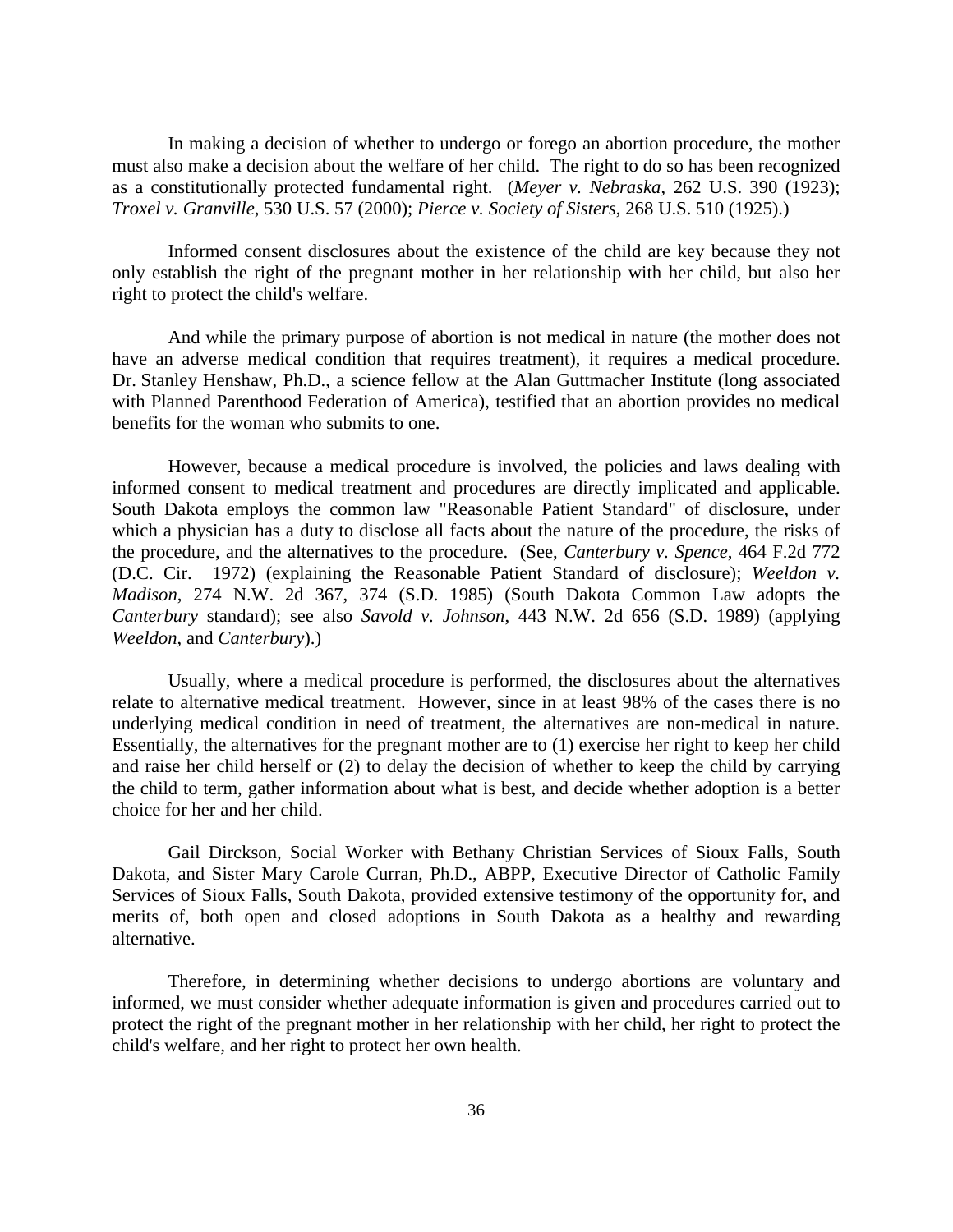# **1. The Mother's Decisions to Give Up Her Right to Her Relationship with Her Child and Her Right to Protect Her Child's Life are Often Not Informed and/or Voluntary**

 Both Ms. Looby and Dr. Ball testified that abortions in South Dakota are voluntary and informed. Lynn Paltrow, an attorney and Executive Director of National Advocates for Pregnant Women, testified before the Task Force. Ms. Paltrow contended that South Dakota's 1994 abortion informed consent statute, and the informed consent statutes of other states, impose counseling and informational requirements "far beyond those required prior to other medical procedures." She believes that these statutes result in a "super" or "ultra" voluntary decision. Their reasoning and conclusions were unsupported by the objective evidence before the Task Force.

 In fact, we find that an examination of the facts supported by virtually all of the credible objective evidence, compels the opposite conclusion. In the overwhelming majority of cases, the decision to submit to an abortion is uninformed. Further, there are many pressures and coercive forces and elements, including some that are hidden and inherent in the nature of the procedure, that render most abortions not truly voluntary.

The total record reflects the following:

- a. The abortion providers fail to disclose the essential nature of the procedure that it terminates the life of the woman's existing child;
- b. When they do discuss the procedure, they provide misleading information in misleading terms, as previously discussed in this Report;
- c. The abortion providers give misleading information about the psychological and physical risks to the mother, and do not disclose the direct injury to the child that leads to its death;
- d. The abortion providers assume the women have made their decisions before they reach the facility;
- e. The abortion providers place the burden upon the mothers to discover material facts on their own;
- f. The abortion doctor's only contact with the mother prior to the abortion surgery consists of a pre-recorded audio tape, and the first face-to-face meeting of the doctor and pregnant patient is after she has signed the consent forms, paid for the surgery, and is on the procedure table (See Section II-A);
- g. The pregnant mothers are often pressured into having an abortion by outside forces;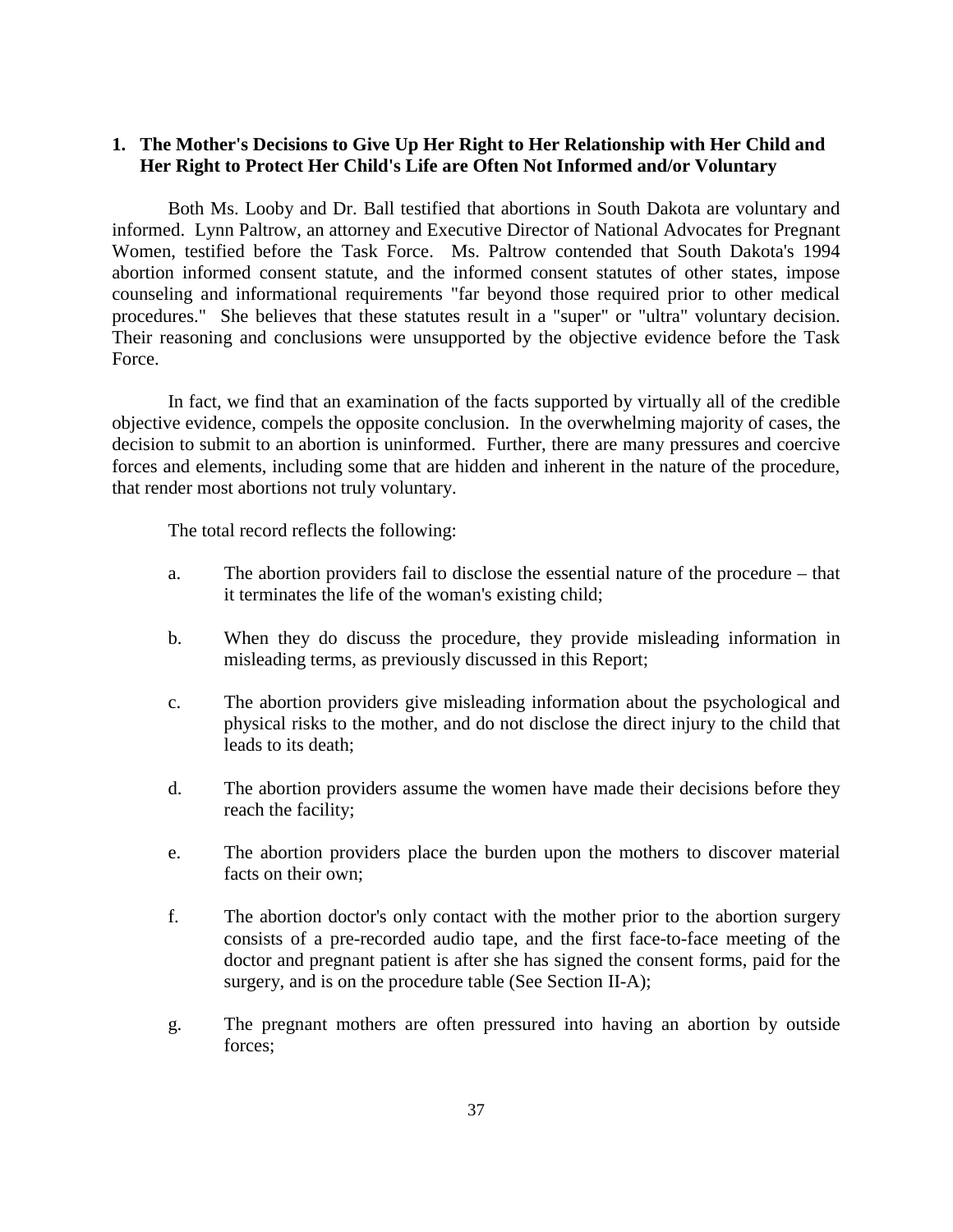- h. The contact and procedures by the facility personnel prior to the abortion are inherently coercive and force a quick decision; and
- i. The fatal and irrevocable nature of the decision is not made known to the mother and adequate time for reflection is not provided.

 As was detailed in Section II-A of this report, abortion providers in South Dakota fail to disclose anything at all about the unborn child. The only information given to 814 out of 819 pregnant women who were subjected to an abortion at the Planned Parenthood facility in 2003 was the age of the pregnancy. Women are not told that the procedure kills their already existing child. In fact, Dr. Ball stated that at Planned Parenthood, *even if a woman asks* whether the child exists or not, she will not answer her.

 This failure is critical to the women's decision, because when information about the child is given to women at pregnancy help centers, it is reported that 85% to 98% of the women decide to not have an abortion.<sup>15</sup> If given, the disclosures would protect the mother's interest in her relationship with her child and her right to protect her child's life.

 The Task Force also received powerful oral and written testimony from about 1,950 women who underwent abortions. Virtually all of them stated they thought their abortions were uninformed or coerced or both. They gave many different reasons, but there were also some common reasons. A majority of these women stated that they were not told the truth that the abortion would terminate the life of a living human being, and if they had been, they would not have submitted to the procedure because of their sense of duty and their relationship with the child.

 Examples of this kind of testimony are found throughout the record. Lisa Strafford testified:

"If I had known that there was an existing living human being whose life would be terminated, I would have factored that into my considerations, and I surely would not have submitted to the procedure, and I would not have consented to it." (Strafford Declaration, Par. 8.)

Ms. Strafford stated the reasons for her having her abortion would not have been sufficient to outweigh other considerations if she had known the procedure would terminate the life of an existing human being. This assertion was proven true when Ms. Strafford became pregnant a second time while still in college. The circumstances that led her to seek an abortion when she discovered her first pregnancy were exactly the same with the second: she was a college student,

<sup>&</sup>lt;sup>15</sup>It appears that, in contrast to the pregnancy help centers, virtually every pregnant woman who arrives at an abortion clinic submits to an abortion. Unfortunately, there are no record-keeping requirements with respect to the number of women who decide not to have an abortion at an abortion facility. There is a need for reporting requirements in this regard.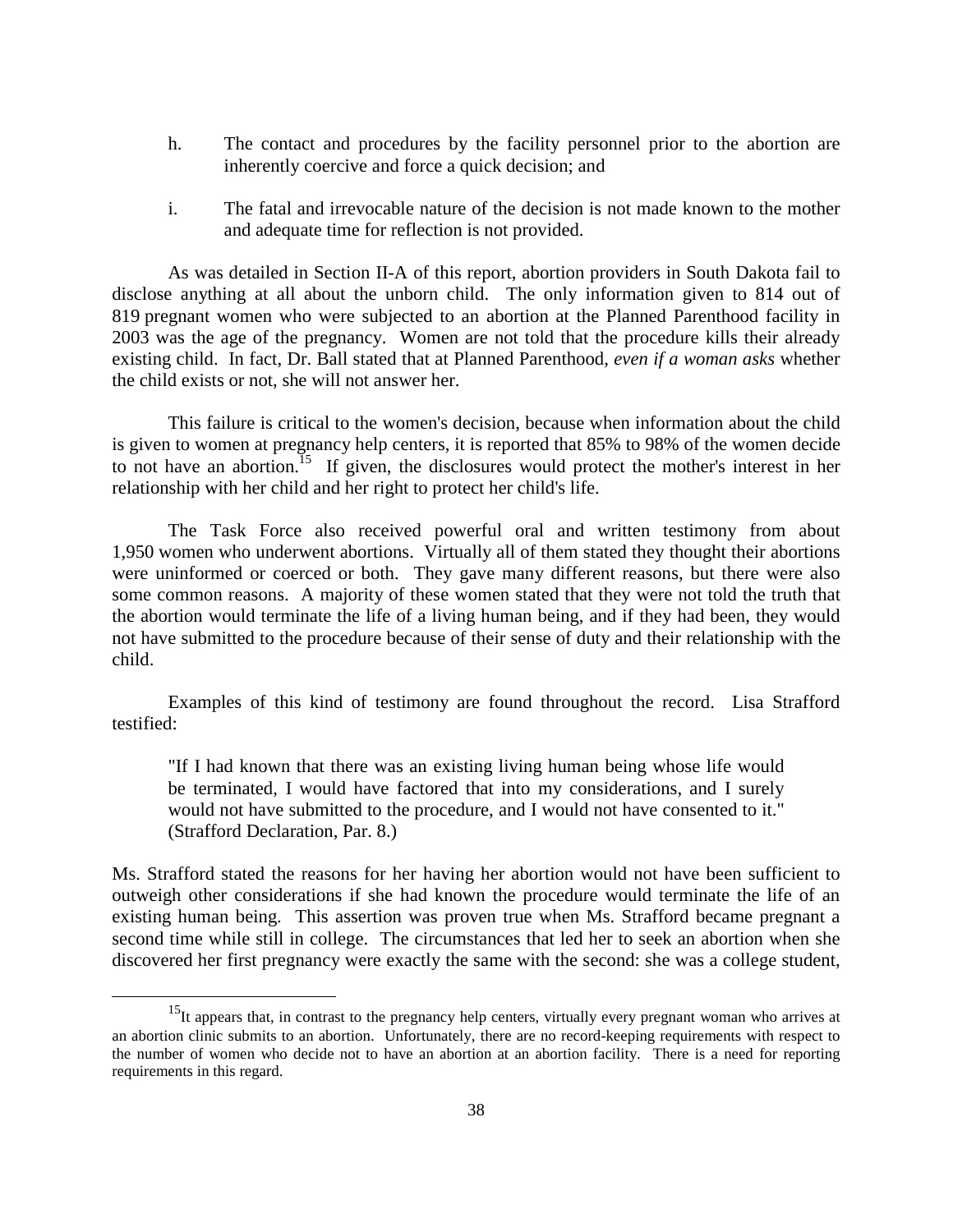unmarried, and having a child would have interfered with her studies. However, with her second child, she obtained information about her unborn child from a pregnancy help center before she went to the abortion clinic, and she decided against an abortion. She stated:

"The most critical and important fact was the information I was given indicated that the child was already in existence and that the procedure wasn't going to somehow prevent a human being from coming into existence." (Strafford Declaration, Par. 12.)

Ms. Strafford explained that she then carefully examined the possibility of giving up her rights to adoption, but at the end of the pregnancy – having been given five or six months to examine all of the options and her feelings about them – she decided to exercise her right to keep her child and raise her son who is now 12 years old.

 The testimony of the nearly two thousand women who had abortions is replete with references to how they were left to fend for themselves and allowed to make decisions based upon false assumptions of biological fact. The abortion providers wanted the women to make decisions about those biological facts themselves even though they had no expertise. Dr. Ball repeatedly stated that she wouldn't disclose biological facts about the fetus even if the women asked about them.

 In addition, the doctor who proposes to terminate the life of a woman's child has authority to do so only after obtaining the consent from the child's mother. For that authority to be valid, the mother must understand exactly what the doctor is proposing to do.

 The Task Force therefore finds that the deliberate avoidance of a candid understandable disclosure that the child already exists and that the procedure will terminate the child's life, precludes an informed decision with regard to the woman's right to a relationship with her child and right to protect her child's life.

 With regard to whether a woman's decision to have an abortion is voluntary, women have reported that they have submitted to abortions against their own desires because they felt pressured into the decision by the father of the child, or their parents, or other family members. Some studies demonstrate that more than half of the fathers of aborted children urged the mother to have an abortion upon first learning of the pregnancy. (Shostak, A. Et al, *Men and Abortion, Lessons, Losses and Love*, New York, Proejer (1981); Lien-Mak, F., et al, "Husbands of Abortion Applicants: A Comparison with Husbands of Women Who Complete Their Pregnancies" in *Social Psychiatry*, 14: 59-64 (1979). See also, Rue, V., "Abortion in Relationship Context" in *International Review of Natural Family Planning*, 9: 95-121 (1985).)

 The process that takes place immediately before the abortion procedure also creates a coercive environment. The record reflects that women are pressured into making the decision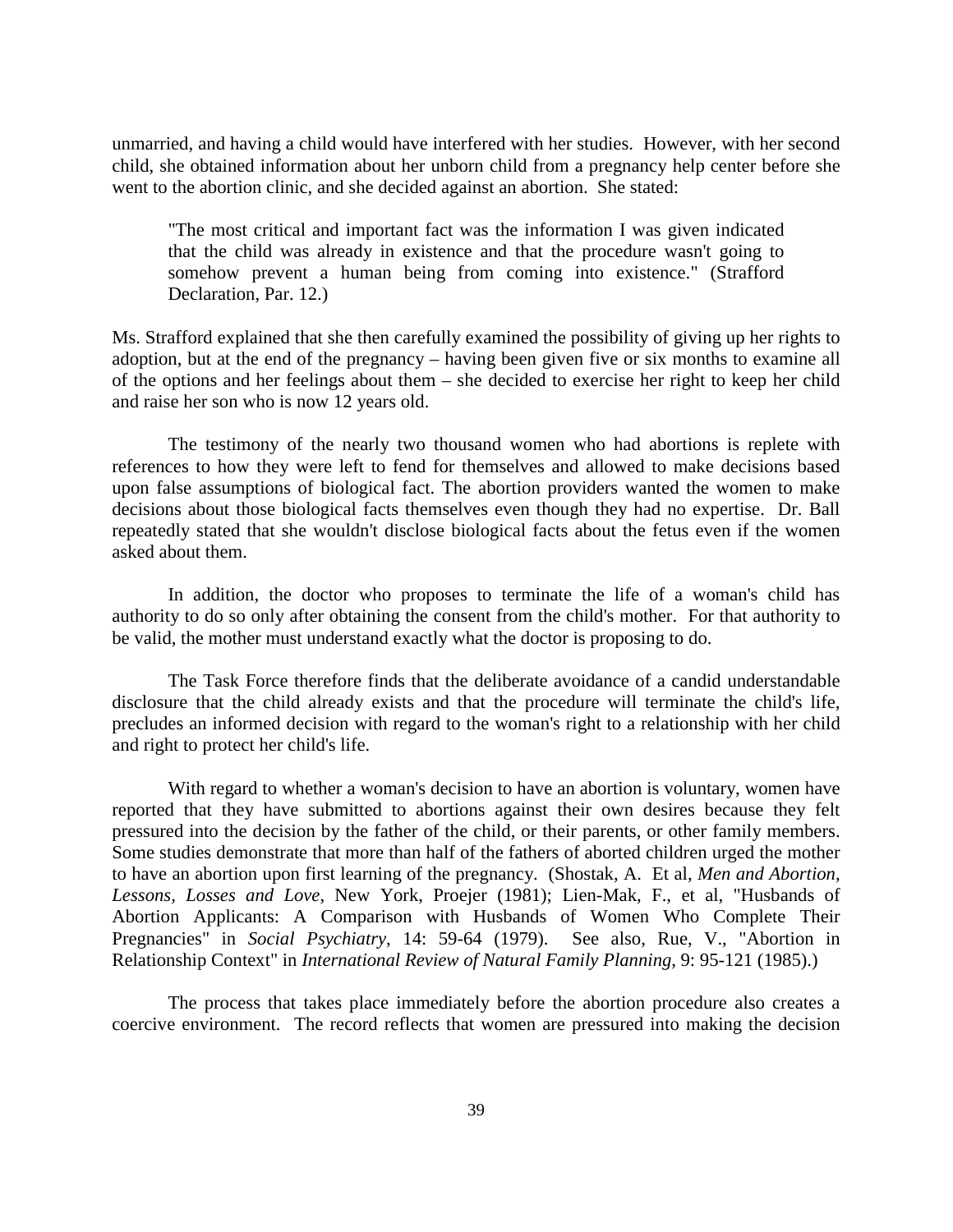quickly. And once they arrive the day of the scheduled abortion, the process moves ahead without time to reflect. $16$ 

 Another substantial problem is the fatal nature of the procedure. It is completely irreversible. The record is replete with women describing how they wanted to change their mind once the procedure was started. In some cases they begged the abortion doctor to stop, but they were told it was too late. The totally irreversible nature of the decision requires the need for complete and candid disclosures.

 The Task Force finds that women are often subjected to coercion in the form of overt and subtle pressures from outside sources and from the abortion procedure itself that render their decision involuntary.

# **2. The Mother's Decision To Submit To A Medical Procedure That Puts Her Health At Risk Is Often Not Informed**

 The pregnant mother has an interest in her own health, and thus has a substantial interest in receiving accurate and full disclosure about the psychological and physical risks of abortion. This interest enjoys constitutional protection. (*Doe v. Bolton*, 440 U.S. 179 (1973).)

 The substantial mental and physical health risks of the abortion procedure are discussed in Section II-E of this Report. We find that virtually none of the risks are disclosed to the pregnant mother. In fact, in South Dakota, based upon the admissions of Dr. Ball, Ms. Looby, and the agents of Planned Parenthood, the abortion providers make misrepresentations of fact to the women. Among these misrepresentations are the following:

- 1. "Early abortion by vacuum aspiration is one of the safest procedures in all of medicine."
- 2. "A legal abortion, as it is performed in the United States today, is a very safe procedure and complications are rare."
- 3. "The emotion most women experience after having had an abortion is relief."
- 4. "Women may have some mixed feelings at this time but emotional problems after abortion are uncommon, and when they happen, they usually go away quickly."
- 5. "Serious long-term disturbances after abortion appear to be less frequent than after childbirth."

<sup>&</sup>lt;sup>16</sup> In contrast, with adoptions, the mother does not make a decision until after birth when she has had an opportunity to see and hold her child and the reality of what she is giving up is concrete. And special court proceedings are mandatory to ensure that her decision is voluntary and informed.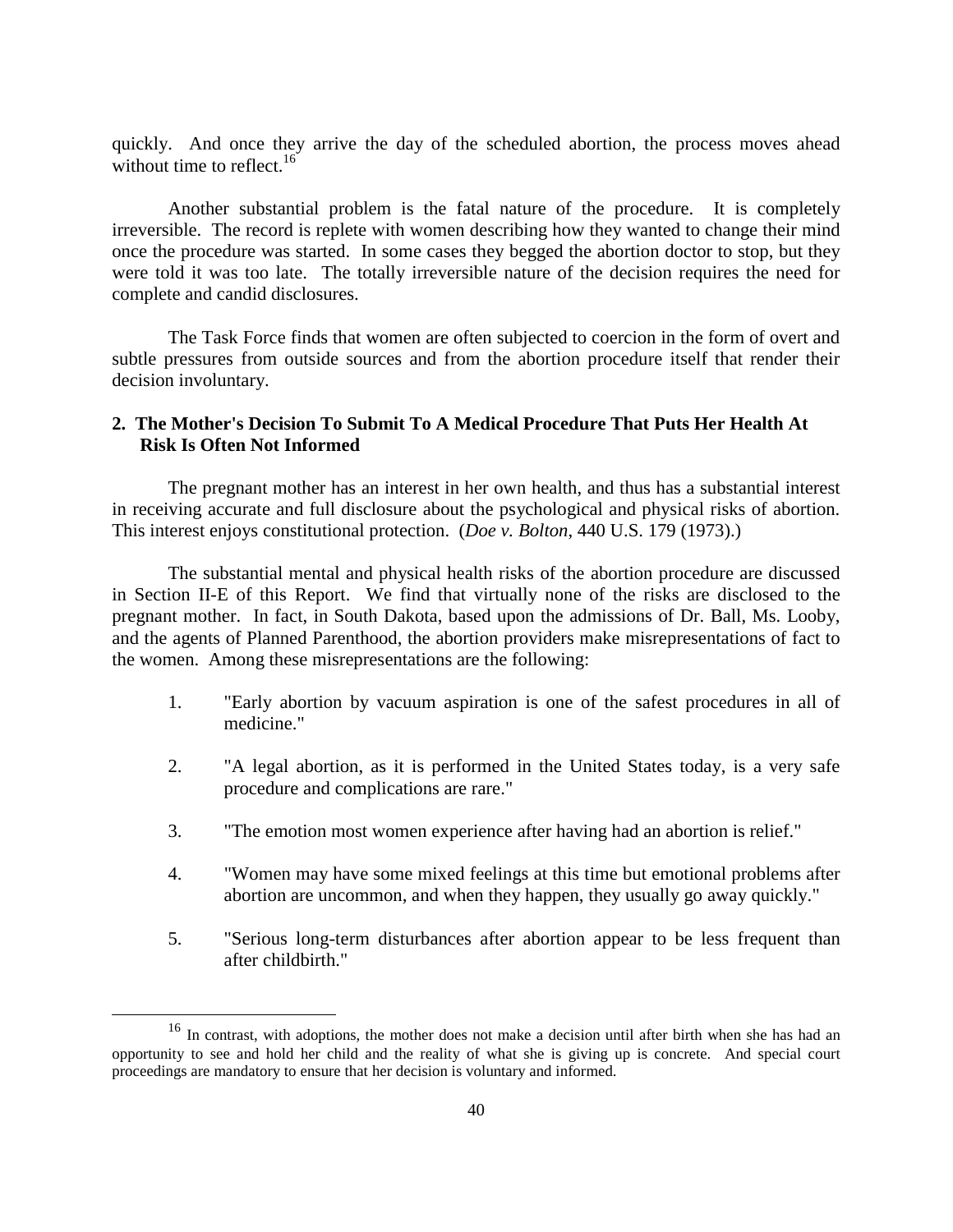6. "The risk of dying from a full-term pregnancy and childbirth is at least seven times greater than that from early abortion."

 The Task Force finds that the abortion providers fail to make disclosures they should make, make affirmative representations that are inaccurate, and misrepresent the risks of pregnancy and childbirth, all to the detriment of the pregnant woman and her ability to reach an informed decision.

# **E. The Effect And Health Risks That Undergoing Abortions Has On The Women, Including The Effects On The Women's Physical And Mental Health, Including The Delayed Onset Of Cancer, And Her Subsequent Life And Socioeconomic Experiences**

 The Task Force received and reviewed testimony from a number of distinguished experts in the field of obstetrics and gynecology (Dr. Elizabeth Shadigian and Dr. Ann Davis), sociology (Dr. Stanley Henshaw), psychiatry (Dr. Martha Shupping), psychology and human relations (Dr. Priscilla Coleman and Dr. Vincent Rue), medical ethics (Dr. David Reardon), public health (Marie Harvey), and human biology (Dr. Joel Brind). Most powerful, however, was the vast amount of testimony received into the record from post-abortive women who were willing to publicly share their experiences. After reviewing the lengthy and considerably referenced materials and testimony presented, the Task Force finds that there is a substantial discrepancy between current medical and psychological information and the medical and psychological information conveyed by abortion facilities (including Planned Parenthood of South Dakota) to their abortion patients.

#### **1. Mental Health Effects**

 Dr. Priscilla Coleman is an Associate Professor of Human Development & Family Studies at Bowling Green State University in Ohio. She is a nationally and internationally recognized expert in the mental health risks of induced abortion, having conducted numerous scientific studies on this issue. The Task force finds the testimony she provided informative, comprehensive, and credible.

 Dr. Coleman noted that many women have difficulty making a reasoned decision of whether or not to submit to an abortion. This ambivalence affects post-abortion adjustment. Studies she cited indicated that 1/3 to 1/2 of women considering abortion experience decisionmaking difficulty. (Husfeldt, 1995; Kero, 2001.) The decision conflict experienced by many women contemplating abortion is likely based on interpersonal, biological, moral, and spiritual factors. The ambivalence is often due to competing considerations and the fact that others are urging her to have an abortion she would prefer not to have. According to her and her colleagues' research, guilt is a commonly identified problem after an abortion, with estimates of half of the women experiencing this feeling. Thus, the choice to abort may frequently conflict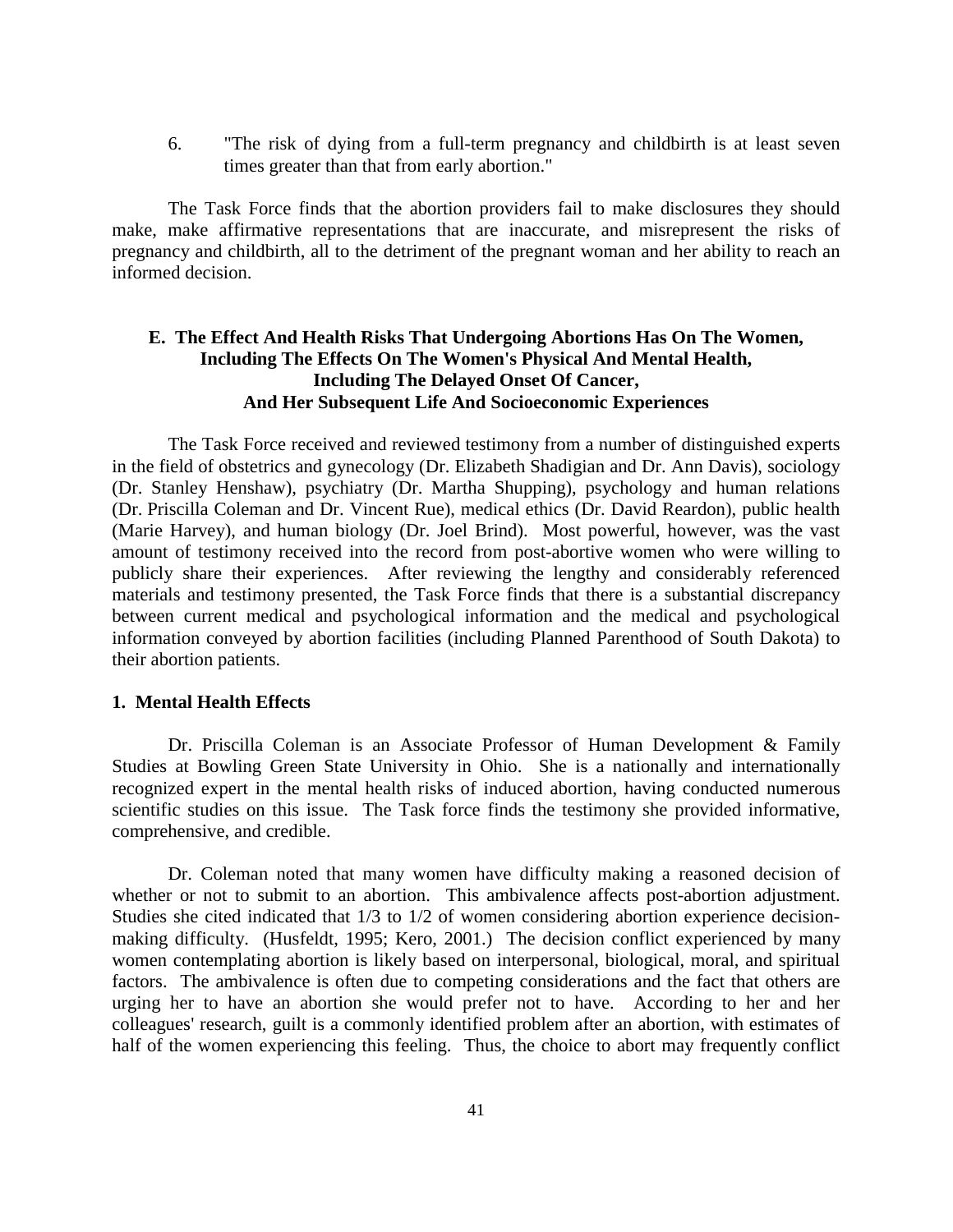with firmly held beliefs and values and result in conflicted decision-making, as well as difficulties coping after the abortion.

 When a decision involves a violation of one's conscience, regression in cognitive functioning enables women to cope with the decision. Coleman cited studies indicating that abortion-related reasoning in young women is significantly lower than their general reasoning abilities. There can be no doubt that a pregnant mother considering an abortion is under stress, in crisis, and is vulnerable to the suggestions of others. However, after the stressfulness of the decision and the procedure have ended, women's cognitive abilities return to normal, often ushering in feelings of pronounced guilt, sadness, and regret.

 Dr. Coleman noted that the literature on the psychological effects of abortion conducted over the last several decades indicates that a minimum of 10-20% of women experience adverse, prolonged, post-abortion reactions. This translates into at least 130,000 to 260,000 new cases of serious mental health problems each year in the U.S.

 In conducting research on the adverse mental health effects of abortion, Dr. Coleman emphasized to the Task Force that methodological weaknesses have been common in the body of post-abortion literature. Newer studies improve on the research defects seen in these older studies and are more methodologically rigorous.

 In her testimony, Dr. Coleman provided a table summarizing 12 studies she and colleagues have published since 2002. She emphasized the fact that these studies were designed to address the shortcomings of earlier research in order to provide more reliable and valid results. Among the collective strengths of the studies are: (a) the use of an appropriate control group (unintended pregnancy carried to term); (b) controls for pre-existing psychological problems; (c) controls for third variables associated with the choice to abort; (d) use of prospective (as opposed to retrospective) data collection strategies; (e) use of medical claims data (with diagnostic codes assigned by trained professionals); and (f) use of large samples (most in the thousanda and many nationally representative).

 Dr. Coleman highlighted key results of these studies and the Task Force finds the following mental health outcomes:

- 1. Based on methodological improvements characterizing these studies, prior works indicating that abortion is an emotionally benign medical procedure for most women are invalid and little reliance can be placed upon them;
- 2. In all the analyses conducted, women with a history of abortion were never found to be at a lower risk for mental health problems than their peers with no abortion experience;
- 3. Women with a history of induced abortion are at a significantly higher risk for the following problems: a) inpatient and outpatient psychiatric claims, particularly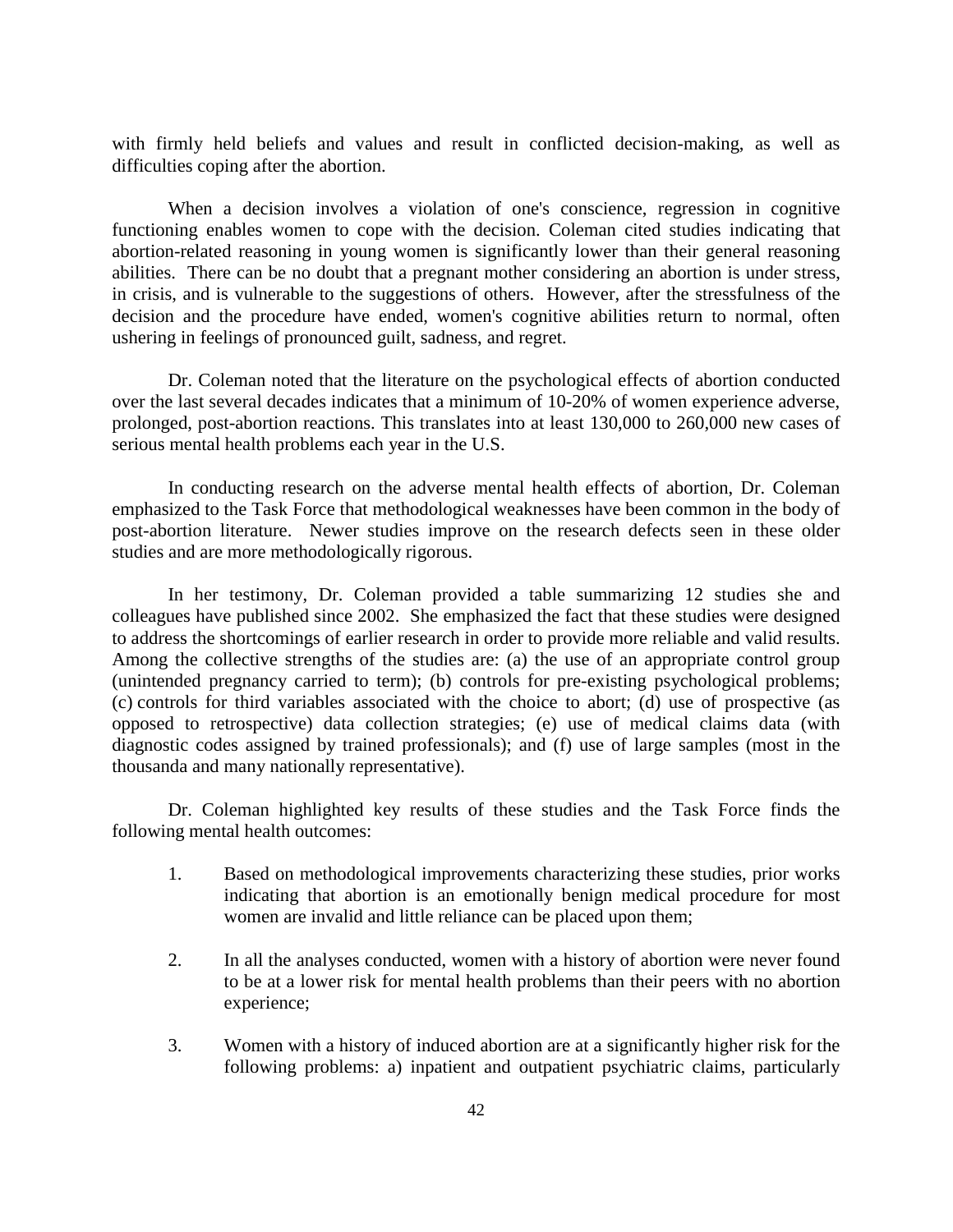adjustment disorders, bipolar disorder, depressive psychosis, neurotic depression, and schizophrenia; b) substance use generally, and specifically during a subsequent pregnancy; and c) clinically significant levels of depression, anxiety, and parenting difficulties;

- 4. When compared to unintended pregnancies carried to term and other forms of perinatal loss, abortion poses more significant mental health risks; and
- 5. Cross-cultural data call into question the often-voiced view that psychological problems associated with abortion are socially constructed, as women living in a culture where abortion is normative and a much less volatile social issue, have been found to also suffer psychological effects of abortion.

 The results of the four largest record based studies in the world have consistently revealed that women with a known history of abortion experience higher rates of mental health problems of various forms when compared to women without a known abortion history. (Coleman et al., 2002a: David et al., 1981; Ostbye et al., 2001; Reardon et al., 2003.) The two studies conducted in the U.S. (Coleman et al., 2002a; Reardon et al., 2003) used data from over 54,000 low-income women on state medical assistance in California. Women who had an abortion in 1989 with possible subsequent pregnancies had significantly higher rates of outpatient psychiatric diagnoses than women who gave birth. This difference was apparent when data for the full time period were examined (17% higher) and when only data from women with claims filed on their behalf within 90 days (63% higher), 180 days (42% higher), 1 year (30% higher), and 2 years (16% higher) of the pregnancy event were considered. Data using the same sample and focusing on inpatient claims revealed similar findings.

Specific negative effects of abortion reported include the following:

- 1. **Guilt**. For women who believe that they have consented to killing a human being, the burden of guilt can be unbearable. The percentage of women reporting guilt associated with an abortion has been found to range from 29.7% to over 75%.
- 2. **Post-abortion anger and resentment.** Self-directed anger is a logical consequence if abortion violates an individual's conscience. Externally projected anger often results from an abortion decision that is the product of coercion from others, or a decision based upon misinformation by the abortion provider. In a study by Kero (2004), abortion-related anger was reported by 13% of a sample as they faced the abortion, and 14% one year later.
- 3. **Anxiety.** Women who submitted to an abortion experienced anxiety in various ways, including feelings of tension, physical responses (dizziness, pounding heart, upset stomach, headaches), worry about the future, difficulty concentrating, and disturbed sleep.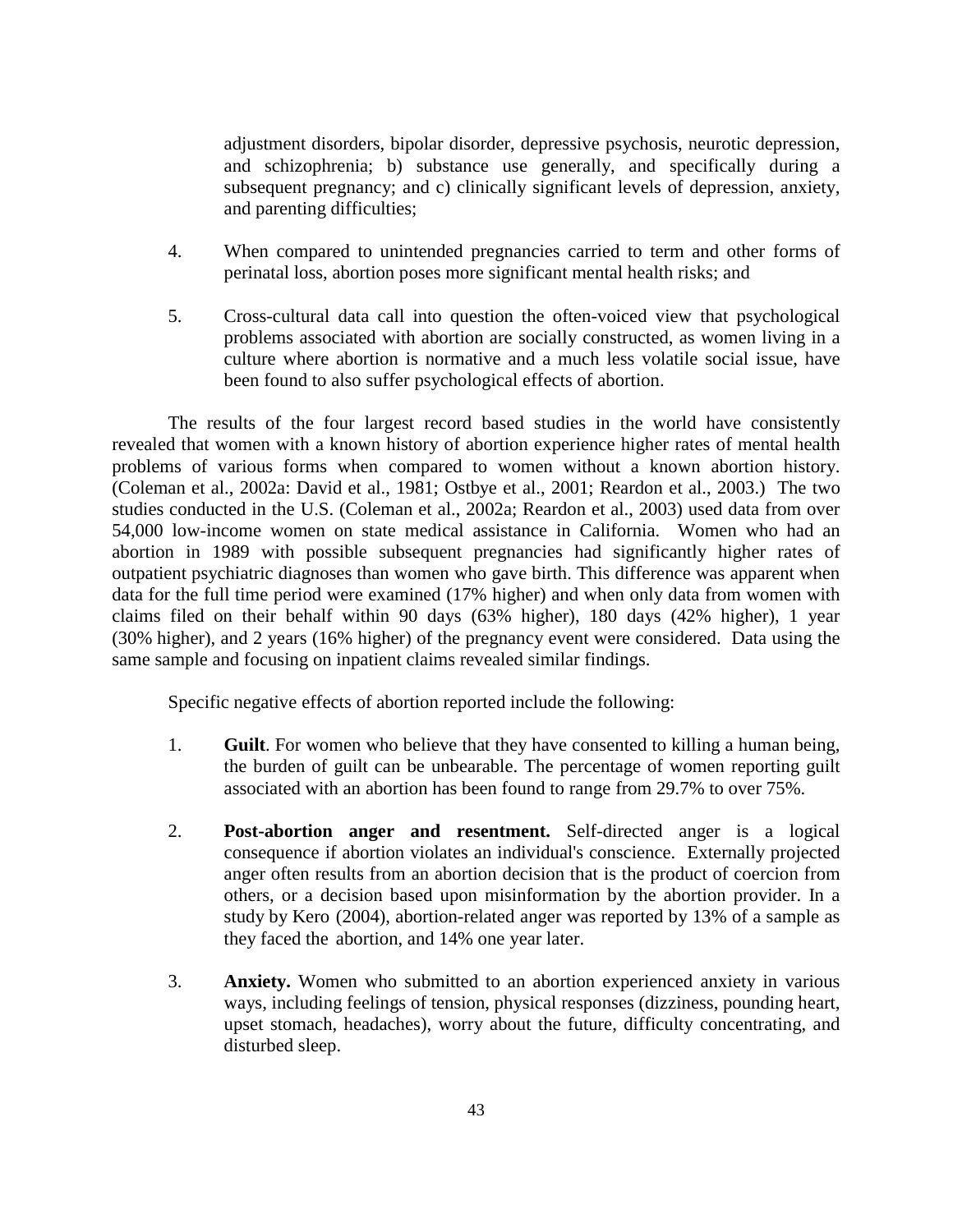Dr. Coleman cited an extensive review by Bradshaw and Slade (2003), wherein the authors concluded that 30% of women who abort experienced clinical levels of anxiety and/or high levels of general stress.

 In a study by Cougle, Reardon, and Coleman (2005) using data from the 1995 National Survey of Family Growth, women who aborted an unintended pregnancy, when compared to women who carried an unintended pregnancy to term, were 34% more likely to experience Generalized Anxiety Disorder. This study is particularly noteworthy because women who reported a period of anxiety before their first pregnancy were excluded from the analyses.

4. **Posttraumatic Stress Disorder (PTSD).** Individuals with PTSD experience symptoms of avoidance (efforts to escape from reminders of the event), intrusion (unwanted thoughts, nightmares, and flashbacks related to the event), and arousal (exaggerated startle reflex, sleep disturbance, irritability) for a month or more following exposure to a traumatic event.

 In a study led by Rue, 14.3% of Americans sampled, and just under 1% of the Russian women sampled, met the full diagnostic criteria for PTSD.

5. **Psychological numbing.** People who experience extreme psychological distress will sometimes respond by avoiding future situations likely to cause emotional upset, and they experience a restricted range of emotions.

 Rue and colleagues (2004) found that 12% of the American women and 3% of the Russian women reported feeling emotionally numb as a direct result of the abortion.

6. **Depression.** Many women with a history of abortion will experience symptoms of depression including the following: sad moods, sudden and uncontrollable crying episodes, low self-esteem, sleep, appetite, and sexual disturbances, reduced motivation, and disruption in interpersonal relationships.

 In a recent study led by Reardon (2003), employing a nationally representative, racially diverse sample, controlling for prior psychological state and several other variables, as well as an extended time frame, women whose first pregnancies ended in abortion were 65% more likely to score in the "high risk" range for clinical depression, compared to women whose first pregnancy resulted in a live birth.

# 7. **Suicidal ideation.**

8. **Substance abuse.** Accumulating evidence indicates that abortion increases the risk for substance use post-dating the procedure. Dr. Coleman cited several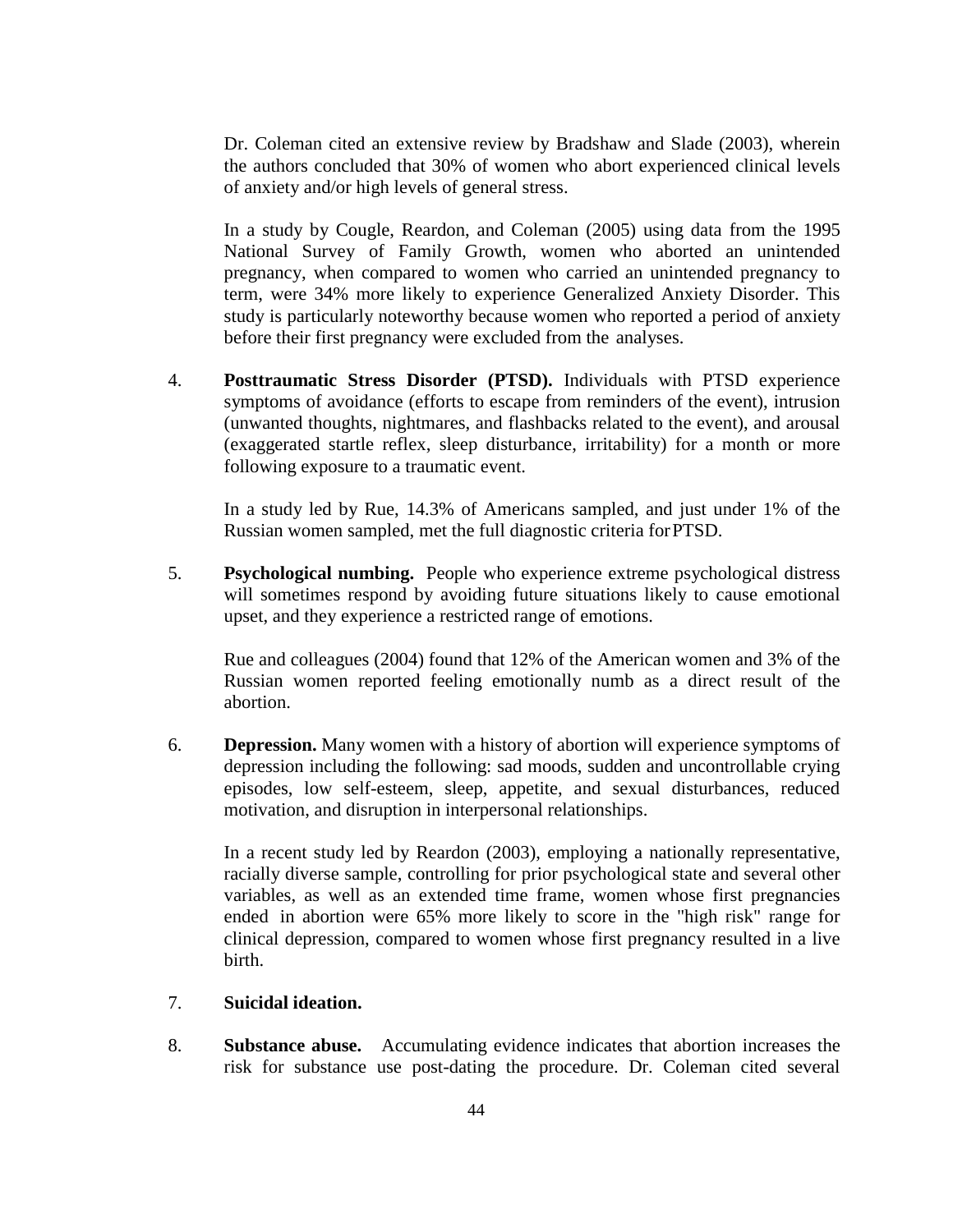studies, which are also summarized in a review paper she recently published in *Current Women'sHealth Reviews.* A few examples are provided below.

 Reardon and Ney (2000) found that among women with no prior history of substance abuse, those who aborted, when compared to those who continued to term, were 4.5 times more likely to report subsequent substance abuse. Eightynine percent of the women reported the onset of substance use to be within three years of the abortion.

 Using data from a nationally representative sample, Coleman and colleagues (2002) published a study in the *American Journal of Obstetrics and Gynecology*  indicating that pregnant women with a prior history of abortion, compared to women without a history, were 10 times more likely to use marijuana, 5 times more likely to use various illicit drugs, and twice as likely to use alcohol.

 In a paper published in the *American Journal of Drug and Alcohol Abuse,*using data from the National Longitudinal Survey of Youth, Reardon, Coleman, and Cougle (2004) found that women who aborted were twice as likely to use marijuana, and reported more frequent use of alcohol, after controlling for age, race, marital status, income, education, and prior psychological health.

- 9. **Relationship problems.** The stress associated with an abortion can cause strain on intimate relationships. Studies have specifically found that abortion is related to an increased likelihood of sexual dysfunction, communication problems, and other relationship difficulties, including separation or divorce. For example, Rue et al. (2004), found that 6.2% of the Russian women and 24% of the American women sampled reported sexual problems that they directly attributed to a prior abortion. In a review, Bradshaw and Slade (2003) concluded that 10-20% of women experience sexual problems in the early weeks and months after an abortion, while 5-20% of women report sexual difficulties a year later.
- 10. **Parenting**. Research suggests that emotional difficulties and unresolved grief responses associated with perinatal loss may hinder effective parenting by reducing parental responsiveness to child needs, interfering with attachment processes, instilling anger, which is a common component of grief, or by increasing parental anxiety about child well-being. A study recently published in Thailand revealed that 43.2% of the women sampled experienced moderate to severe grief 2 weeks post-abortion.

 In a study published by Coleman and colleagues (2002) in the *Journal of Child Psychology and Psychiatry and Allied Disciplines*, using a nationally representative sampling, the results indicated lower emotional support in the home among first-born children ages 1-4 of mothers with a history of abortion, and second- and third-born children ages 1-4 of divorced mothers experienced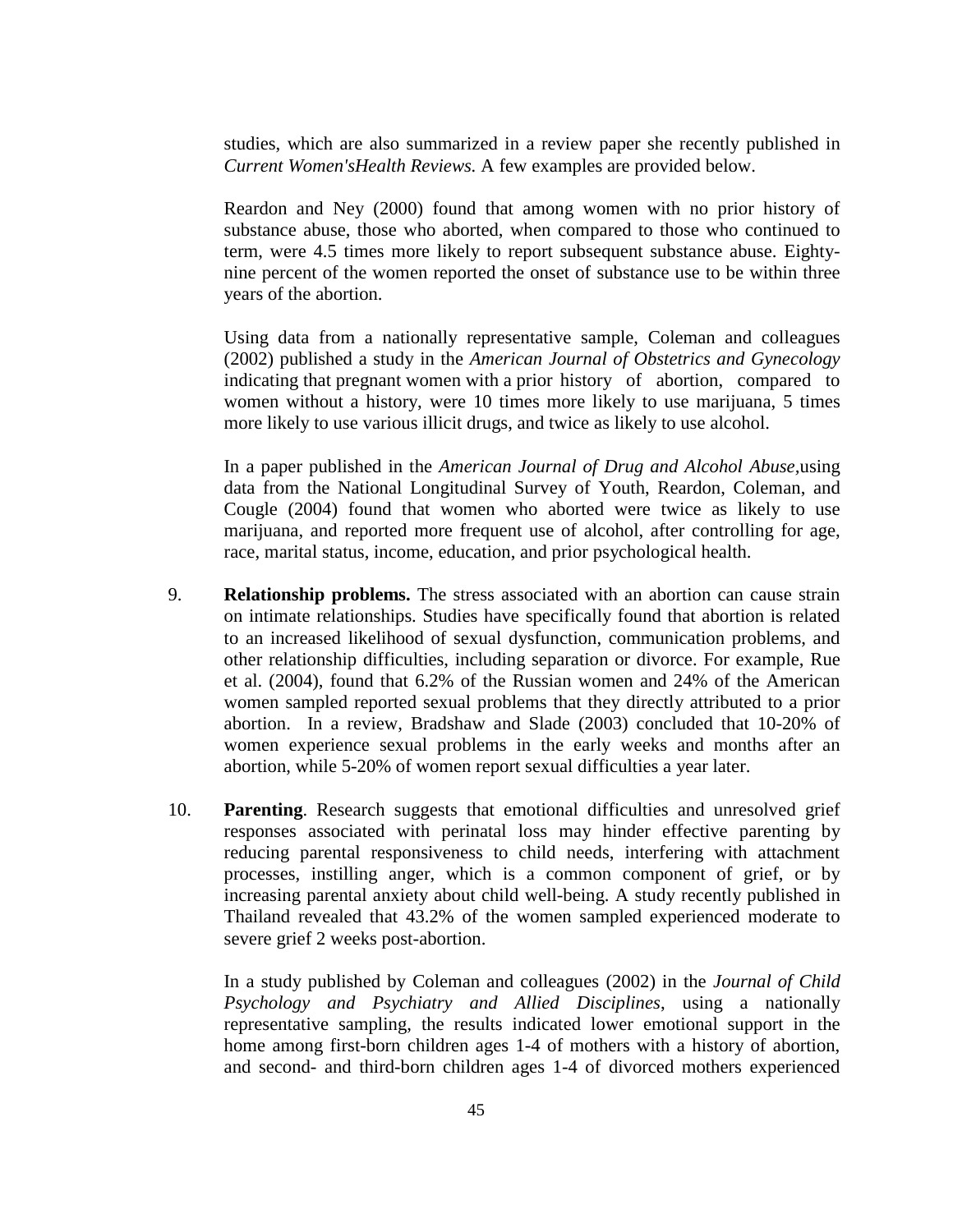lower levels of emotional support than children of non-divorced women. Decreased emotional support was not observed among children of divorced women with no history of abortion.

 In a second study published in *Acta Pediatrica*, Coleman and colleagues (2005) found that compared to women with no history of induced abortion, those with one prior abortion had a 144% higher risk for physical child abuse, but a history of one miscarriage/stillbirth was not associated with increased risk of child abuse.

 Dr. Marie Harvey testified before the Task Force. She is a professor of Public Health at Oregon State University and Director of the Research Program on Women's Health at the University of Oregon. She has worked in the area of reproductive health for women for over 25 years, including providing abortion counseling. Dr. Harvey is an active proponent of the view that abortion does not cause psychological harm in women. Dr. Harvey expressed the view that "deliberate disinformation" is spread for ideological reasons, though she cited no research to corroborate her opinion. Dr. Harvey also testified that (1) early in pregnancy maternal fetal attachment is not relevant and (2) maternal fetal attachment is not a reality because studies have not been able to measure it, despite widespread personal experiences of mothers.

 With respect to informed consent, Dr. Harvey testified: "Because the decision to continue or to terminate the pregnancy is a very complex one, it's critical that women be provided comprehensive and accurate information about their options. Information should be consistent with current medical and psychological science and based on findings from the most rigorous and objective studies. It is critical that women not be given misinformation about the mental health consequences of having an abortion."

 Dr. Harvey testified, as well, that major medical and mental health professional organizations support her belief that post-abortion depression is without foundation in scientific studies. Her belief is that if the American Psychological Association (APA), for example, concludes that abortion has no lasting or significant health risks, that this determination is made by an objective scientific organization of psychologists.

 The Task Force is aware that the APA has submitted various amicus briefs before the U.S. Supreme Court supporting abortion rights and in opposition to any abortion regulations, including parental involvement in a minor child's abortion decision making. Further, the APA's position does not represent that, of the majority of its membership, but rather, the opinions of a group of members on various committees of interest. It has also advocated and supported other controversial positions on homosexuality and redefining child sexual abuse.

 Dr. Harvey also believes that in post-abortion research, association does not mean causation and that women should therefore not be advised of any possible adverse emotional outcomes. We do not find this position credible, as it contradicts her earlier opinion. Clearly in the public interest, consistent association, controlling for associated variables, and time order preceding the outcome, all suggest a strong likelihood of harm. The Task Force recognizes and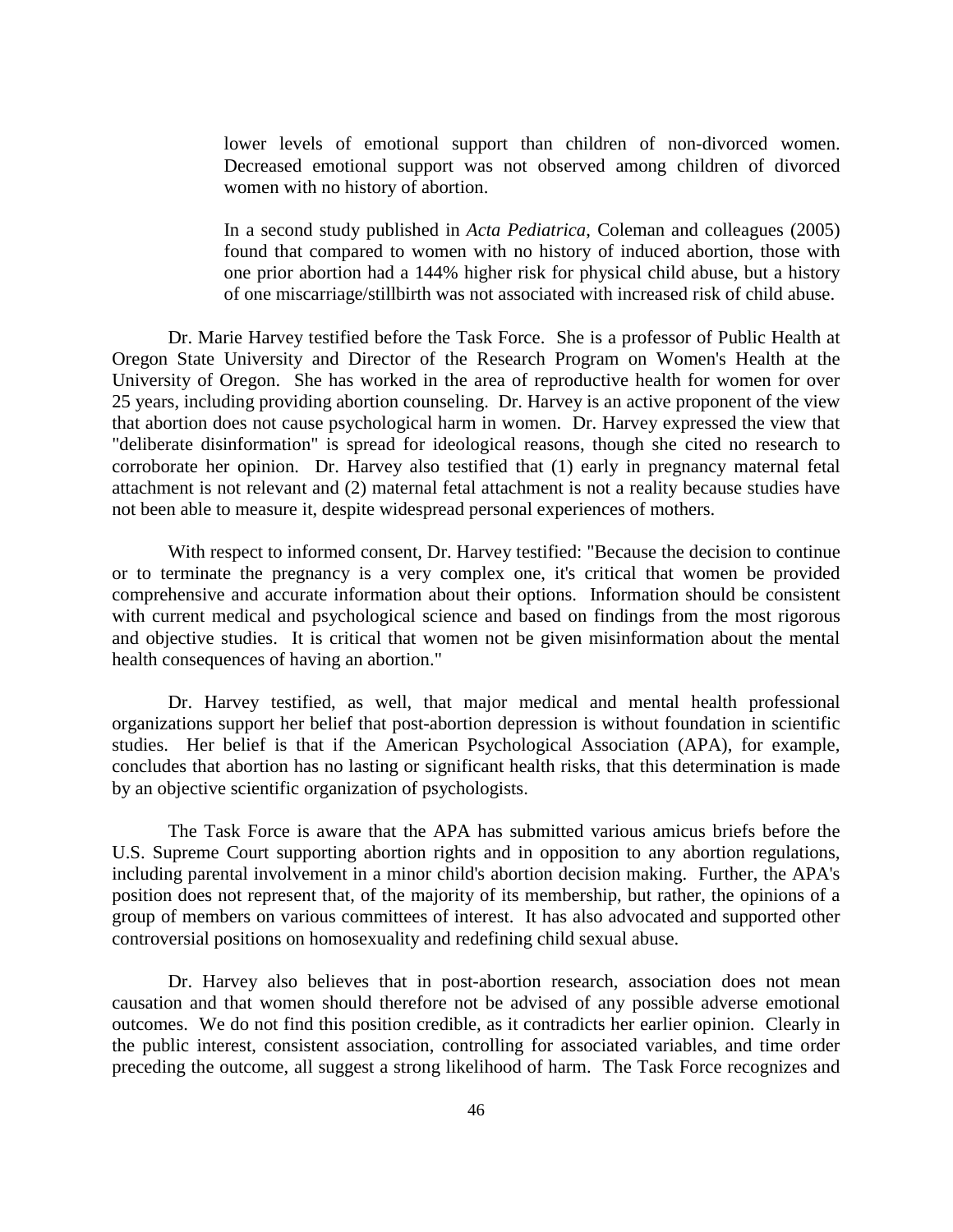takes notice that other public health interests, such as smoking and cancer, are based upon correlational data and that the correlative studies are considered predictive of adverse outcome. The Task Force, based on other evidence and testimony, fails to concur with Dr. Harvey's conclusions.

Dr. Martha Shuping is a psychiatrist and conveyed the wealth of many years of clinical experience treating patients suffering from negative effects of abortion. The Task Force finds her testimony persuasive due to her training, psychiatric practice, and research. Her experiences are consistent with the broad range of adverse psychological symptoms described by Dr. Coleman in her review of the literature. Dr. Shuping contended that the source of much of the psychological suffering evidenced in the lives of women who have aborted can be traced to the biologically based attachment processes that occur during pregnancy.

 Further, the Task Force finds that the pre-abortion counseling provided often does not prepare women who have abortions for the psychological outcomes they may experience after their abortions. In addition, women who receive little or no information about possible emotional health risks of this procedure may significantly compromise their mental health and the quality of their lives for years to come. Due to the very limited information disclosed by abortion providers, women are not fully aware that abortion carries with it the potential to damage their physical, emotional, interpersonal, and spiritual well-being.

 Perhaps worse, the pregnant mother is not told prior to her abortion that the procedure will terminate the life of a human being. The psychological consequences can be devastating when that woman learns, subsequent to the abortion, that this information was withheld – information that would have resulted in her declining to submit to an abortion. Her anger at being deceived and being prevented from making an informed decision for herself is exacerbated by her realization that she was implicated in the killing of her own child in utero. Aside from the injustice of her being deprived of making her own informed decision (see Section II-D), the psychological harm of knowing she killed her child is often devastating.

 This very phenomena was recognized and acknowledged by the U.S. Supreme Court in *Planned Parenthood v. Casey*, 505 U.S. 833, 882 (1992):

"Nor can it be doubted that most women considering an abortion would deem the impact on the fetus relevant, if not dispositive, to the decision. In attempting to ensure that a woman appreciates the full consequences of her decision, (by requiring the doctor's disclosure) the state furthers the legitimate purpose of reducing the risk that a woman may elect an abortion, only to discover later, with devastating psychological consequences, that her decision was not fully informed."

 The Task Force finds that it is simply unrealistic to expect that a pregnant mother is capable of being involved in the termination of the life of her own child without risk of suffering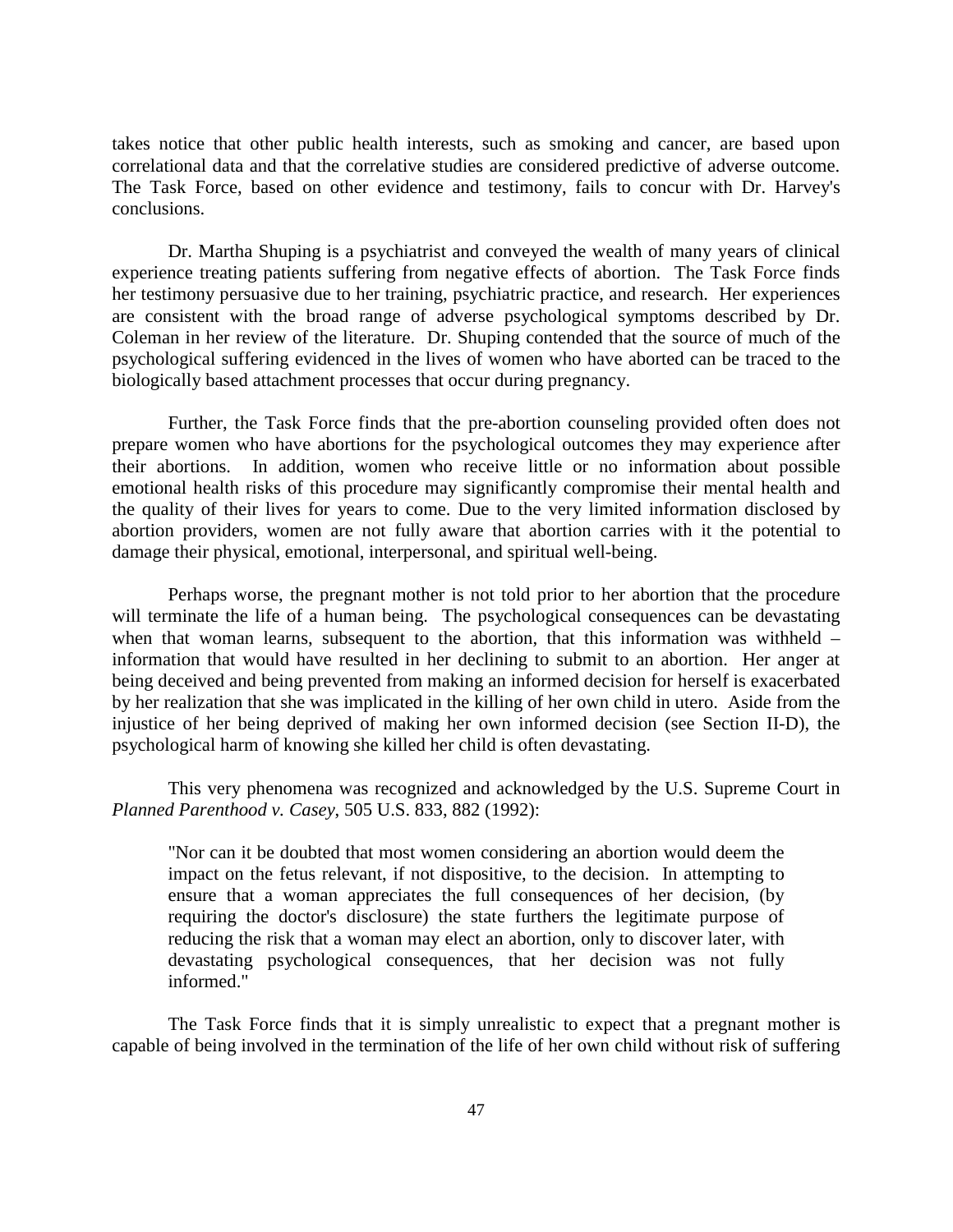significant psychological trauma and distress. To do so is beyond the normal, natural, and healthy capability of a woman whose natural instincts are to protect and nurture her child.

#### **2. Physical Health Risks**

 The record reflects that abortion places women at increased risk of physical injury including the risk of: infection, fever, abdominal pain and cramping, bleeding, hemorrhage, blood transfusion with its subsequent risks, deep vein thrombosis, pulmonary or amniotic fluid embolism, injury to the cervix, vagina, uterus, Fallopian tubes and ovaries, bowel, bladder, and other internal organs, anesthesia complications (which are higher with general anesthesia), failure to remove all the contents of the uterus (leaving behind parts of the fetus/baby or placenta), need to repeat the surgery, possible hospitalization, risk of more surgery such as laparoscopy or exploratory laparotomy, possible hysterectomy (loss of the uterus and subsequent infertility), allergic reactions to medicines, mis-diagnosis of an intrauterine pregnancy with a tubal or abdominal pregnancy being present (which necessitates different treatment with medicines or more extensive surgery), possible molar pregnancy with the need for further treatment), emotional reactions (including but not limited to depression, guilt, relief, anxiety, etc.) death of the woman, and risk of a living, injured baby.

The record reflects that abortion places women at increased risk of other long term physical injury including placenta previa (a condition that necessitates a c-section and has higher rates of complications) and pre-term birth in subsequent pregnancies (births before 37 weeks gestation, many of which require neonatal intensive care unit stays for babies and higher rates of death).

 Dr. Elizabeth Shadigian is an associate professor of Obstetrics and Gynecology at the University of Michigan Medical School. She presented testimony that addressed physical complications associated with abortion, noting that approximately 10% of women undergoing induced abortion will suffer immediate complications, of which approximately one fifth (or 2%) are considered life threatening. Rates of complications increase with greater gestational age of the pregnancy.

 In the most recent edition of medical opinions set forth by the American College of Obstetricians and Gynecologists (Compendium of Selected Publications, 2005, Practice Bulletin #26), ACOG states: "Long-term risks sometimes attributed to surgical abortion include potential effects on reproductive functions, cancer incidence, and psychological sequella. However, the medical literature, when carefully evaluated, clearly demonstrates no significant negative impact on any of these factors with surgical abortion." The Task Force disagrees with this statement due to other testimony and materials.

 The National Center for Health Statistics provides maternal mortality information and the Center for Disease Control provides abortion mortality statistics. Planned Parenthood continues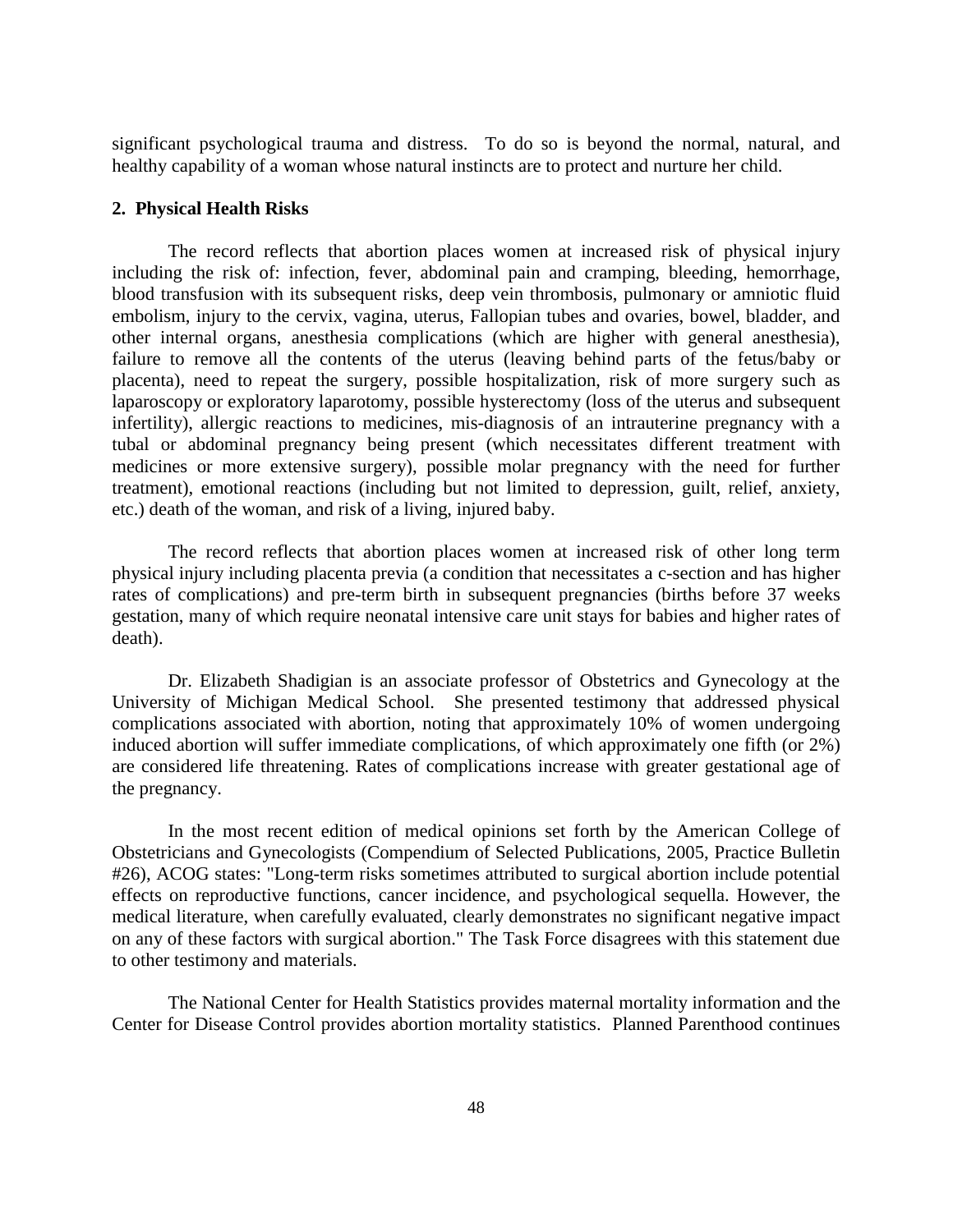to cite statistics issued by the CDC to claim that "the risk of dying from a full-term pregnancy and childbirth is at least seven times greater than that from early abortion."

 The Task Force finds this statistic to be false and very dangerous for women who rely upon it. The CDC statistics are not a reliable basis for determining death rates due to abortion, and the U.S. Department of Health and Human Services has expressly stated that their statistics should not be used for that purpose. These statistics grossly understate death due to abortion for a variety of reasons. Although the fact that it is a department of federal government implies an aura of authenticity, the CDC is not funded, or under any mandate, to obtain comprehensive and accurate data on deaths due to abortion. The limited data it does supply is not intended to be used the way Planned Parenthood uses it.

 Second, the statistics for maternal mortality rates issued by the National Center for Health Statistics cannot be compared with the incomplete statistics for death due to abortion issued by the CDC because the standards and methods of data collection used by these two systems are very different. The Department of Health considers the data on death due to maternity as highly reliable, while the data from the CDC concerning death due to abortion is unreliable and grossly understated.

 Specifically, when a death is violent, a recent abortion is virtually never mentioned. The CDC confines the definition of maternal death to those occurring during pregnancy or within 6 weeks of the termination of pregnancy. In addition, coding rule 12 of the ICD-9 requires deaths due to medical and surgical treatments be reported under the complication of the procedure (e.g., infection) rather than the treatment (e.g., elective abortion). Thus, complications from abortion that result in death – even though the abortion was a competent and significant contributing factor, are not included in the statistics relating to death due to abortion.

 Third, the number of maternal deaths is substantially underestimated if death certificates alone are used to identify deaths, as is usually the case in reporting to the CDC. The Department of Health issued a public letter. In it, the CDC admits that death certificates that they rely upon do not usually give the cause of death, and it is clear that when abortion causes death, it is virtually never on a death certificate. A research study from Finland revealed that death certificates revealed only 6% of all abortion-related deaths. Based upon that study, deaths due to abortion may be 16 times greater than deaths reported based upon death certificates.

 Finally, it is clear that the CDC statistics do not include the vast majority of deaths due to abortions because they do not include deaths from suicide, deaths from physical complications from abortions, and deaths due to any of the cancers in which abortions may be a significant contributing factor.

 In fact, studies not relying on the above sources of data, have shown a higher risk of death associated with abortion compared to childbirth: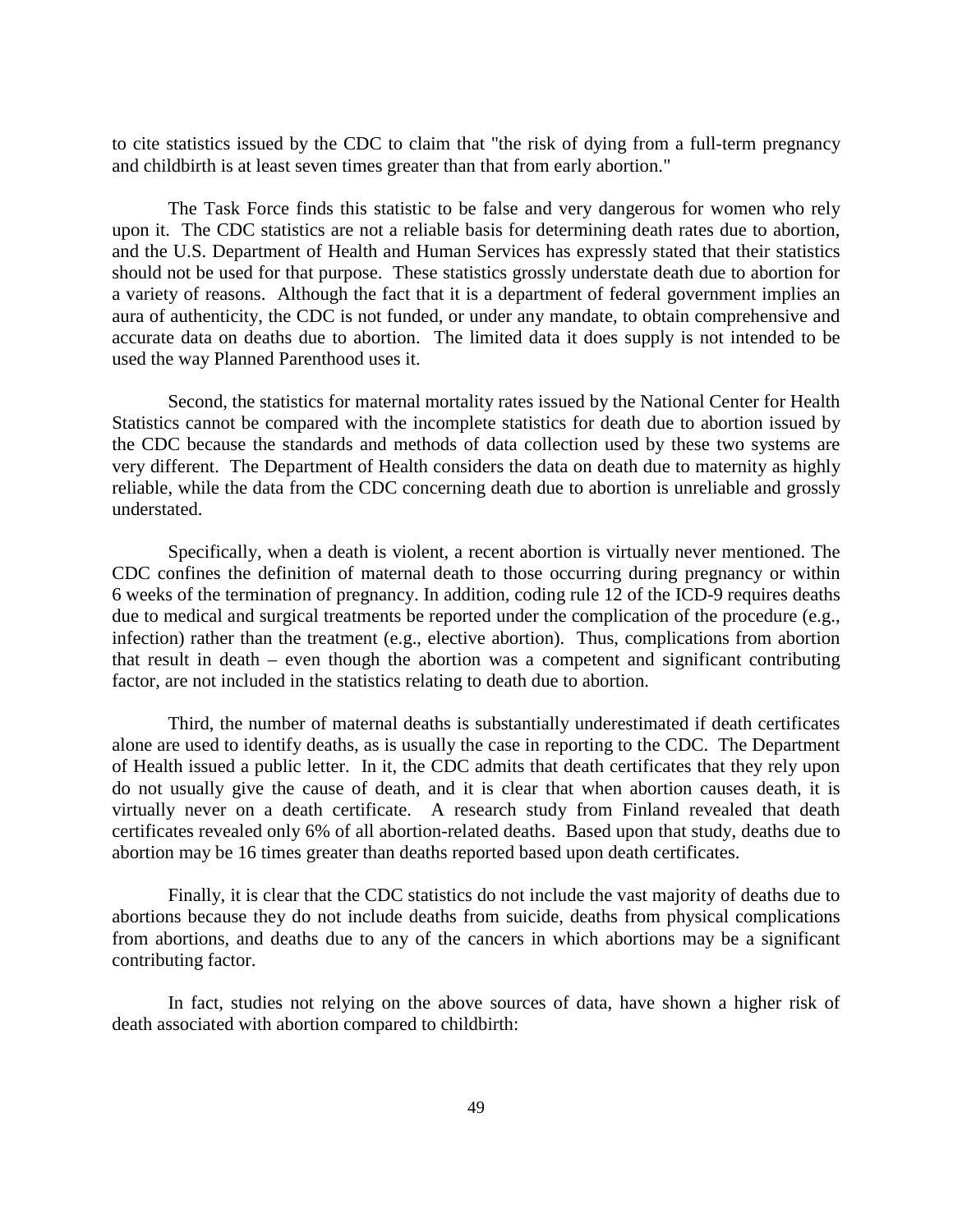- 1. Gissler and colleagues (1997) reported post-pregnancy death rates within one year that were nearly 4 times greater among women who aborted their pregnancies than among women who delivered their babies. The suicide rate was nearly 6 times greater.
- 2. Reardon and colleagues (2002) found that women who aborted when compared to women who delivered, were 62% more likely to die from any cause. Increased risk estimates associated with specific causes of death were also identified in the study: violent causes - 81%, suicide - 154%, and accidents - 82%.
- 3. A study by Gissler and colleagues (2004) indicated the mortality rate was lower after a birth (28.2 per 100,000) than after an induced abortion (83.1 per 100,000).
- 4. In Gissler and colleagues' (2005) most recent publication, an age-adjusted induced abortion related mortality rate from all external causes (homicide, suicide, and unintentional injuries) of 60.3 per 100,000 was observed in comparison to a 10.2 age-adjusted mortality rate per 100,000 for pregnancy or birth. For suicide, the age–adjusted mortality rate for abortion was 33.8, compared to 5.5 for pregnancy or birth.

 Dr. Shadigian noted that physicians, policy makers, medical governing bodies, and society in general, should be informed of the inadequate manner in which maternal death and pregnancy-associated death are reported, thus grossly underestimating the risk of death from abortion.

 The Task Force finds that the above identified physical health risks are significant and important for women in considering whether or not to obtain an abortion. Dr. Shadigian's testimony is credible and comprehensively reports current physical health risks that are not included in pre-abortion informed consent materials for South Dakota women.

Dr. Stanley Henshaw also provided testimony on the physical and mental health effects of abortion. He is an advocate for reproductive choice. He has been Deputy Director of Research for the Alan Guttmacher Institute, a Planned Parenthood special affiliate which is partially funded by Planned Parenthood Federation of America.

 Dr. Henshaw read several excerpts from papers published by Coleman and her colleagues suggesting that the authors themselves claimed causality that could not be determined by the evidence in their studies. He further noted that in order to determine cause and effect, researchers need to control for confounding variables associated with the choice to abort.

 Dr. Coleman provided testimony that the issue of causality cannot be resolved in the context of a single study, necessitating review of the accumulated evidence. She further noted that the question of causality is often complex in the social/psychological sciences when the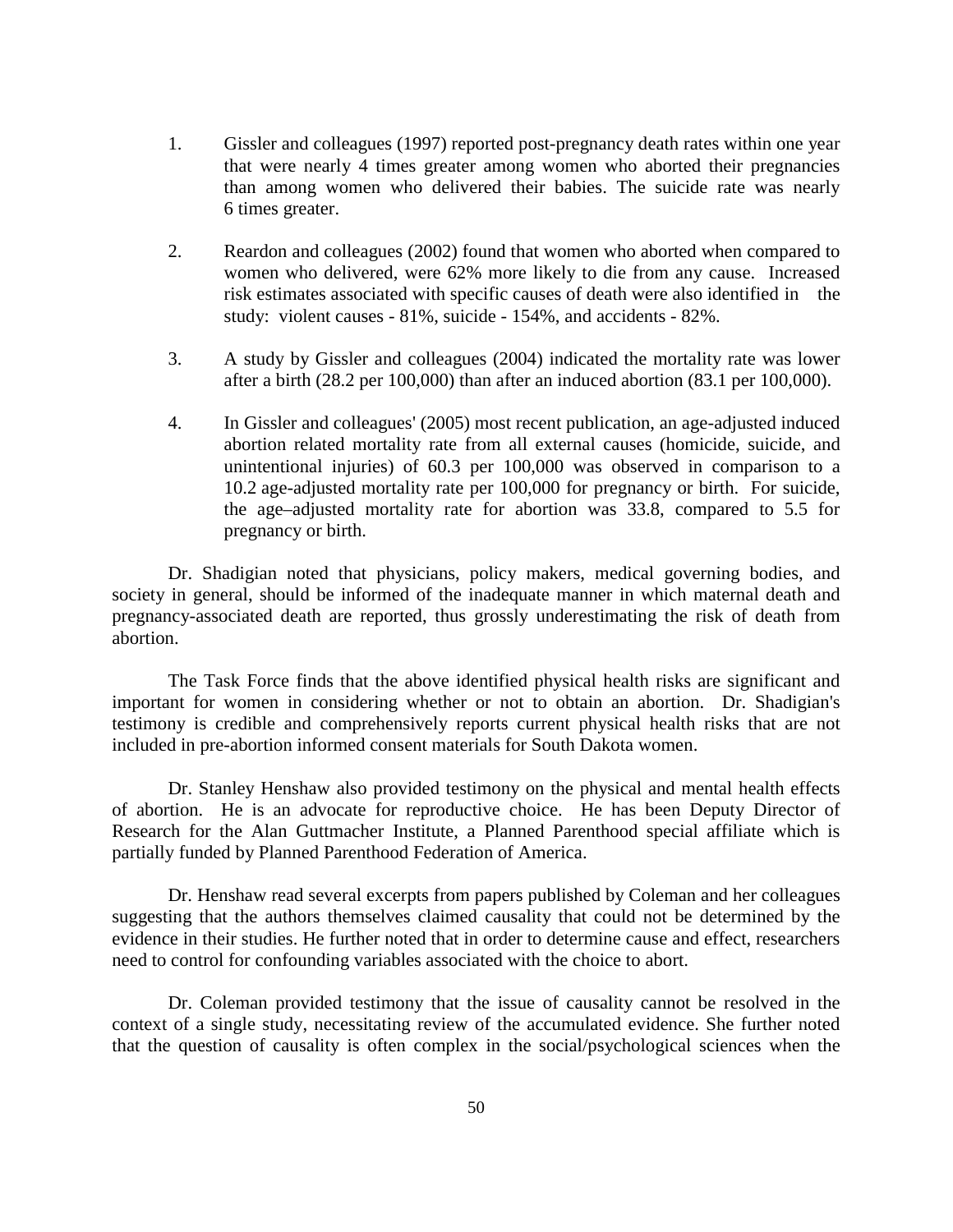focus of one's investigation involves human behavior. Manipulation of variables is not possible for obvious ethical reasons. In the studies she has conducted with colleagues in recent years, many controls for pre-existing psychological problems, intendedness of pregnancy, and demographic, personal, and situational factors predictive of the choice to abort have been implemented. Prospective or longitudinal data collection methods, which enable demonstration of the time sequence between the cause and the effect, also help to build the case for causality, and 9 of the 12 studies in Dr. Coleman's table of recent publications were prospective, as opposed to retrospective, in nature.

 Dr. Henshaw provided basic descriptive data pertaining to abortion rates, indicating that poor, never married, and adolescent women choose abortion most frequently. He also provided information regarding the percentage of abortions according to weeks of gestation in 2001. Nearly 11%, or 143,000 of the 1.3 million abortions performed annually in the U.S. occur in the second and third trimesters.

 Dr. Henshaw made the claim that the availability of abortion services in the U.S. has had positive effects on children. He specifically made assertions indicating that since *Roe v. Wade*, lower rates of neonatal mortality, low birth weight, pre-term delivery, abandoned infants, infant homicide, birth defects (including Down syndrome), and children unwanted by their parents have been observed. Several Committee members challenged these assertions, pressing Dr. Henshaw to explain how causality could possibly be determined when examining broad societal trends like these. Dr. Henshaw was not able to provide substantiation, that the Task Force found convincing, for his claims.

 Numerous cultural factors are implicated in gains observed in children's health over the past three decades, including improvements in medicine, educational interventions, and prevention programs. Given the scientific impossibility of drawing causal conclusions from general trend data, Dr. Henshaw's credibility is called into question by his efforts to infer that abortion has played a causal role in any beneficial improvements in children's health, let alone implying that the elimination of children with fetal defects or anomalies is somehow beneficial to society.

 One memorable moment in the hearings before the Task Force occurred on September 21, 2005, the first day of public hearings. Dr. Henshaw displayed a chart entitled "Healthier Children." It stated that because of abortion there are "fewer abandoned infants." This was advanced as a reason to support legal abortion. The Task Force concludes that this logic is emblematic of some of the reasoning advanced by the pro-abortion advocates that testified before the Task Force, even some of those who testified as experts.

 Likewise, Dr. Henshaw's chart listed as an improvement to the health of children that it is suspected that there are "fewer infant homicide victims." Thus, Dr. Henshaw argues that it is better for the health of children that the lives of 1.3 million children be terminated each year because he suspects that a very small number of them may have died from other means. Rather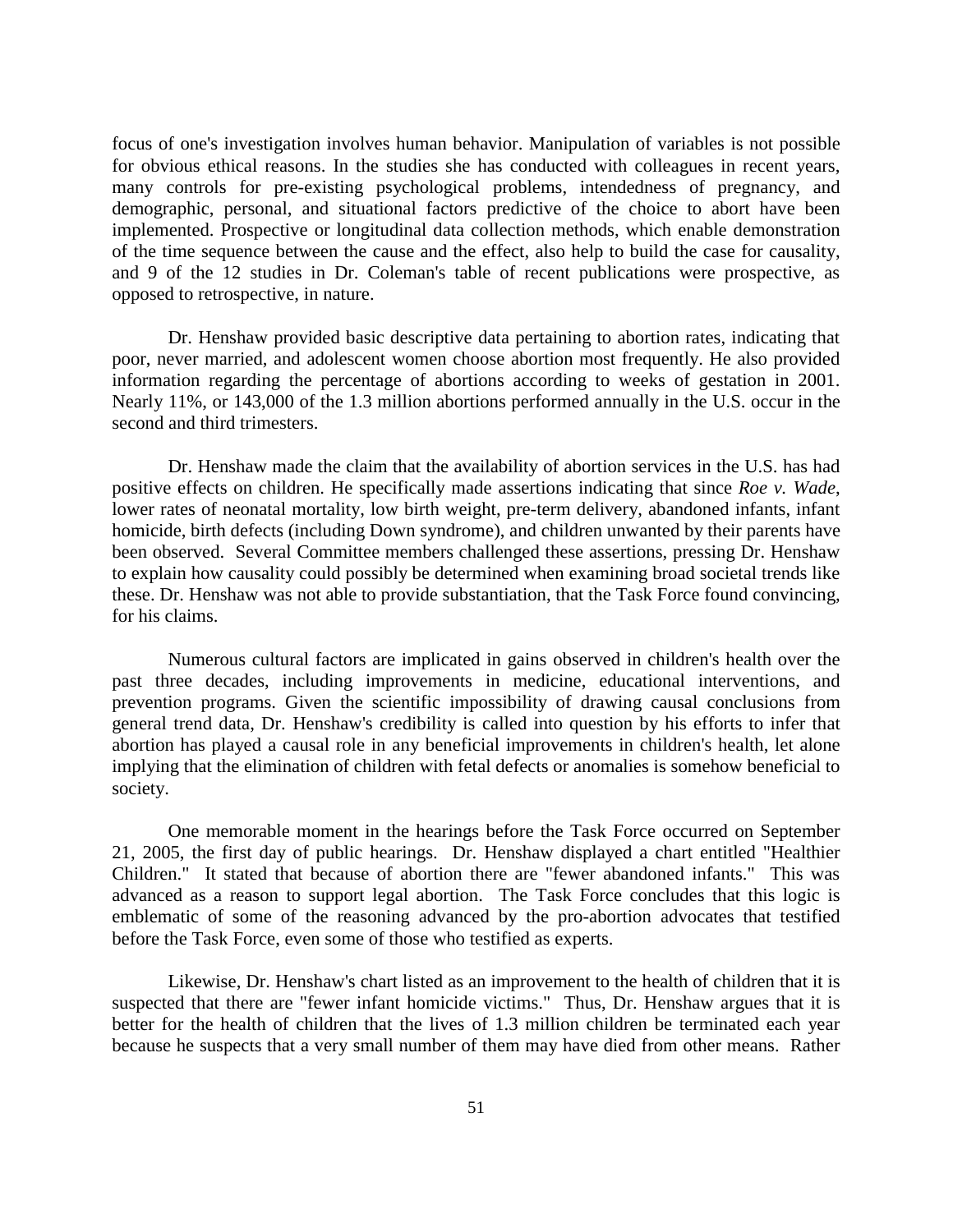than belabor the illogical nature of this abortion advocacy reasoning, we include Dr. Henshaw's "Healthier Children" chart as Exhibit C to this report.

 Dr. Henshaw's charts merit one last comment from the Task Force. He argues that because of abortion, there are "fewer children with the handicaps of being unwanted by their parents." The Task Force record is replete with evidence that in the overwhelming majority of cases when women are given an informed and voluntary choice, they raise the children themselves. The mere fact that a pregnancy was unplanned does not mean that the child will be unwanted after birth.

 Although we received compelling evidence that large percentages of women wished they did not have their abortion, we found no evidence that women who decided to keep the children ever regretted it. There is simply no evidence that the parenting of children who are "unwanted" is any way affected by the availability of legal abortion.

#### **3. Breast Cancer**

 The question concerning whether abortion causes an increased risk for breast cancer cannot be answered by this Task Force based on the record. However, the subject is of vital importance and the reasons to suspect such a connection sufficiently sound. We conclude that further study of this topic is justified and needed. Sorting out the science and truth of this matter is of the utmost importance so that relevant informed consent information can be provided to women considering an abortion.

#### **F. The Nature Of The Relationship Between A Pregnant Woman And Her Unborn Child**

 The Task Force received testimony and submissions concerning the relationship between a pregnant mother and her child during pregnancy. Of all human relationships, the relationship between a mother and her unborn child is unique in both its biological and psychological nature.

 Biologically, as has already been noted, the mother detects the presence of the child at the end of its first week of life when it prepares for attachment to the mother's uterine wall. As Dr. Mark stated, at the pre-implantation age, the child synthesizes a platelet activating factor (PAF) (discovered by O'Neil in 1991), beginning at the one cell age, that enhances the child's ability to implant into his or her mother's uterine wall; and at 7.5 days old, before implantation into the uterus, the child begins to produce an enzyme (IDO) that inhibits the mother's immune system from attacking and rejecting the child (discovered by Mann, et al in 1998). (Mark Declaration, P. 25-26.) The mother often experiences symptoms of "morning sickness" shortly thereafter, trumpeting the arrival of her child.

 Psychologically, Dr. Anne C. Speckhard, a professor of psychiatry at Georgetown University Medical School in Washington, D.C., contributed to Chapter 4 of the comprehensive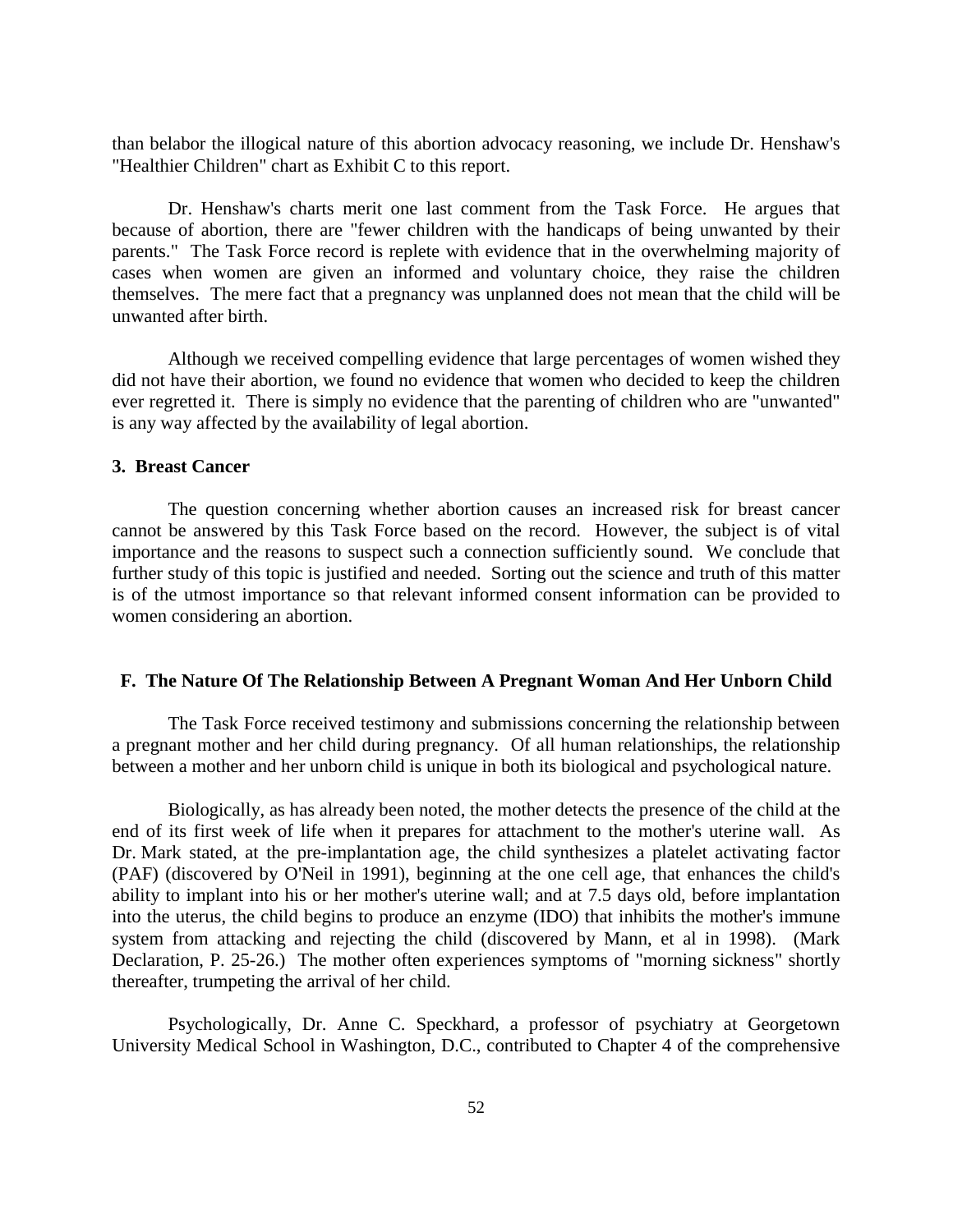work *Death and Trauma, The Traumatology of Grieving*, Figley, C.R., Bride, B.E. & Mazza, N. (Eds.), Taylor & Francis (1996). Chapter 4, entitled "Traumatic Death in Pregnancy: The Significance of Meaning and Attachment," addresses the nature of attachment between the mother and the child in utero. Dr. Speckhard observes:

"Leifer's research, as well as other clinical and small research studies of the psychological processes of parental attachment in pregnancy (Borg & Lasken, 1989: Conden, 1986; Gilbert & Smart, 1992; Klauss & Kennel, 1976; Peppers & Knopp, 1980; Speckhard, 1985; 1987), have consistently reported that for the pregnant woman, attachment often begins *shortly after conception*; but far before birth..." (*Id*, at P. 74 (emphasis added)).

 Other studies also demonstrate that a mother's bond with her child (and the child's attachment to her) begins during pregnancy and even at its early stages: Klaus and Kennel, "The Family During Pregnancy,"in *Parent Infant Bonding*, 1-2 (1982); Lumely, "Attitudes to the Fetus Among Primigravidae," *Australian Pediatric J.*, 106, 108 (1982); Leister, *Psychological Effects of Motherhood*, at 76 (1980); 1&2, J. Bowlby, *Attachment & Loss*, (1969, 1973); M. Mahler, *The Psychological Birth of the Human Infant*, (1975); Sugarman, "Parental Influences in Maternal Infant Attachment," 47 *Am. J. Ortho – Psychiatry* (1977).

 Dr. Martha Shuping also testified about this relationship and referred to Dr. Speckhard's above-referenced book in her testimony. Dr. Shuping holds an MD from Wake Forest University School of Medicine and completed her psychiatric residency at North Carolina Baptist Hospital in 1988. She also has an MA in Pastoral Ministry from the University of Dayton.

 Dr. Shuping testified that biological, psychological, and emotional attachments occur early in the pregnancy, as evidenced by intuitive responses in the mother, such as cravings, nausea, changes in the woman's breasts, and aversions to certain foods and other substances. Further, when a mother has an ultrasound and sees the child on the screen, she instinctively puts her hand on her belly to touch her child.

 Dr. Vincent Rue, Ph.D., Institute of Pregnancy Loss, Jacksonville, Florida, also addressed certain aspects of the relationship between mother and child in utero in his testimony. Dr. Rue received his Ph.D. in Family Relations from the University of North Carolina in 1975. For 27 years, Dr. Rue has been a practicing psychotherapist and has served on the faculty of California State University at Los Angeles and United States International University in San Diego. In 1981, Dr. Rue provided the first clinical evidence of post-abortion trauma, identifying this psychological condition as "Post-abortion Syndrome" in testimony before the U.S. Congress. During the Reagan Administration, he was a special consultant to the U.S. Surgeon General, Dr. C. Everett Koop on abortion morbidity.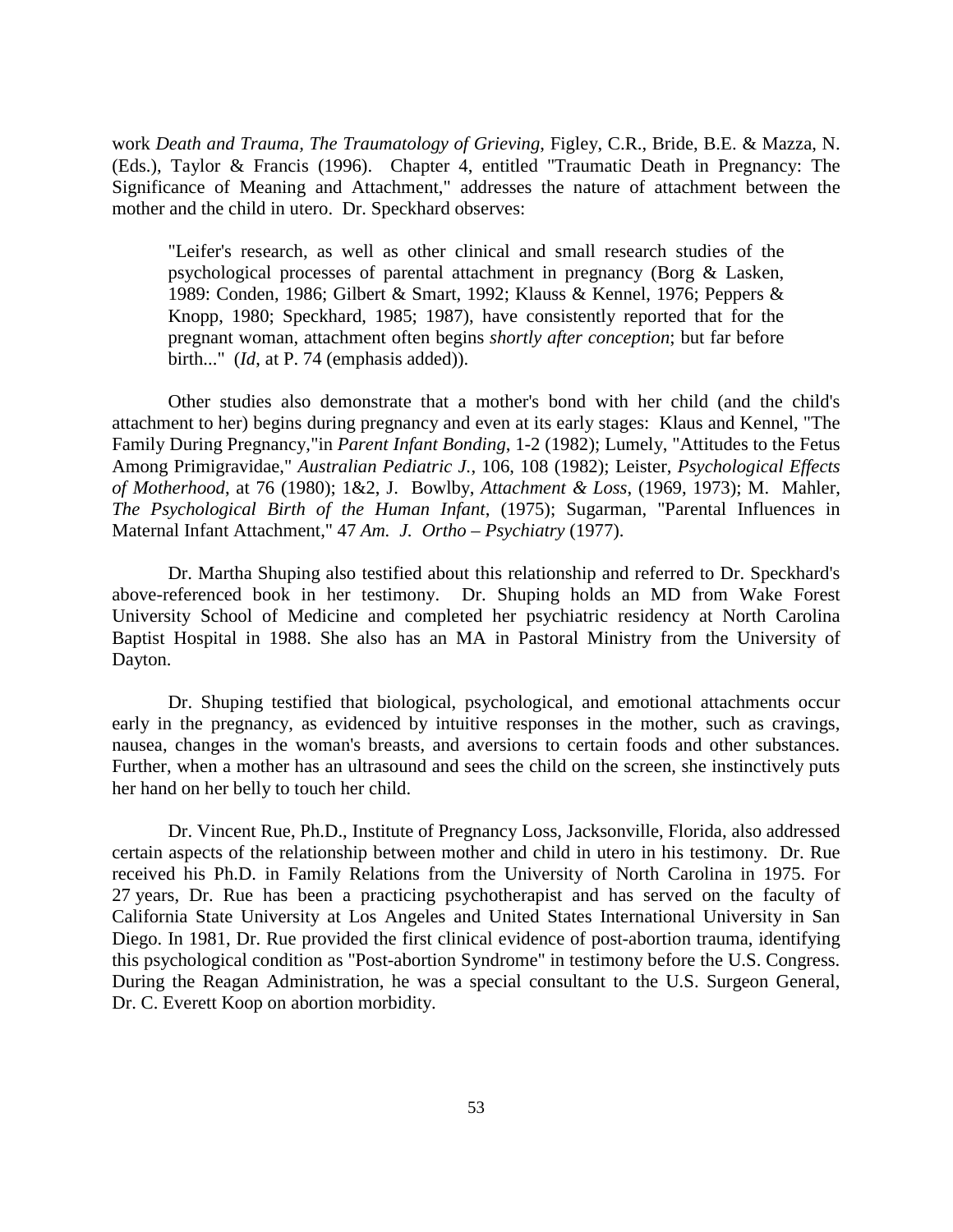Again, the conclusions reached by Dr. Speckhard, Dr. Shuping, and Dr. Rue are: the attachment between mother and child begins almost immediately after conception and the basis of maternal attachment is both psychological and physical, and this process, and the natural protective urges of maternal attachment, often form irrespective of whether the pregnancy was intended or wanted.

 This unique mother-child relationship, with the developing bond and attachment, benefits both the child and mother. (Klaus and Kennell, *supra*. at 3.) At the same time the bond helps the mother to transfer her interest from herself to her child, and to prepare her for her unique role in the child's life. (Sugarman, "Parental Influences in Maternal Infant Attachment," 47 *Am. J. Orthopsychiatry* 407 (1977).) This accounts for the fact that a mother is the principle attachment figure for a child. (Bowlby, "Attachment and Loss," Vol. I *Attachment*, at 304 (1969).)

 Studies have demonstrated the subjective and conscious awareness that mothers have concerning their bonding with their children during pregnancy. In the second trimester, 63% of women expressed attachment with the child and 92% expressed such attachment during the third trimester. Bonding even occurs in a large percentage of cases in the first trimester. (Lumely, "Attitudes to the Fetus Among Primigravides" *Australian Pediatric J.*, 106, 108 (1982).) Mothers talk to the fetus and stroke it. (*Id.* at 109.) Increased sensitivity to the child follows the experience of "quickening" when women can feel the baby move. (Klaus and Kennell, *supra,* at 13; Leister, "Physiological Effects of Motherhood," at 76 (1980).)

 Most noteworthy are the conclusions of many researchers, as discussed in Section II-E of this Report, that the traumatic disruption of this attachment bond is capable of causing enduring psychological damage. Specifically, breaking this bond by abortion is detrimental to the health of the mother (*See*, Ortof, "Psychological Aspects of Abortion" in B. Blum, *Psychological Aspects of Pregnancy, Birthing and Bonding* (1980)) even when the termination of pregnancy is the presumptive desired result. (Speckhard, 1985, 1987a, 1987b; Speckhard & Rue, 1992, 1993.) (See, Speckhard, "Traumatic Death in Pregnancy" in *Trauma and Death*, Figley, et al, P. 75.)

 Dr. Shuping also related that her seventeen years of clinical practice experience as a psychiatrist in Winston-Salem, NC, and numerous published studies, confirm that trauma is evident within the mother when these attachments are broken. Grief or posttraumatic stress after abortion is common. Dr. Shuping also testified that just because a woman considers an abortion does not mean that she has not bonded with the child.

 It should also be noted that in South Dakota the law recognizes the fact that the child is a separate human being. Under South Dakota criminal law, criminal conduct that results in the death of the unborn child, at any age of gestation, is a homicide. (SDCL 22-16-1.) The tortious death of an unborn child, at any age, gives rise in South Dakota to a claim for wrongful death. (*Wiersma v. Mapleleaf Farms*, 543 N.W. 2d 787 (SD 1996).) The wrongful death damages are awarded based upon the loss of the relationship a mother has with her unborn child. The loss is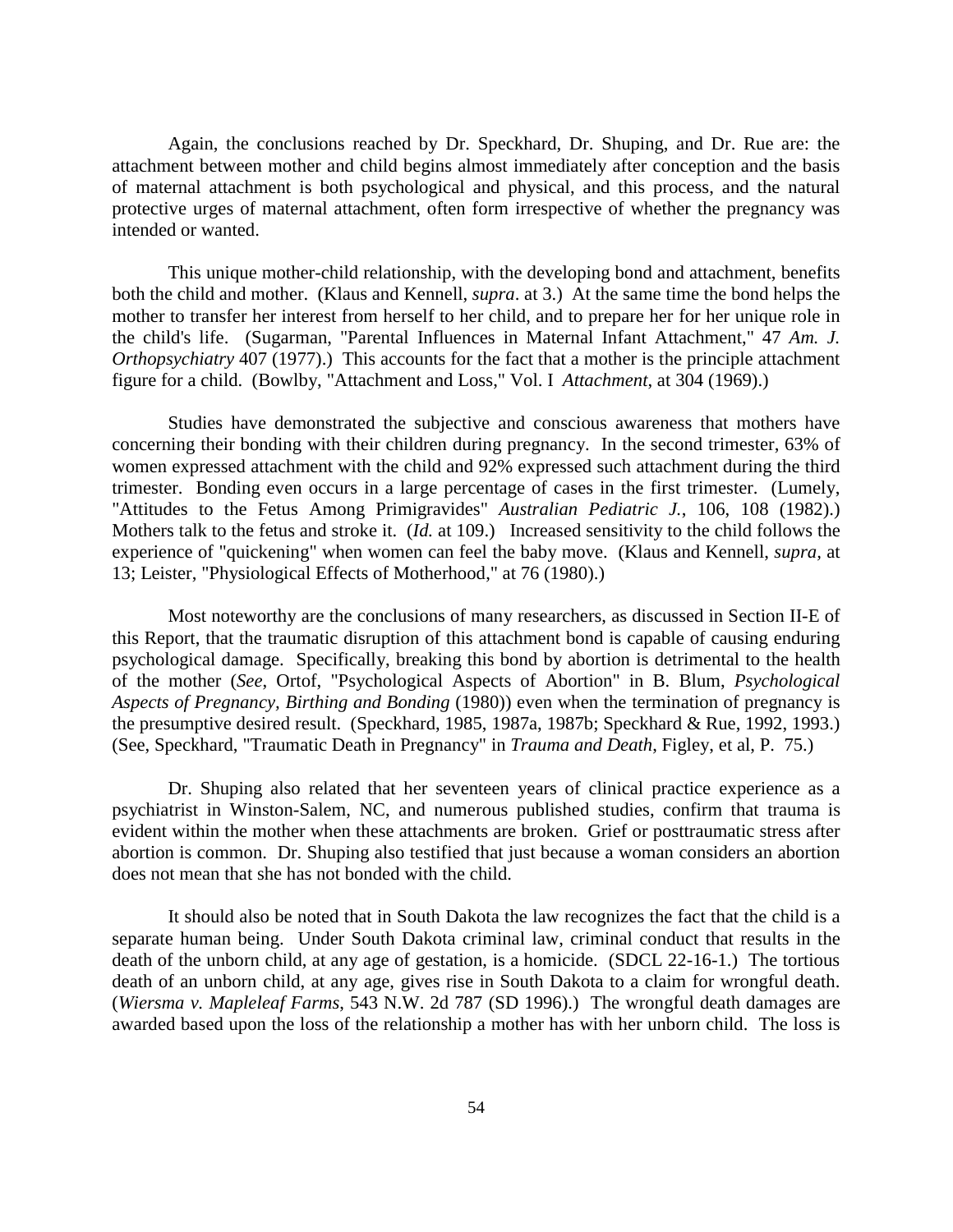measured over the natural life span of the relationship, as it would have otherwise continued to exist throughout the lives of mother and child. (*Id*.)

 The Task Force therefore finds that a mother's unique relationship with her child during pregnancy is one of the most intimate and important relationships, worthy of protection. The history and tradition of our nation has recognized this relationship as one that has intrinsic beauty and benefit to both the mother and the child, and it is recognized as one of the touchstones, and at the core, of all civilized society.

# **G. Whether Abortion Is A Workable Method For The Pregnant Woman To Waive Her Rights To A Relationship With The Child**

 The Task Force finds, based upon all of the evidence presented, that an abortion is a completely unworkable method for a pregnant mother to waive her fundamental right to her relationship with her child.

 Abortion, as we have discussed, is almost always not a procedure to treat a medical condition, but rather a method for the mother to postpone child-rearing, and is therefore, a method for a woman to give up her right to her relationship with her child.

 A mother's unique relationship with her child during pregnancy is one of the most intimate and important of relationships, and worthy of protection. The unique bond between mother and child creates a human relationship that may be the most rewarding in all of the human experience.

 It is for these reasons that our laws have traditionally protected the mother. Our laws dealing with surrender of the mother's rights in the context of adoption, for example, are based upon the premise that the mother's intrinsic natural right is fundamental, and its termination is a great loss to the mother.

 The unworkable nature of using abortion to waive a woman's right to her relationship with her child is manifest in numerous ways.

 First, as previously noted, in the abortion procedure, the woman is not told that her child already exists. However, even if it were to be disclosed, such oral representations are not an effective substitute for the mother seeing her child through ultrasound or holding her child in her arms before making such a life-changing decision.

 Second, this method of waiver is completely fatal and irreversible. In the context of adoption, the mother can change her mind on numerous occasions before the child is born, and even after she files a petition in court expressing her intent to give up her rights, she can revoke that petition. In addition, her decision must be certified to the court, and her rights cannot be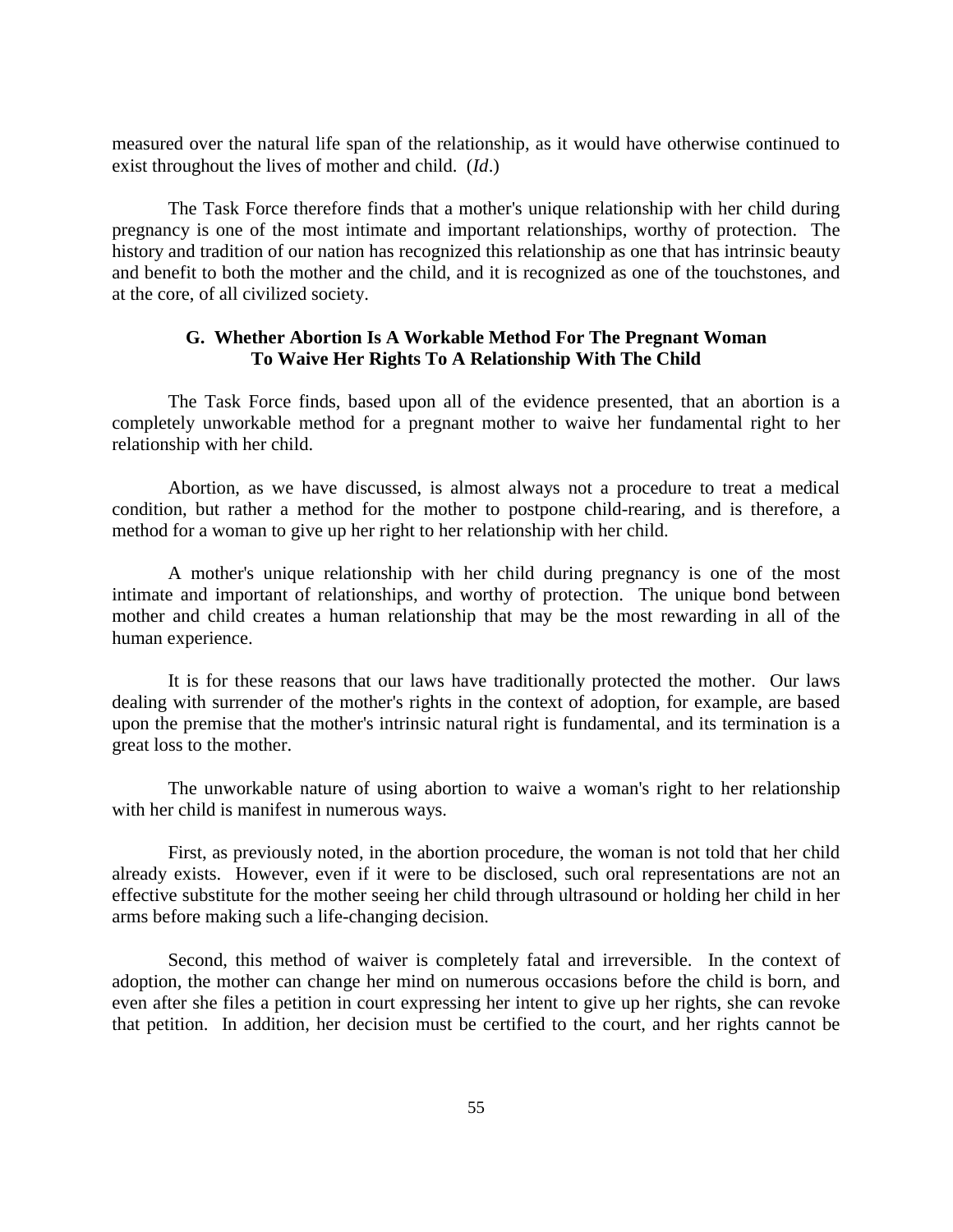terminated if the court record does not support the finding that her decision was informed. *J.M.J.*, 368 N.W. 2d 602 (S.D. 1985).

 Third, it is unworkable that a matter of such importance is entirely entrusted to abortion providers whose interests and philosophies are in direct conflict with the interests of the mother in her relationship with her child. As Dr. Willke testified, the abortion providers are in the business of terminating the mother's relationship. Even when the pregnant mother has the entire nine months of pregnancy to investigate her options and reach a reasoned decision about whether to parent her child, the law does not entrust the termination of the mother's rights to an adoption agency. Only a court of law, after a hearing, can terminate the mother's rights.

 Fourth, the procedure is, as has been seen, inherently coercive. The inherent coercion precludes this method from being an appropriate way for the mother to give up her right.

 Fifth, this method of waiver of the mother's rights expects far too much of the mother. It is so far outside the normal conduct of a mother to implicate herself in the killing of her own child. Either the abortion provider must deceive the mother into thinking the unborn child does not yet exist, and thereby induce her consent without being informed, or the abortion provider must encourage her to defy her very nature as a mother to protect her child. Either way, this method of waiver denigrates her rights to reach a decision for herself.

 Sixth, this method of waiver unnecessarily subjects women to physical and psychological injury.

 Seventh, unlike the adoption procedure, it is difficult for the state to supervise the abortion process to insure that the mother is not exploited and her rights are adequately protected.

 The price to society to permit this injustice to women is too great. Our state must not overlook the harm to the mother and the fact that her fundamental rights are often terminated without informed or voluntary consent, and we must not overlook the injustice of the loss of life that results from abortion.

#### **H. Whether The Unborn Child Is Capable Of Experiencing Physical Pain**

 The Task Force received a substantial amount of technical evidence concerning the question of whether an unborn child is capable of experiencing pain. Dr. Mark Rosen, an obstetrical anesthesiologist, testified by telephone, and Dr. Byron C. Calhoun, who appeared before the Task Force, both addressed this topic. The Task Force also received substantial written submissions and reports on this topic which we found important and helpful.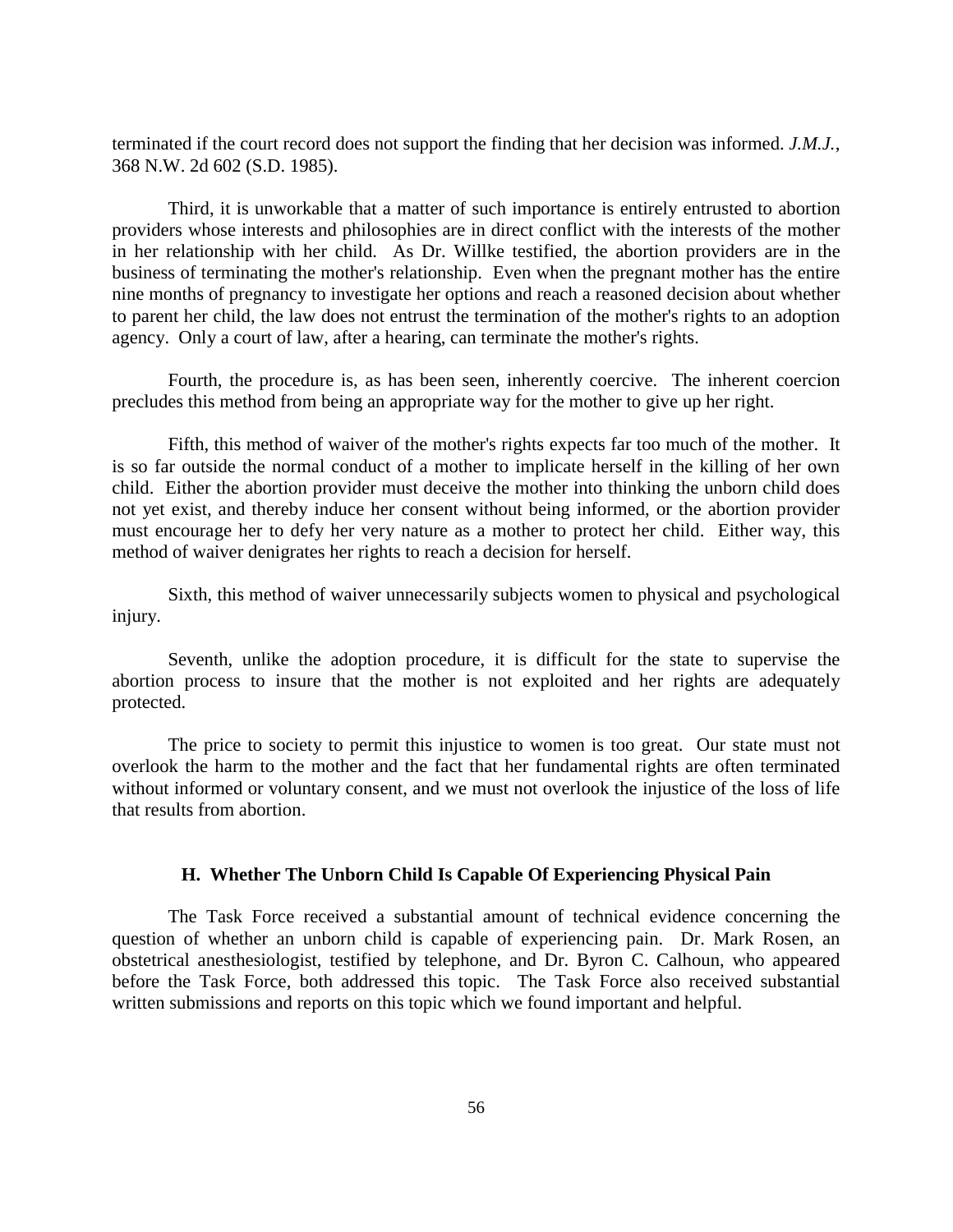Since the time of *Roe v. Wade,* a number of generally accepted assumptions about human neurological development and our ability to feel pain have been refuted. The first assumption was that neonates were incapable of feeling pain.<sup>17</sup> The second assumption was that myelinated nerve fibers were necessary for pain perception, and since they did not form completely until after birth, pain perception was a late developmental event. The third assumption was that pain experience required pain-detecting nerves connected to the thalamus and then to the brain cortex; furthermore, there was presumed to be a period of cortical maturation necessary before pain could be experienced. All of these assumptions were based upon gross histological observations.

 It was only in the last 20 years that the traditional concept accepted at the time of *Roe*, that even normal neonates cannot feel pain, was first challenged.18 It had been assumed by the medical community that a fully developed and mature cortical brain region was necessary for pain perception. This assumption, it became clear, was inconsistent with the observations of caregivers for premature infants.<sup>19</sup>

 Biochemical studies have supported the observations of caregivers concerning pain experiences. Studies on unborn and premature infants have demonstrated that the developmental time when pain is experienced was earlier than had been previously understood. Detailed hormonal studies in pre-term neonates undergoing surgery under minimal anesthesia have shown marked release of catecholamines, as well as autonomic nervous stimulation, heart rate changes, increased hormonal activity and increase motor activity. These activities are consistent with stress experienced with pain.<sup>20</sup> It has been documented that endocrine and metabolic responses associated with pain are abolished by giving anesthesia to pre-term neonates<sup>21</sup> and to the fetus.<sup>22</sup>

 Based upon these and other studies, standard medical practice has changed. A New England Journal of Medicine editorial stated:

<sup>19</sup>One of whom stated eloquently:

<sup>17</sup>Porter, F. "Pain in a Newborn," *Neonatal Neurology, Clinics in Neonatology*, 16 (2) p. 549 et seq. (1989). 18Fitzgerald, M; and McIntosh, N. "Pain and Analgesia in the Newborn." *Arch Dis Child* 64 (1989): 441-

<sup>443,</sup> at p. 441.

 <sup>&</sup>quot;It has generally been assumed that the ability of a child to feel pain increases with age and that neonates may not perceive pain or may perceive it only minimally. Assumed by whom? Certainly not by those of us at the bedside of critically ill infants, who see them flinch from procedures, startle in response to loud noises, and turn from bright lights and various other forms of stimulation. Not by those who have heard infants' anguished cries and seen their vigorous withdrawals from painful stimuli. Not by those who have observed their increased heart and respiratory rates and profuse sweating in response to heel sticks or circumcision. And finally, not by those who have seen babies gasp for every breath as they die from incurable lung disease."

Fletcher, A.B. "Pain in the Neonate." *N Eng J Med* 317 (1987): 1347-1348, at p. 1347.<br><sup>20</sup>Rosen, M.A., *Anesthesia for Procedures Involving the Fetus* (1991), Seminars in Perinatology 15:410-417. 21Levine, A.H. (1991), Fetal Surgery, Aorn J, V54 (1): 16-19, 22-27, 30-32, at p. 27. Rosen, M., "

Anesthesia and Monitoring for Fetal Intervention" In *The Unborn Patient* 2<sup>nd</sup> ed., (1991), Harrison (editors), W.B. Saunders Co. P. 176, at p. 176.

<sup>&</sup>lt;sup>22</sup>Fletcher, A.B. "Pain in the Neonate." *N Eng J Med* 317 (1987): 1347-1348, at p. 1348.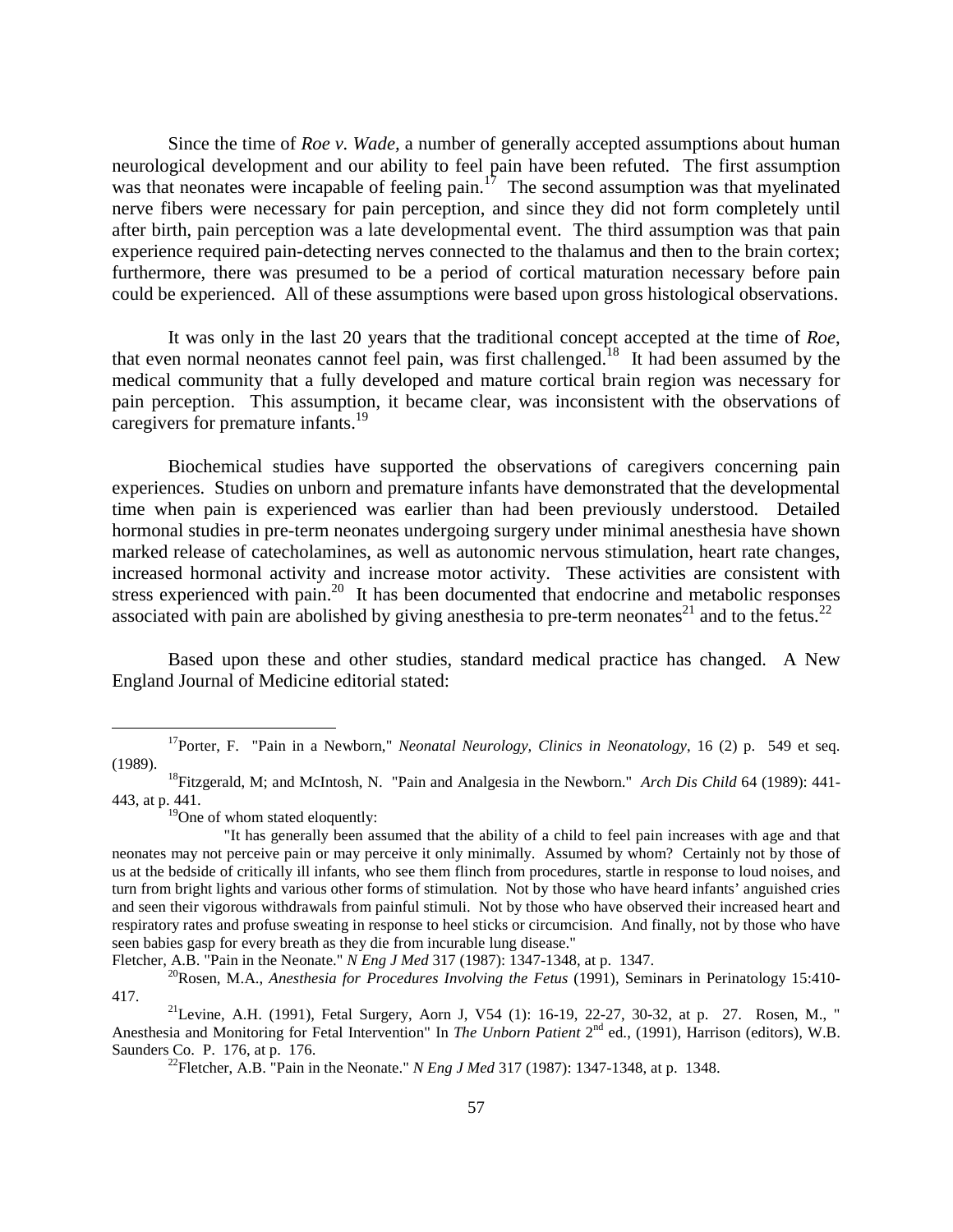"Any decision to withhold anesthetic agents ought not to be based on the infant's age or *perceived degree of cortical maturity*; it should be based upon the same criteria used in older patients."23 (Emphasis added).

 In the current state of medicine, with operative procedures being performed on premature babies as early as four months, it is a standard medical practice to anesthetize the child (at any age).<sup>24</sup> Thus, as of 1989, it was known that premature babies could experience pain, and the standard practice of medicine came to require anesthetizing all neonates and all pre-term infants. The more difficult question was at what age did the unborn child first have the ability to feel pain? Virtually all questions surrounding the unborn child, and how he or she should be treated, or viewed, evince disagreement. The question concerning the ability of an unborn child to experience pain is no different.

 There are today, however, areas of agreement. We find that it is generally accepted that the unborn child can experience pain beginning at 23 or 24 weeks post-conception. This fact seems to be generally accepted by both proponents and opponents of abortion. Dr. Mark Rosen, an obstetrical anesthesiologist, was invited to testify by members of the Task Force who support abortion. Dr. Rosen acknowledged that the unborn child can experience pain beginning somewhere between 23 and 29 weeks post-conception. Dr. Byron Calhoun testified that the evidence supports the conclusion that the unborn can feel pain much earlier than 24 weeks. There are some scientists who suggest that there is evidence which cannot be ignored, that the unborn child can experience pain perhaps as early as 7 to 8 weeks post-conception, and others who do not rule out pain perception at  $5\frac{1}{2}$  weeks post-conception.

 In order to provide guidance to the Legislature, we examined the evidence and literature and we find that:

- a. It is almost universally accepted that the unborn child can experience pain by 24 weeks after conception.
- b. The evidence supports the conclusion that the unborn child experiences pain by 20 weeks post-conception, at the latest.
- c. That there is a considerable body of evidence, increasing in recent years, that the unborn child may experience pain as early as 11 weeks post-conception.
- d. It is possible that the unborn child experiences pain as early as 7 weeks postconception.

<sup>23</sup>*Id*

<sup>24</sup>Porter, F. "Pain in a Newborn," *Neonatal Neurology, Clinics in Neonatology*, 16 (2) p. 549 et seq. (1989). For general discussion of medical practice for pain relief for neonates see: Choonara, I., *Management of Pain in Newborn Infants*, in Seminars on Perinatology, 16(I): 32040 (1992); Malhortora, N., L. Han, *Privilege of Analgesia in the Neonate*, in Seminars in Perinatology, 15 (5): 418-422 (1991).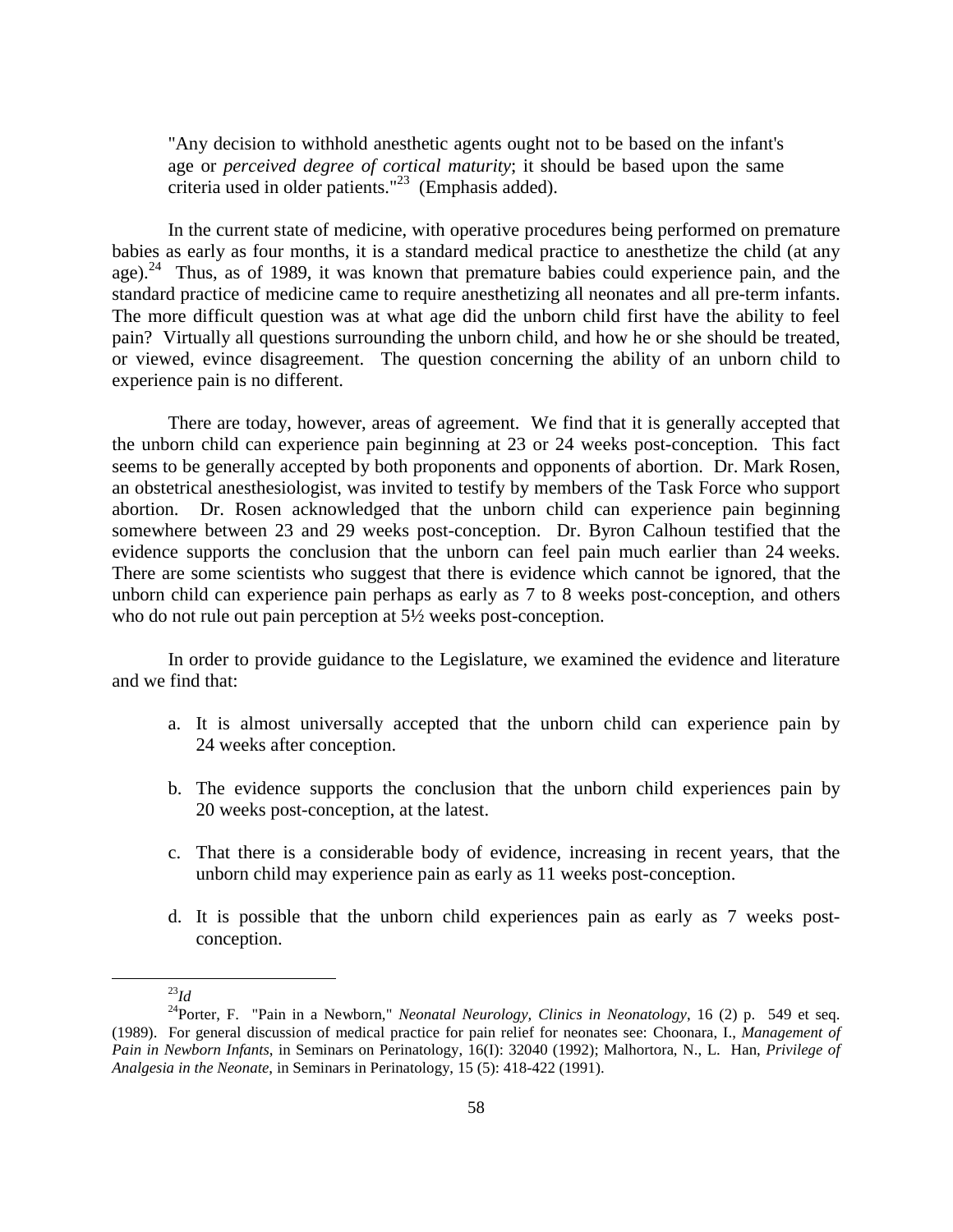#### **1. The Nature of Pain and Pain Transmission**

 The main issue of contention is whether it is necessary for the unborn child to have a functioning cerebral cortex in order to have pain experiences. It is Dr. Rosen's contention that it is necessary. He and all of current modern science recognize that all other neurological functioning for pain transmission is in place early in gestation. The question, therefore, is whether: (1) is the presence of consciousness necessary in order to experience pain; and if so, (2) is the cerebral cortex the only site of consciousness at a level necessary for pain experience?

 To answer these questions, an understanding of what pain transmission capabilities are found in the early embryo and fetus and how pain is transmitted and experienced in the human being is necessary.

 The neuropeptide, Substance P, was first discovered in mammalian brain and intestine by Euler and Gaddum (J. Physiolo. 72:74, 1931). The presence of Substance P, known to be a pain transmitter, was not observed in the human being during the gestational period until the late 1980s. Since then, its role in pain transmission through activation of a subpopulation of the primary afferent C nerve fibers has been well-documented (Masanori et al., Cell. Mol. Neurobiol. 10:293, 1990; Mantyh et al., Science 278:275, 1997). The Substance P releasing primary efferent C fibers terminate in the superficial layers of the spinal dorsal horn (Cuello et al., Lancet 1:1054, 1976) and form synapses with second-order neurons in the dorsal horn of the spinal cord (DiFiglia et al., Neuroscience (7:1127, 1982). Many of these second-order neurons in this region of the spinal cord express the Substance P receptor (Marshall et al. Neuroscience 72:255, 1996) and transmit the nociceptive information up to the brain. The role of Substance P in transmitting a highly noxious stimulus was clearly demonstrated in 1997 by the work of Mantyh et al., in which they selectively ablated the neurons in lamina I of the spinal cord in mice and thus attenuated the responses of the animals to highly noxious mechanical and thermal hyperalgesia.

 The neuropeptides, enkephalin (Konshi et al., Nature 294:80, 1981) and beta-endorphin (Hosobuchi et al., Commun. Psychopharmacol. 2:33, 1978), are endogenous analgesics that can modulate pain transmission at the spinal cord (Jessel et al., Nature 268:549, 1977). That is they are natural pain inhibitors. Enkephalinergic neurons and opiate receptors can be found in the superficial layers of the dorsal horn (Horfelt et al., PNAS 74:081, 1977), and stimulation of these neurons result in an opiod peptide mediated inhibition of the Substance P containing C-type fibers (Woolf & Fitzgerald, Neurosci. Lett. 29:67, 1982). Furthermore, administration of enkephalim and beta-endorphin to the spinal cord can depress nociceptive pain transmission responses (Otsuka & Yanagisawa, J. Physiol. 395:255, 1988).

 In human beings, Substance P and enkephalin containing neurons can be detected in the dorsal horn of the spinal cord as early as five weeks following conception, using the technique of immunohistochemical staining (Luo et al., Neuroscience 27:989, 1988). High density of Substance P containing neurons can also be found in areas of the fetal brain that are associated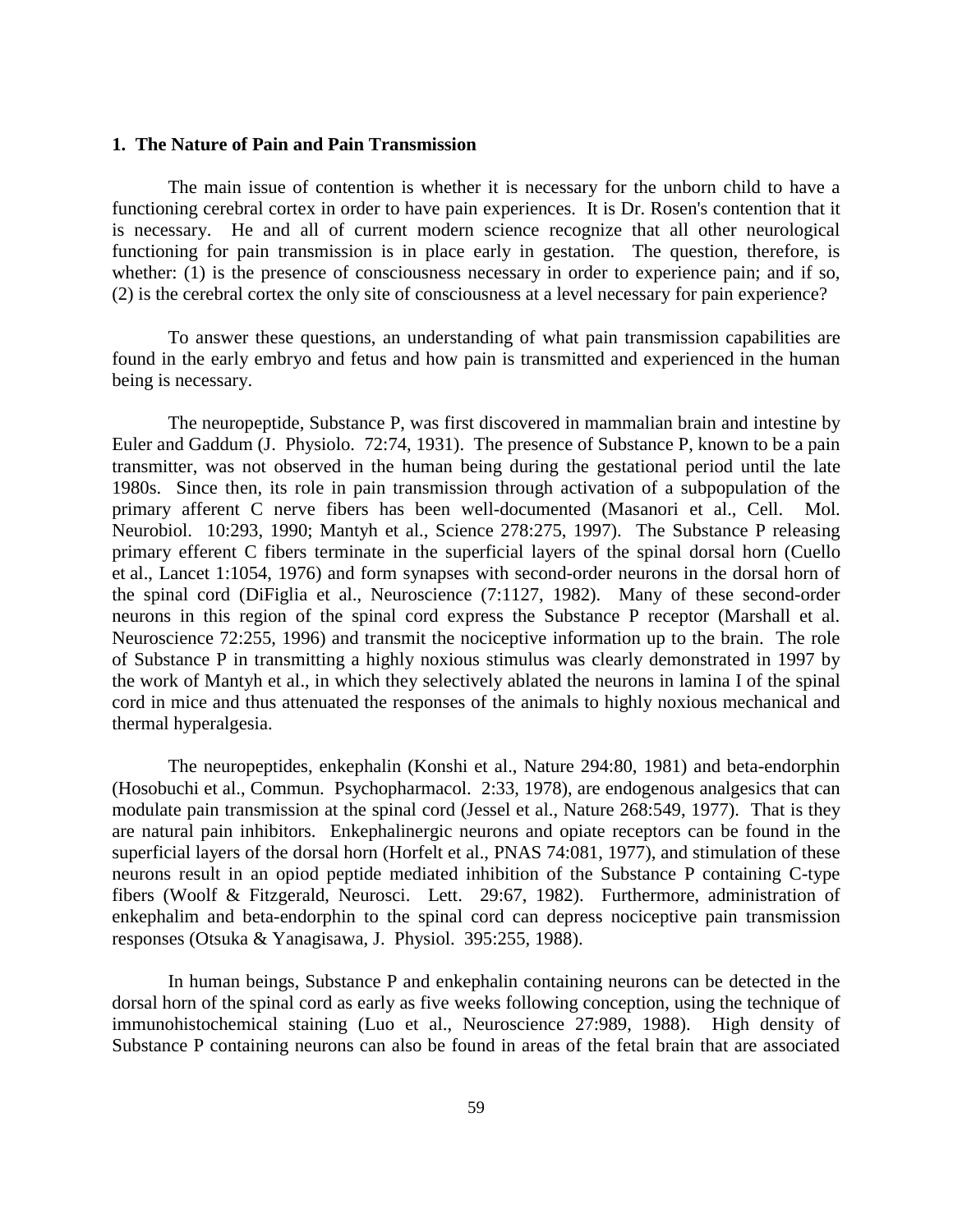with pain perception (Picket et al., J. Comp Neurol 193:805, 1980; Nomura et al., Brain Res. 252:315, 1982. See also, Yew, D.T. et al., Neuroscience, 34:491, 1990). Therefore, the basic mechanisms for transmission of pain signals and the natural analgesics for the attenuation of pain signal transmission from the periphery to the brain are in place early during fetal development. This is confirmed by the study of Giannakoulopoulos et al., (Lancet 344:77, 1994), in which they measured the fetal plasma cortisol and beta-endorphin response to intrauterine needling. In this study it was shown that the fetal plasma concentrations of cortisol and beta-endorphin both increased significantly following fetal blood sampling or intrauterine blood transfusions by needling the fetal intra-abdominal portion of the umbilical vein.

 In contrast, in cases where the needling was performed into the umbilical vein at the placental cord insertion outside of the baby's abdomen, no increase in cortisol of beta-endorphin was detected in the baby's plasma. Since the elevation of plasma cortisol and Beta-endorphin are known to correlate to the body's stress response to painful stimuli in adults (Lacoumenta et al., B. R., Jr., Anaesth. 59:713, 1987), the hormonal changes in the fetus are thought to be a response caused by the stress of a painful stimulus.

 The morphological substrate (the necessary pieces) for pain detection in the spinal cord exists at very early developmental stages.<sup>25</sup> At twelve weeks gestation, the thalamus, third ventricle, midbrain, brain stem, and cerebellar hemispheres are developed and basic structure, apart from changes in physical size, will go unchanged throughout the rest of fetal and post-natal development.<sup>26</sup> At seven weeks, cutaneous sensory nerve fibers and interneurons of the spinal  $\text{cord}^{27}$  are present.

 Neuronal multiplication occurs mainly from the tenth to twentieth gestational weeks, after which no new nerve cells are formed, though neuronal arborization and the information and reorganization of synapses continues until adulthood. Somatosensory functions are developed at an early stage. The pain threshold is assumed to be lower in the fetus than in the adult. In man, general fetal movements appear from the eighth gestational week and more complex movements, such as sucking, swallowing, and breathing during the tenth to twelfth gestational weeks. These movements are generated by neuronal networks.<sup>28</sup>

 The unborn child has the ability to open his jaw, move his tongue and even hiccup at 8 to 10 weeks.<sup>29</sup> Movement by the fetus away from cutaneous stimulation,<sup>30</sup> and brain activity,<sup>31</sup> has

<sup>25</sup>Rizvi, T.; Wadhwa, S.; and Bijiani, V. "Development of Spinal Substrate for Nociception" *Pain* 4 (1987 suppl.); S195.<br><sup>26</sup>Filly, R.A. "Sonographic Anatomy of the Normal Fetus" In *The Unborn Patient* 2<sup>nd</sup> ed., ed. Harrison et

al., 92-130, Phila.: W.B. Saunders Co., 1991, at 122.<br><sup>27</sup>Anand, K.J.S.; and Hickey, P.R. "Pain and Its Effects in the Human Neonate and Fetus," *N Engl J Med*<br>317 (1987); 1321-1329, at p. 1322.

<sup>&</sup>lt;sup>28</sup>Lagercrantz, H., et als. "Functional Development of the Brain in the Fetus and the Infant" *Lakartidningen* 88 (1991): 1880-1885.

<sup>&</sup>lt;sup>29</sup>deVries, J.I.P., Visser, G.H.A., and Prechtl, H.F.R., "The Emergence of Fetal Behavior. I Qualitative Aspects," *Early Human Development*, 7 (1982), 301-322. "In this pattern of movement the hand slowly touches the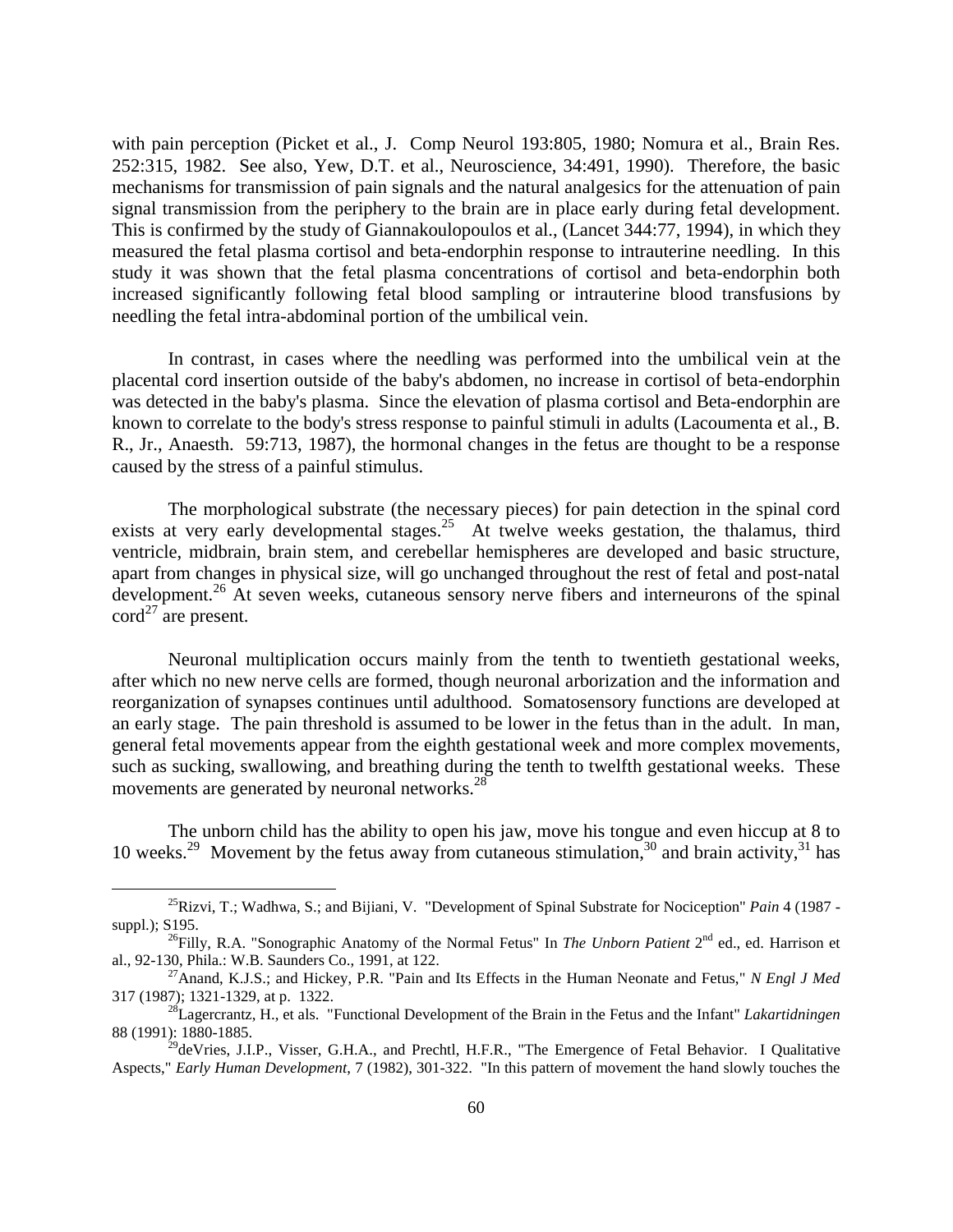been observed by the eighth week. At 8 weeks, local stimuli may elicit the following movements: squinting, opening the mouth, partial finger closure, and plantar flexion of the toes.<sup>32</sup> The first detectable brain activity in response to noxious, or pain, stimuli is elicited in the thalamus of the brain between the ninth and tenth weeks.<sup>33</sup> A basic sensory response loop is clearly present by about eight weeks of gestation. There are particular neurological structures that are necessary for the sensation of pain, the thalamus, bundles of nerve pathways within the brain stem, pain receptive nerve cells, and neural pathways. These structures are at least partially in place during the time period between 8 and 13½ weeks. Doctors V.J. Collins, S.R. Zielinski, and T.J. Marzen have written that, "...it may be concluded with reasonable medical certainty that the fetus can sense pain at least by  $13\frac{1}{2}$  weeks."<sup>34</sup>

 Nature prepares the nervous system first so that all other systems can develop and function properly. $3$ 

 Many behaviors characteristic of newborns are clearly present in children with anencephaly<sup>36</sup>(children born without a developed cerebral cortex).<sup>37</sup> Prior to this observation, these behaviors had erroneously been ascribed to cerebral cortex activity.<sup>38</sup> After birth, anencephalic newborns breathe spontaneously, exhibit a grasp response,  $3<sup>5</sup>$  and respond to

 $^{33}$ Cunningham, F.G., et al., *Williams Obstetrics*, 19<sup>th</sup> ed. (Norwalk, CT: Appleton & Lange, 1993), 193. "Movements of the fetal chest wall have been detected by ultrasonic techniques as early as 11 weeks gestation [postmenstrual-Ed.]. From the beginning of the fourth month, the fetus is capable of respiratory movement sufficiently intense to move amniotic fluid in and out of the respiratory tract."<br><sup>34</sup>Collins, V.J., M.D., Zielinski, S.R., M.D., and Marzen, T.J.M., "Fetal Pain and Abortion; The Medical

Evidence," *Studies in Law & Medicine*, No. 18. (1984) [See also: A.C. Guyton, *Textbook of Medical Physiology* (Philadelphia; W.B. Saunders Company, 1976), 666; and H.D. Patton, J.W. Sundsten, W.E. Crill, P.D. Swanson, eds. *Introduction to Basic Neurology* (Philadelphia; W.B. Saunders Company, 1976), 198.] "Certain neurological strictures are necessary to pain sensation; pain receptive nerve cells, neural pathways, and the thalamus [two eggshaped masses of nerve tissue located deep within the brain at the top of the brain-stem]...the neurological structures are at least partially in place between 8 and 13½ weeks, it seems probable that some pain can also be felt during this time of gestation... as evidenced by the aversive response of the human fetus, it may be concluded with reasonable medical certainty that the fetus can sense pain at least by 13½ weeks."<br><sup>35</sup>Kalvger, G., and Kalvger, M.F., Human Development: *The Span of Life*, St. Louis: The C.V. Mosby

<sup>39</sup>Ashwal, S., et als., "Anencephaly: Clinical Determination of Brain Death and Neuropathologic Studies," *Pediatr Neurol* 6(1990); 233-239.

face, the fingers frequently extend and flex. Insertion of the fingers into the mouth can only vary rarely be seen accurately." (Hand-face contact firs occurs 10 to 12 postmenstrual weeks, Fig. 9, p. 311)

<sup>&</sup>lt;sup>30</sup>Flower, M.J. "Neuromaturation of the Human Fetus," *J Med Philos* 10(1988): 237-351.<br><sup>31</sup>Goldenring, J.M., "Development of the Fetal Brain," *N Engl J Med* 307 (1982); 564; Flower, M.J. *supra*.<br><sup>32</sup>Cunningham, F.G.,

<sup>&</sup>quot;At 10 weeks [postmenstrual-Ed.], local stimuli may evoke squinting, opening the mouth, partial finger closure, and

Company, 1974, at p. 35.<br><sup>36</sup>The Medical Task Force on Anencephaly, (Stumph, D.A., et al.) "The Infant with Anencephaly" *N Eng J Med* 322 (1990): 669-674.

<sup>&</sup>lt;sup>37</sup>Shewmon, D.A., et als., "The Use of Anencephalic Infants as Organ Sources: A Critique," *JAMA*261 (1989): 1773-1781.<br> $38\text{The Medical Task Force on Anencephaly, supra.}$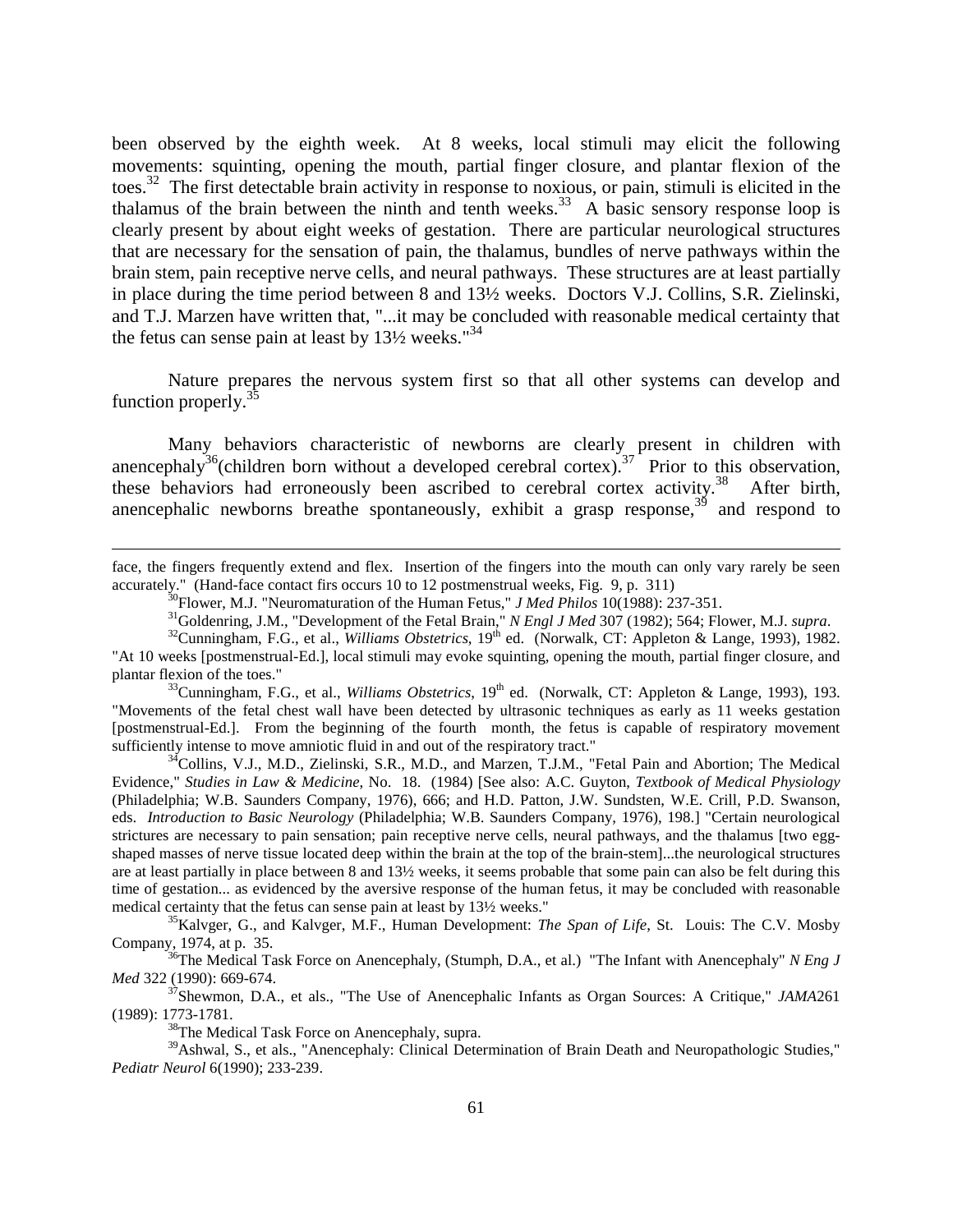noxious stimuli known to cause pain by avoidance, withdrawal and crying.<sup>40</sup> They also breathe, cough, hiccup, smile, grimace, yawn, and suck. In a recent study of twelve anencephalic infants, all twelve responded to pain, had an exaggerated sustained response to touch, evidenced spontaneous movement, and breathed spontaneously.<sup>41</sup> Seven of the twelve responded to a stimulation of their mouth area by turning towards the stimulus and sucking.<sup>42</sup> These behaviors are also present in the normal fetus between 6 to 11 weeks gestation. Spontaneous movement in the normal fetus begins between six and seven and one-half weeks gestation.<sup>43</sup> Stimulation of the mouth area resulting in a response towards the stimulus is seen at 9 weeks gestation and sucking at 11 weeks.<sup>44</sup> The fetus of 6 to 11 weeks gestation is neurologically developed at least equivalent to the twelve anencephalic children described above which are capable of experiencing pain.

 Thus, it is clear that the neurological structure necessary for pain detection is in place very early (between 6 to 11 weeks post-conception) and neuropeptides, which both transmit and suppress pain, are present as early as five or six weeks post-conception. The question is essentially reduced to whether it is necessary to have a functioning cerebral cortex in order to "experience" or be aware of the pain transmission.

#### **2. Whether a Functional Cortex Is Necessary for the Unborn Child to Experience Pain**

 It is clear that the unborn child reacts to his or her environment and reacts to painful stimuli during the first trimester. However, it is thought that simple reflex reactions can occur without conscious awareness and involvement of the brain. A noxious stimulus would cause a signal to be sent to the spinal cord via a sensory nerve. This signal can be relayed to the muscle that responds without the transmission traveling beyond the spinal cord. Some describe this as a "knee jerk" reaction because no high cerebral functioning is involved. There is no question that in the first trimester everything is in place for the unborn child to have single reflex responses to stimuli including stimuli that are ordinarily painful.

 There are more complex reflex reactions. These involve situations in which the spinal cord sends nerve signals to the brain stem and structures in the lower brain. These low brain areas organize a different kind of response that is more sophisticated and coordinated, such as crying. Many scientists maintain that this kind of complex "reflex" is not evidence, standing

<sup>40</sup>Stumpf, D.A., Med Task Force on Anencephaly, "The Infant with Anencephaly," *N Eng J Med* 322(1990): 669-674. Shewmon, D.A., et als., "The Use of Anencephalic Infants as Organ Sources: A Critique," *JAMA*261 (1989): 1773-1781. Van Assche, F.A. "Anencephalics as Organ Donors," *Am J Obstet Gynecol* 163(1990): 599-600; Ashwal, S., et als., "Anencephaly: Clinical Determination of Brain Death and Neuropathologic Studies," *Pediatr Neurol* 6(1990); 233-239.<br><sup>41</sup>Ashwal, supra.

 $^{42}$ *Ibid* 

<sup>&</sup>lt;sup>43</sup>deVries, J.I.P., Visser, G.H.A., and Prechtl, H.F.R., "The Emergence of Fetal Behavior. I Qualitative Aspects," *Early Human Development*, 7 (1982), 301-322. Flower, M.J. "Neuromaturation of the Human Fetus," *J Med Philos* 10(1988): 237-351.<br><sup>44</sup>Giannakoulopoulos, X., Sepulveda, W., Kourtis, P., Glover, V., and Fisk, N.M., "Fetal Plasma Cortiso

and B-Endorphin Response to Intrauterine Needling," *Lancet* 1994; 344:77-81.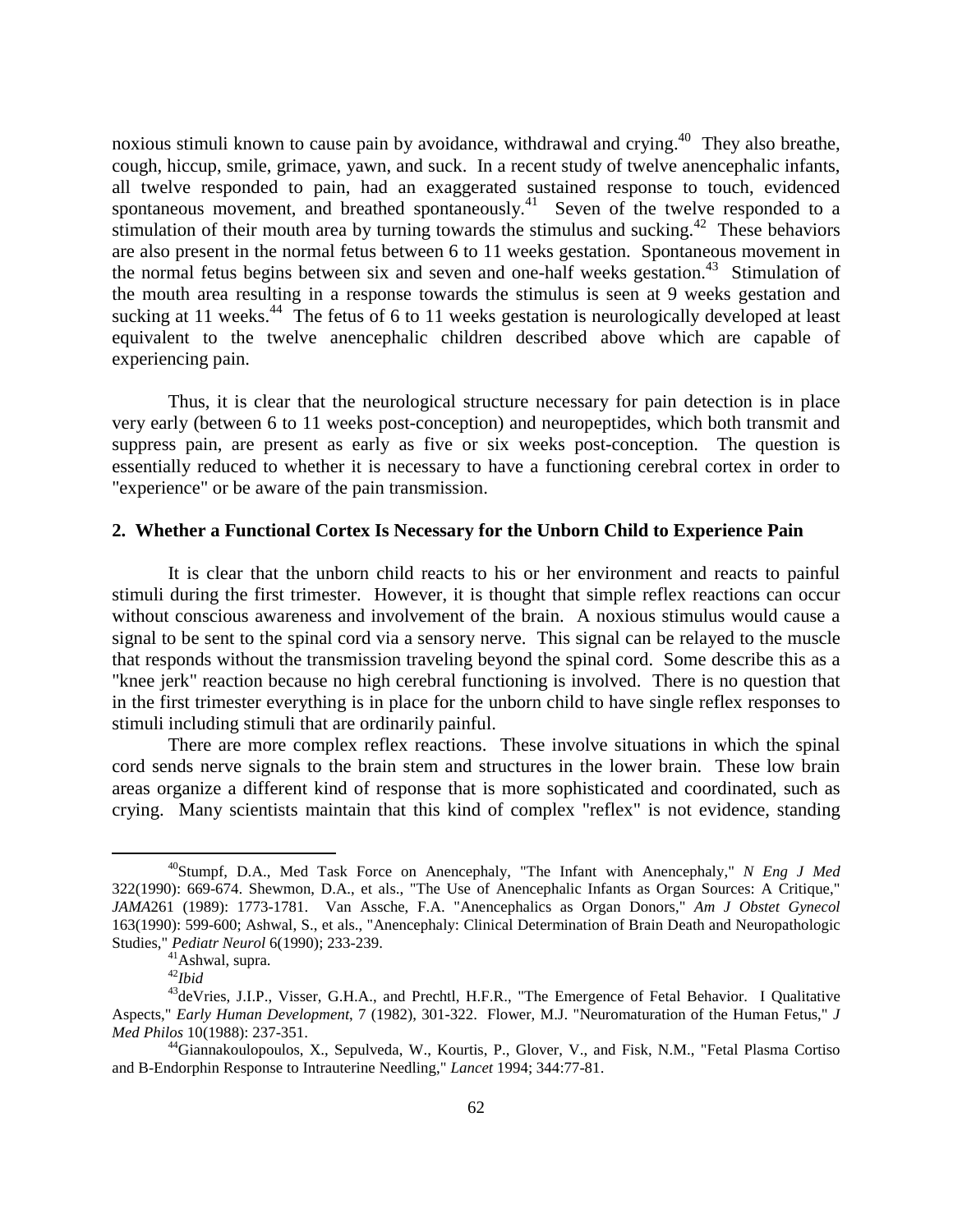alone, that the human being experienced pain. However, it has been suggested that if aspects of awareness are located in these lower structures of the brain in children in early utero, some form of perception occurs and a pain experience can occur. Since there is disagreement on this, it is necessary to examine the evidence. In reviewing this question, the Task Force reviewed the work, published by a Royal Commission of the British House of Lords, "Human Sentience Before Birth," issued in 1999. That commission heard evidence from renowned experts in the field.

 We are struck by the fact that doctors and scientists draw a distinction between "feeling" painful stimuli and "conscious" awareness of it. It is the "consciousness" of pain that some experts, like Dr. Rosen, hypothesize requires upper brain and cortex functioning. For policy considerations, the Legislature may not be willing to draw such a distinction, but since some of the medical experts attach such significance to it, we review the question of a need for a functioning cortex in order for an unborn child to experience pain.

 Once a human being has a functioning cortex, the nervous system carries messages to the cortex and the human being is capable of being aware of the pain and can organize deliberate actions in response to the stimulus.

 The report issued by the Commission of the British House of Lords concluded that evidence from hydranencephalic children (cerebral hemispheres of the brain are missing) and anencephalic babies (babies with little or no hypothalamohypopophyseal systems) showed that while the children with these conditions do not have a functioning cortex, they demonstrate a wide range of complex behaviors associated with the cortex, including conditioning, ability to be consoled, and associative learning.<sup>45</sup>

 In one case, a 21-month-old child with hydranencephaly developed behavior and learning normal for a child that age.<sup>46</sup> He spoke, played with toys, was potty trained, etc. The literature concerning anencephalic babies with functioning hypothalamohypopophyseal systems indicates they have reactions to painful stimuli.<sup>47</sup> This indicates that a human being can make responses to noxious stimuli even without a functioning cortex. There is also evidence from experience with anencephalic children that some of the functions of the cortex are performed by the lower centers of the brain in the absence of the cortex. A noted British scientist testified before the Royal Commission that this evidence may well disprove the latest in a long line of disproven assumptions about pain and that even the fetus at the earliest ages may experience pain. There is evidence that the thalamus, an area of the lower brain, may "support a form of awareness and consciousness." (Mense, S. (1983) "Basic Neurobiologic Mechanisms of Pain and Analgesia," *Amer J of Med*, 75, 4-14.)

<sup>45</sup>Shewmon, D.A., et al., "The Use of Anencephalic Infants as Organ Sources: A Critique," *JAMA*261 (1989): 1773-1781. 46Lorler, J. (1965) "Hydanencephaly with Normal Development," *Developmental Medicine and Child* 

*Neurology* 7, 628-633.

<sup>47</sup>Van Assche, F.A. "Anencephalics as Organ Donors," *Am J Obstet Gynecol* 163(1990): 599-600.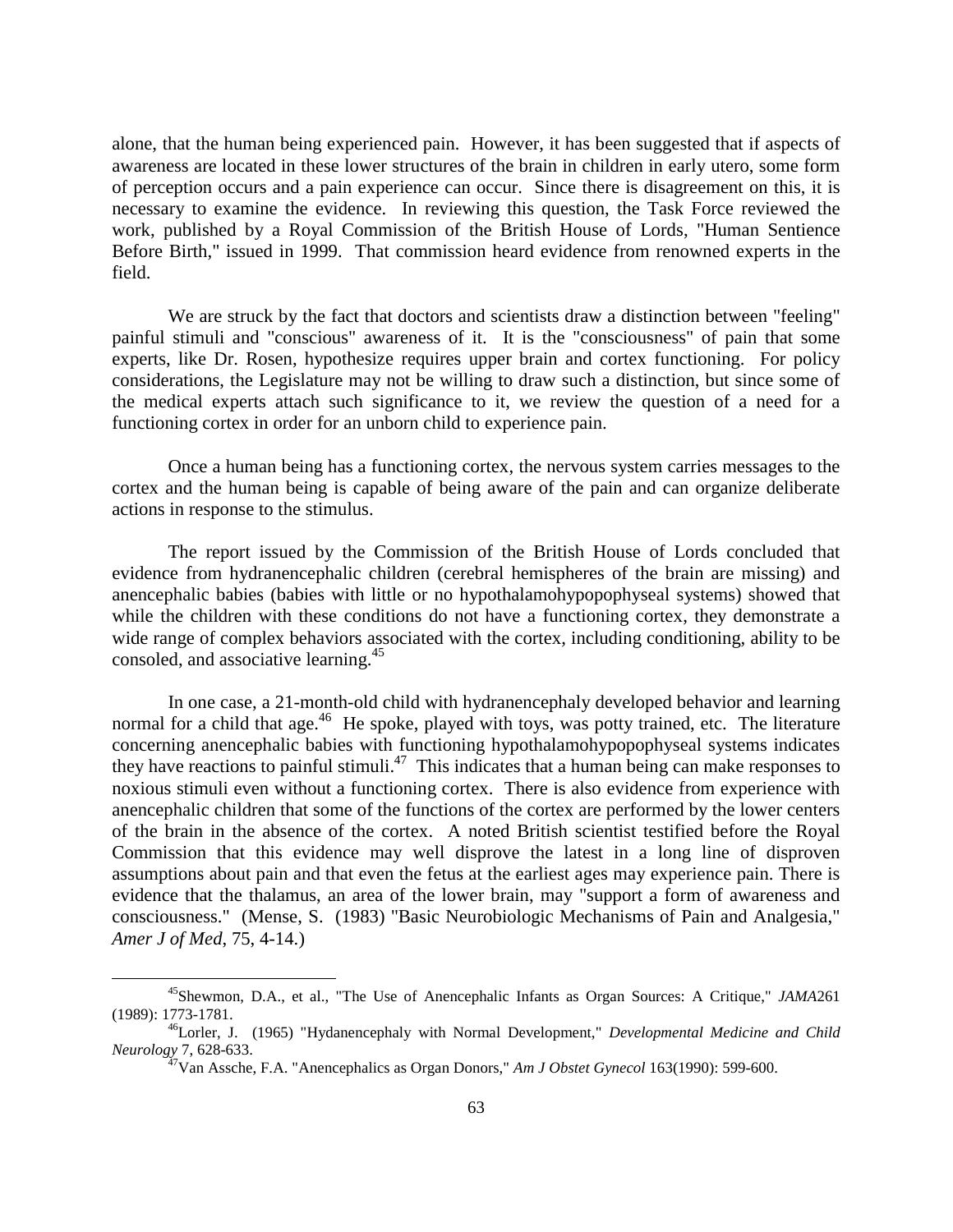In a paper that Dr. Rosen coauthored (Lee, S.J., et al., "Fetal Pain, a Systemic Multi disciplinary Review of the Evidence," *JAMA*, Vol. 294, 8 Aug. 2005), that recognizes that brain activity is detected at 8 to 10 weeks post-conception, it states: "The histological presence of thalamocortical fibers (from which EEG readings can be obtained) is insufficient to establish capacity for pain perception. These anatomical structures must also be functional." This hypothesis is, however, a bit circular in reasoning. Dr. Rosen, et al. assumes the need for cortical functioning and then says that the evidence of brain functioning associated with consciousness cannot be significant because it is in a child without a functioning cortex.

 We find it more persuasive that the unequivocal reactions to painful stimuli and the learning capabilities of the hydranencephalic and anencephalic babies indicate that lower brain centers – in the absence of a functioning cortex – have a capacity to function in a more complex fashion, and that these children possess the capacity for awareness and experiencing pain.

 Based upon the comprehensive analysis contained in the report by the Commission of Inquiry into Fetal Sentience, our review of the literature, the testimony before the Task Force, and other evidence received, we conclude:

- 1. Concerning physical neurological development:
	- a. Beginning at 5 weeks post-conception the unborn child responds to touch and the development of the brain is well under way;
	- b. Brain activity can be detected at 7 weeks post-conception;
	- c. The lower brain begins activity around 10 weeks post-conception; and
	- d. The higher areas of the brain are active at 23 weeks post-conception, and at 24 weeks the neurological signals can be processed from the thalamus to the cortex.
- 2. Concerning the child's ability to experience pain:
	- a. It is virtually universally accepted by science and medicine that the unborn child can experience pain by 24 weeks post-conception;
	- b. It is probable that the unborn child can experience pain at least by 20 weeks post-conception;
	- c. It is more likely than not that the unborn child can experience pain without a functioning cortex, as long as the lower brain is developed to the same extent as that of hydranencephalic babies, which is around eleven weeks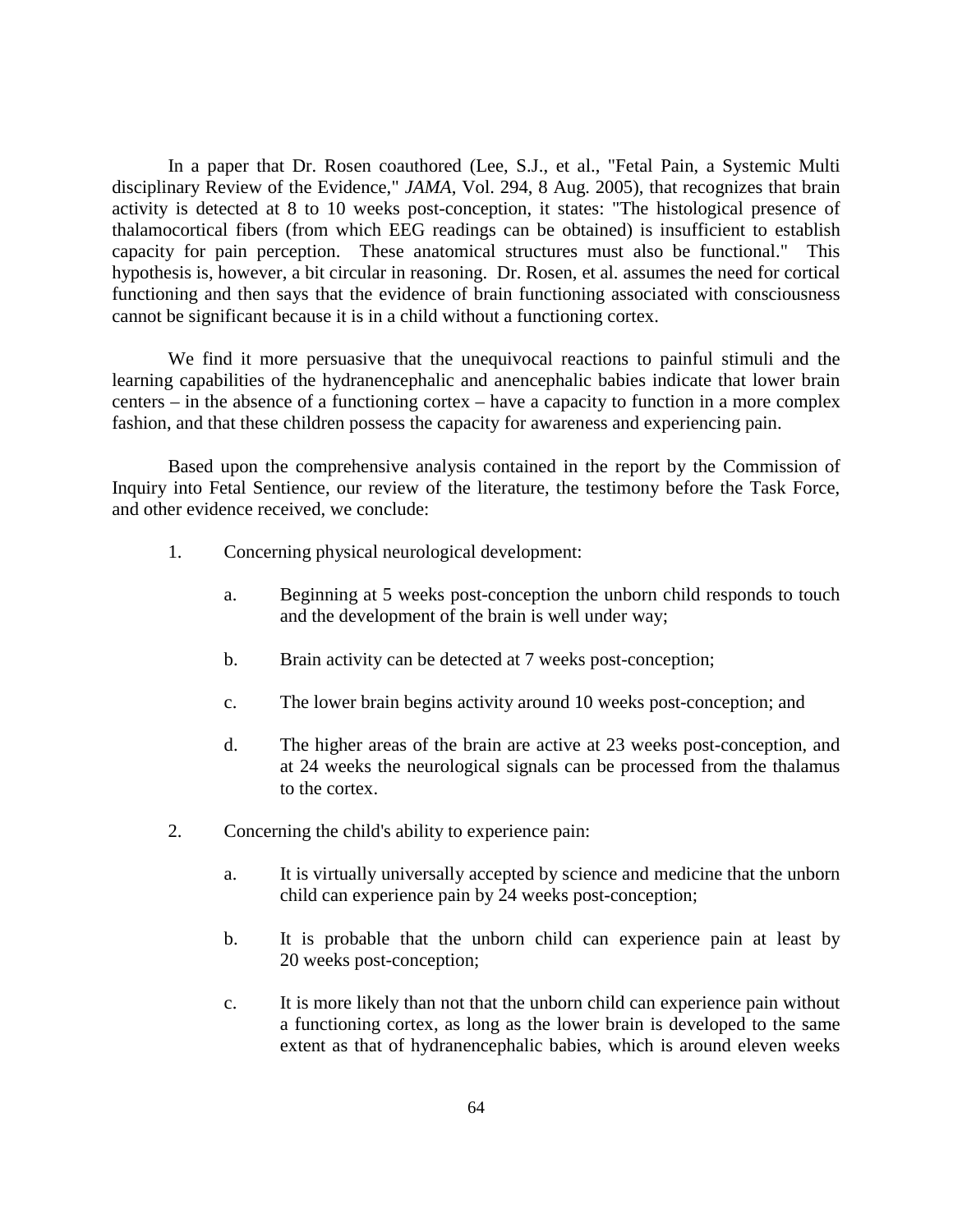post-conception. There is a significant and growing body of evidence that the unborn child experiences pain as early as 11 weeks post-conception;

- d. Some scientists contend, although it has not been proven, that the unborn child may be able to experience pain as early as 7 weeks post-conception; and
- e. The fact the unborn child can "feel" painful stimuli before the ability to be conscious of that pain is relevant to matters of public policy.

# **I. Whether The Need Exists For Additional Protections Of The Rights Of Pregnant Women Contemplating Abortion**

 Considering the scope of the record, especially the powerful and moving testimonies of the almost two thousand women, there is no question that there is need for additional protections of the rights of pregnant women.

 The Task Force has found that abortion adversely affects the rights, interests, and health of women. It involves the irrevocable termination of one of a woman's most important fundamental liberties protected by the United States Constitution, her fundamental right to her relationship with her child. The fact that some women may feel that their circumstance prevents them from exercising this right must not be allowed to obscure the fact that this fundamental right demands respect and the greatest legal protections. It is only by these protections that the pregnant mother can realize and freely exercise her right to have a relationship with her child. Likewise, these protections are necessary to ensure that any decision to give up her fundamental right is an informed and voluntary decision.

 Any policies implemented by this, or any other state, must begin with the recognition that human life has intrinsic value. We find it to be self-evident (and supported by the record) that a mother's relationship with her child, at every moment of life, has intrinsic worth and beauty for the mother and child alike. It must be with these truths in mind, that our state, or any state, must act to guarantee that the pregnant mother's fundamental right to her relationship with her child enjoys strong legal protections.

 For too many women, abortions are the result of uninformed consent. The mother's ability to freely exercise her right to her relationship with her child depends upon new legal protections to ensure that if a woman wants to relinquish her right, it is done under circumstances that are unequivocally informed.

 The mother, of course, has a duty and a right to make decisions about the welfare of her child at every age. We find it untenable that the law allows a mother to be implicated in the termination of the life of her own child. Since the abortion providers repress information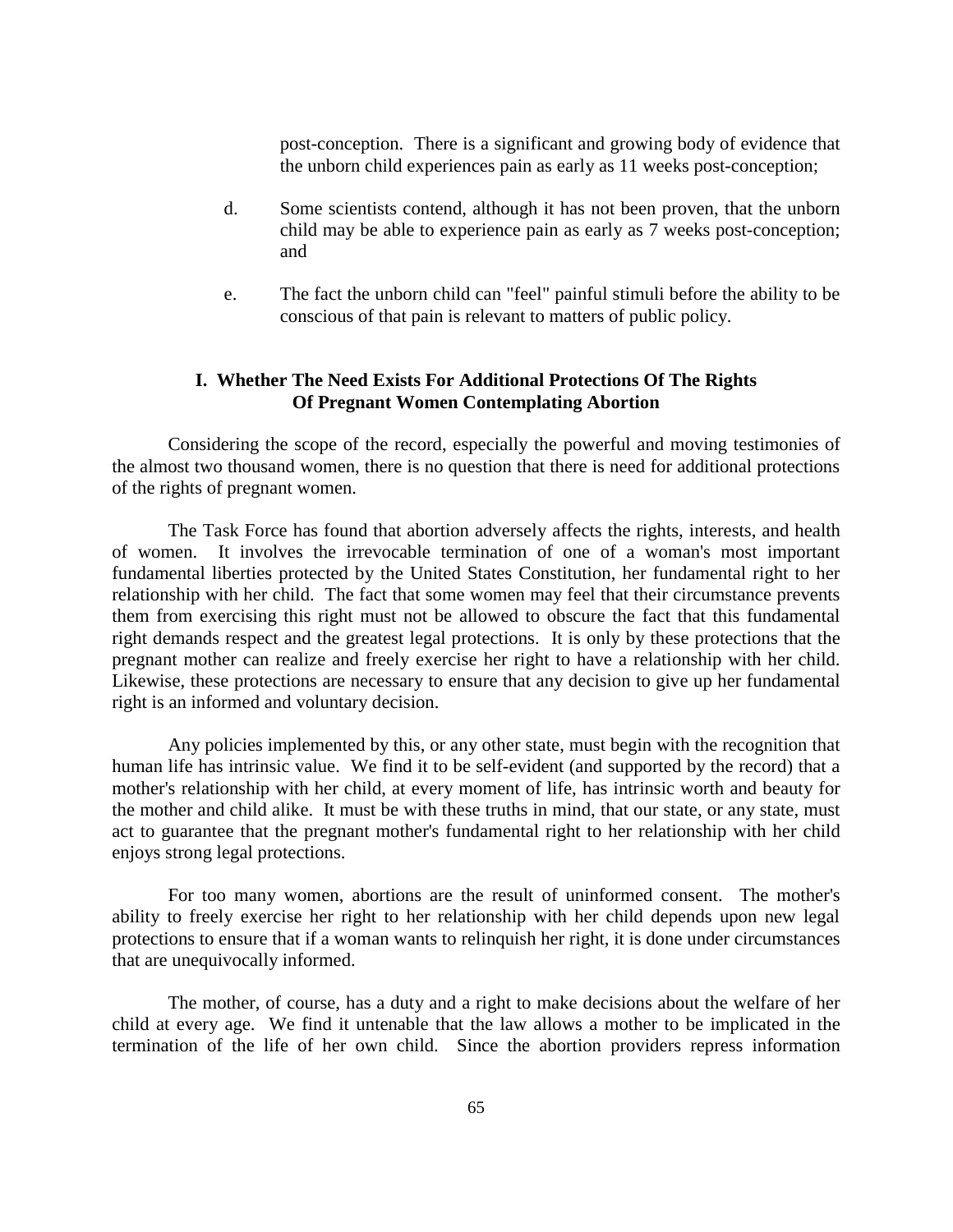necessary for a full disclosure of this circumstance, there is a clear need for additional protections of the mother, not just to assist in helping make that decision better informed, but to prevent her short- and long-term suffering.

 The ability of a pregnant mother to freely exercise her right to keep her relationship with her child depends entirely upon the laws protecting her right. This is so regardless of the source of such pressures, whether it be from the father of the child, a family member of the pregnant woman, an abortion provider, or from a culture that promotes abortion and the termination of the mother's rights because it is easier than assisting her in her time of need. We find that there is a clear need for additional protection of the mother's fundamental rights to her relationship with her child against pressures of third parties.

 As we have seen, the abortion procedure is inherently dangerous to the psychological and physical health of the pregnant mother. There is a need for better protection of the mother's health.

 The current legal policy found in our country today, that protects the destruction of her relationship with her child (i.e., abortion) instead of her relationship with her child is a denigration of women. We find that we should, as state policy, promote motherhood and counter the claim that the exclusive "right" to abortion liberates women.

 The sad and compelling testimonies of the women who have informed us of the reality of their experiences must not be ignored. Their courage in stepping forward to educate us on their suffering must be given meaning. The additional protections discussed above would have protected them, and will help protect other women from similar harm.

We recognize that legislative action short of a ban on all abortions<sup>48</sup> will be insufficient to prevent all harm from abortion. However, the protections listed above have the potential to reduce the number of abortion decisions by as much as 98%. (See Section II-A of this Report.)

# **J. Whether There Is Any Interest Of The State Or The Mother Or The Child Which Would Justify Changing The Laws Relative To Abortion**

 The testimony presented to this Task Force demonstrates the need to change laws relative to abortion. As stated previously, the current laws do not adequately protect the mother or child, and have resulted in great harm to women and the deaths of thousands of South Dakota children.

 We conclude that the most fundamental assertions made by the U.S. Supreme Court in *Roe v. Wade*, 410 U.S. 113 (1973), upon which its decision was based, are now known to be false or inaccurate. Of these, none are more damning than the position that it could not be

 $48$  The Task Force has not examined the question of whether any exceptions are necessary – i.e., whether an abortion is ever medically necessary, even to save the life of the mother.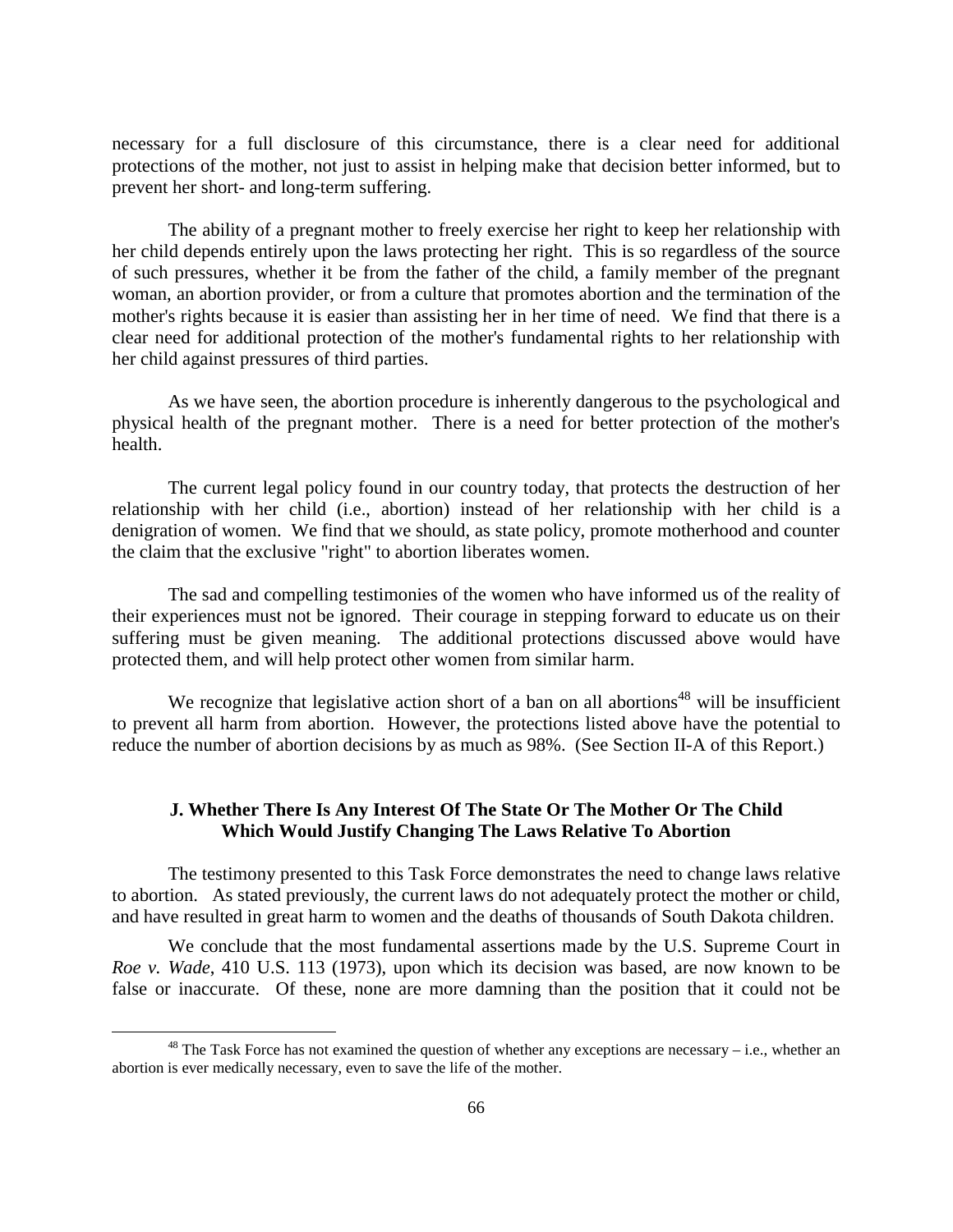determined when life begins. This statement of *Roe* has caused confusion in the lives of women and has destroyed the lives of their children. Because of this statement, Planned Parenthood tells women that there is only "tissue" inside a pregnant mother and refuses to inform women of the biological fact that an abortion will terminate the life of a human being.

 It is now clear that the mother's unborn child is a whole human being throughout gestation and that she has an existing relationship with her child.

 Our nation was founded both on the proposition that human life is a gift of immeasurable worth and on the precept of equal rights for all human beings. The Declaration of Independence put this message in words that stir the heart:

"We hold these truths to be self-evident: that all men are created equal; that they are endowed by their creator with certain inalienable rights; that among these are life, liberty, and the pursuit of happiness..."

 The fact that the unborn child is a whole separate unique living human being is not without significance for our culture and our state. The right to live does not derive from government. If it is truly, as we know it to be, an intrinsic natural right, it is enjoyed by every single human being, no matter how poor or wealthy, strong or weak, age of maturity, or state of dependence. We find that the unborn child possesses intrinsic rights that are in perfect harmony with and equal to the intrinsic rights of that child's mother.

 As for the sovereign state of South Dakota, we recognize that the State has both the right and the unqualified duty to protect every human being and their personal intrinsic rights, including the pregnant mother's natural intrinsic right to her relationship with her child, and the child's intrinsic right to life. These cherished rights are compatible and harmonious, regardless of the unfortunate circumstances that sadly invoke thoughts that she may not be able to avail herself of her great rights.

 It is the law, as it represents the collective interests of the individuals for whom the law exists, that must protect life. Long ago, our law protected life and the mother's beautiful interest in her child's life. It protected innocent children over the misguided philosophies and trends in social thought, which come and go.

 If there are any self-evident and universal truths that can act for the human race as a guide or light in which social and human justice can be grounded, they are these: that life has intrinsic value; that each individual human being is unique and irreplaceable; that the cherished role of a mother and her relationship with her child, at every moment of life, has intrinsic worth and beauty; that the intrinsic beauty of womanhood is inseparable from the beauty of motherhood; and that this relationship, in its unselfish nature, and, in its role in the survival of the human race, is the touchstone and core of all civilized society. This relationship, its beauty, its survival, its benefits to the mother and child, and its benefits to the State of South Dakota, and society as a whole, all rest in the self-evident truth that a mother is not the owner of her child's life, she is the trustee of it.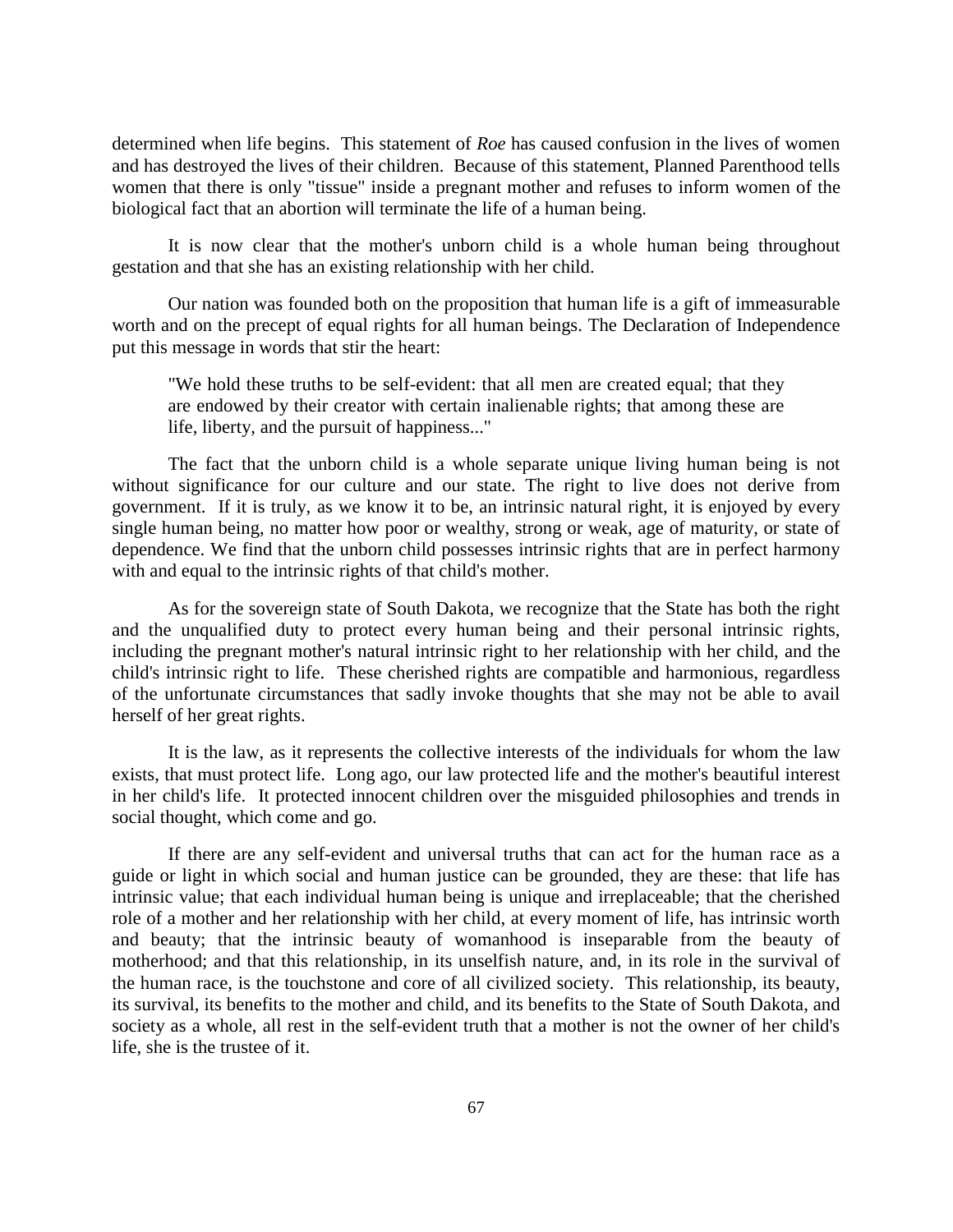The state, the mother, and the child all have interests that justify changing the laws of the state of South Dakota to protect the child's life, first and foremost, to protect the mother-child relationship, and to protect the mother's health. In fact, the state not only has an interest, it has a duty to change the law. Because of this duty, the state cannot continue to protect the abortion practice, for the right and duty to preserve life cannot co-exist with a right to destroy it. Likewise, the right and duty to preserve and protect the cherished relationship between mother and child cannot co-exist with a right to destroy it.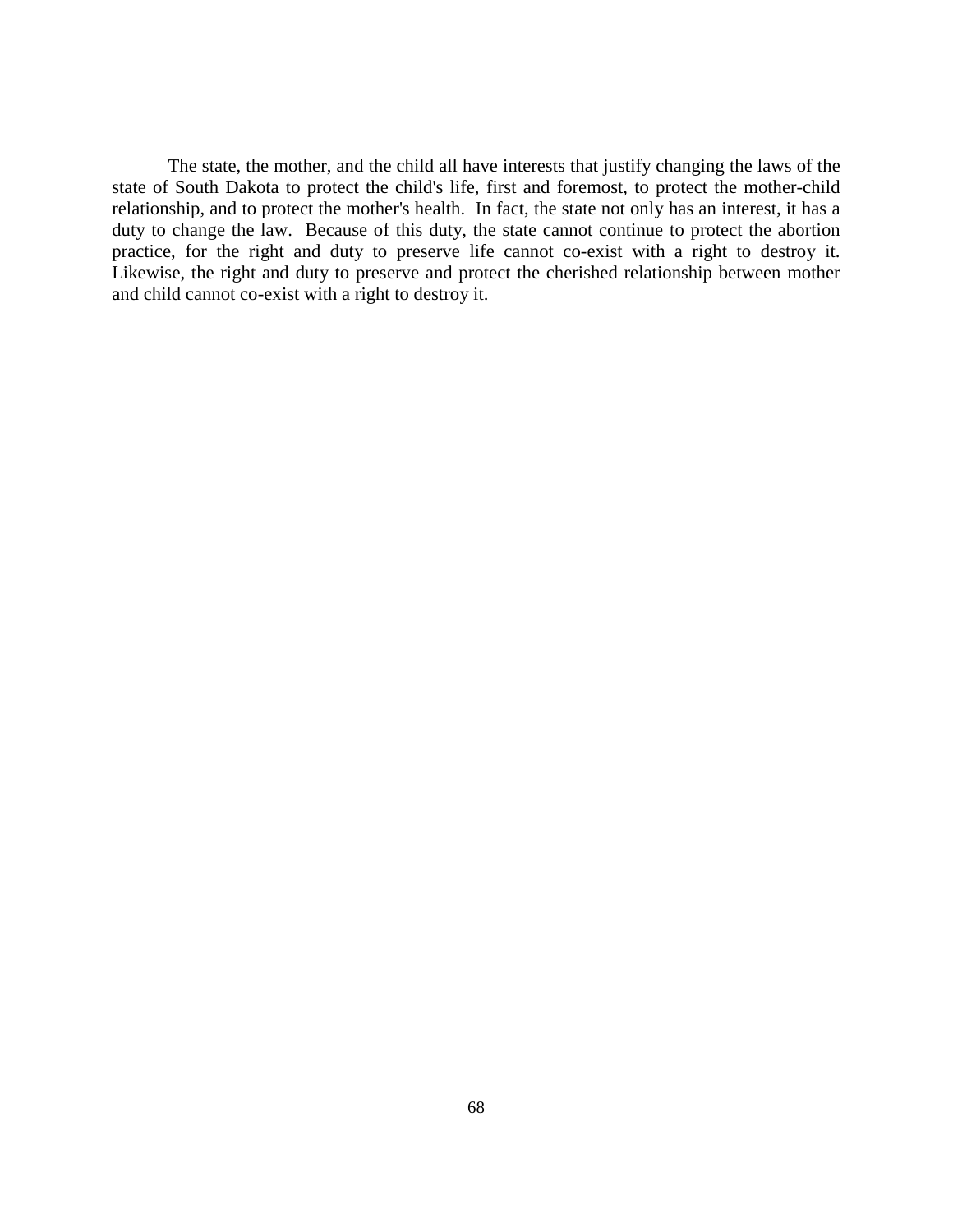#### **III. PROPOSALS FOR ADDITIONAL LEGISLATION**

 The State of South Dakota has an interest and a duty to protect every citizen's intrinsic rights, most importantly the right to life. This duty includes protecting an unborn child's intrinsic right to life and the mother's natural intrinsic right to a relationship with her child, along with the protection of the mother's health.

 The Task Force concludes that to fully protect the rights, interests, and health of the mother and the life of her unborn child, a ban on abortions is required. <sup>49</sup> We recommend that the Legislature examine the method and timing of such a ban.

 The Task Force is aware of the arguments by which *Roe v. Wade* and related decisions of the U.S. Supreme Court have determined that the Constitution prohibits a state from banning abortion. However, it is clear to us that abortion terminates the life of a child and the relationship with his or her mother and is an unsafe procedure that places women at significant risk for psychological and physical harm. In fact, this decision has already allowed the termination of the lives of well over 40 million children and has harmed women and families across our state and nation.

 Further, there are new facts and appreciations of those facts, as discussed in this Report, that disprove many factual assumptions made by the Court in *Roe v. Wade,* requiring that the Supreme Court reconsider its *Roe* decision.

 Thus, while we recommend, and even urge, a legal ban on abortion, we nonetheless propose the following additional legislation in an effort to lessen the loss of life and harm caused by abortion until such a ban can be implemented:

- 1. Amend the State Constitution to include provisions that provide the unborn child, from the moment of conception, with the same protection of the law that the child receives after birth and also provide protections for the mother-child relationship.
- 2. Require the abortion doctor to personally complete, while questioning the woman in confidence, a written form provided by the State that specifically asks the woman if she is being pressured into having the abortion. If she indicates that she is being pressured, require that the abortion shall not be performed.
- 3. Require the abortion doctor to verify the age of the patient and the father of the unborn child, and require the abortion doctor to report to the appropriate authorities any sexual activity that is contrary to South Dakota law.

 $^{49}$ The Task Force has not examined the question of whether any exceptions are necessary – i.e., whether an abortion is ever medically necessary, even to save the life of the mother.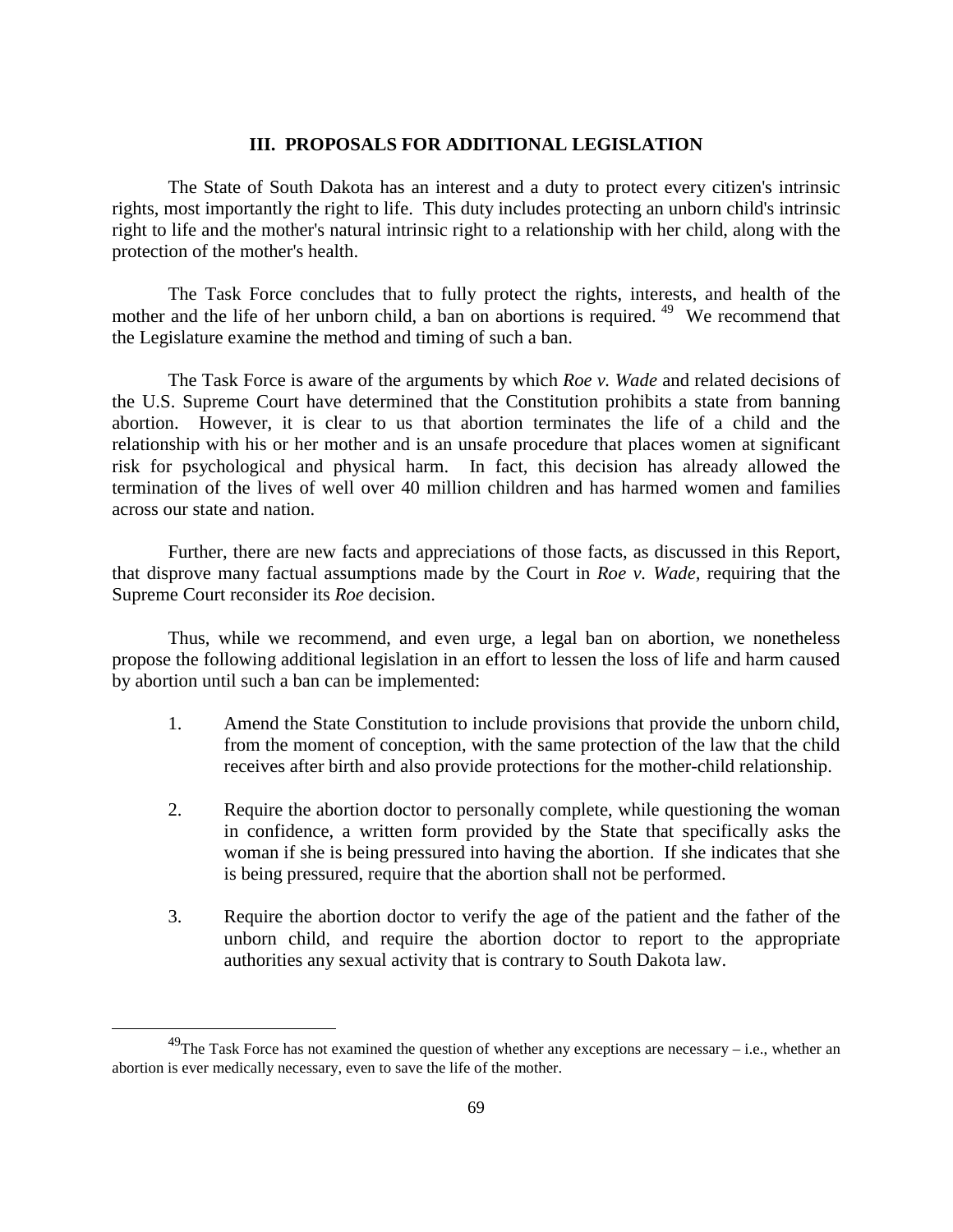- 4. Require strict reporting requirements concerning the reasons a woman is seeking an abortion. The report must contain a written disclosure by the doctor as to whether or not continuing the pregnancy threatens the health or life of the woman. If the threat exists, the doctor must detail the nature of the threat.
- 5. Require that the State create a written disclosure form that requires the abortion doctor to provide the mother, in person, with all of the risks of abortion to the mother and her unborn child. Require that this disclosure take place before the woman pays for the abortion and before she is taken to the procedure room. Require that the mother must also be provided sufficient time for personal review and discernment.
- 6. Require that no abortion can be performed unless the pregnant mother, prior to making an appointment for an abortion, receives counseling and disclosures about the nature of the risks and the alternatives to abortion by a pregnancy care center that does not perform abortions.
- 7. Require that the abortion doctor show the pregnant mother a quality ultrasound image of her unborn child before the procedure is performed and prior to her signing the consent form on which she indicates that she viewed the ultrasound.
- 8. Require the abortion doctor to have hospital privileges at a hospital within 30 miles of the location where the abortion is performed.
- 9. Require that the South Dakota Vital Statistics include disclosure of all facilities that perform abortions in South Dakota as well as the number of abortions performed per year at each facility.
- 10. Strengthen laws so that abortion facilities are thoroughly regulated and regularly inspected by the South Dakota Department of Health or other proper authority.
- 11. Strengthen the child support laws, including the requirement that the father of an unborn child support the mother and their unborn child during the pregnancy and thereafter.
- 12. Strengthen laws that provide financial and other support to pregnant women so that lack of support no longer compels a woman to seek an abortion.
- 13. Strengthen and clarify existing public policy regarding character development education pursuant to SDCL 13-33-6.1. Such clarifications should include a